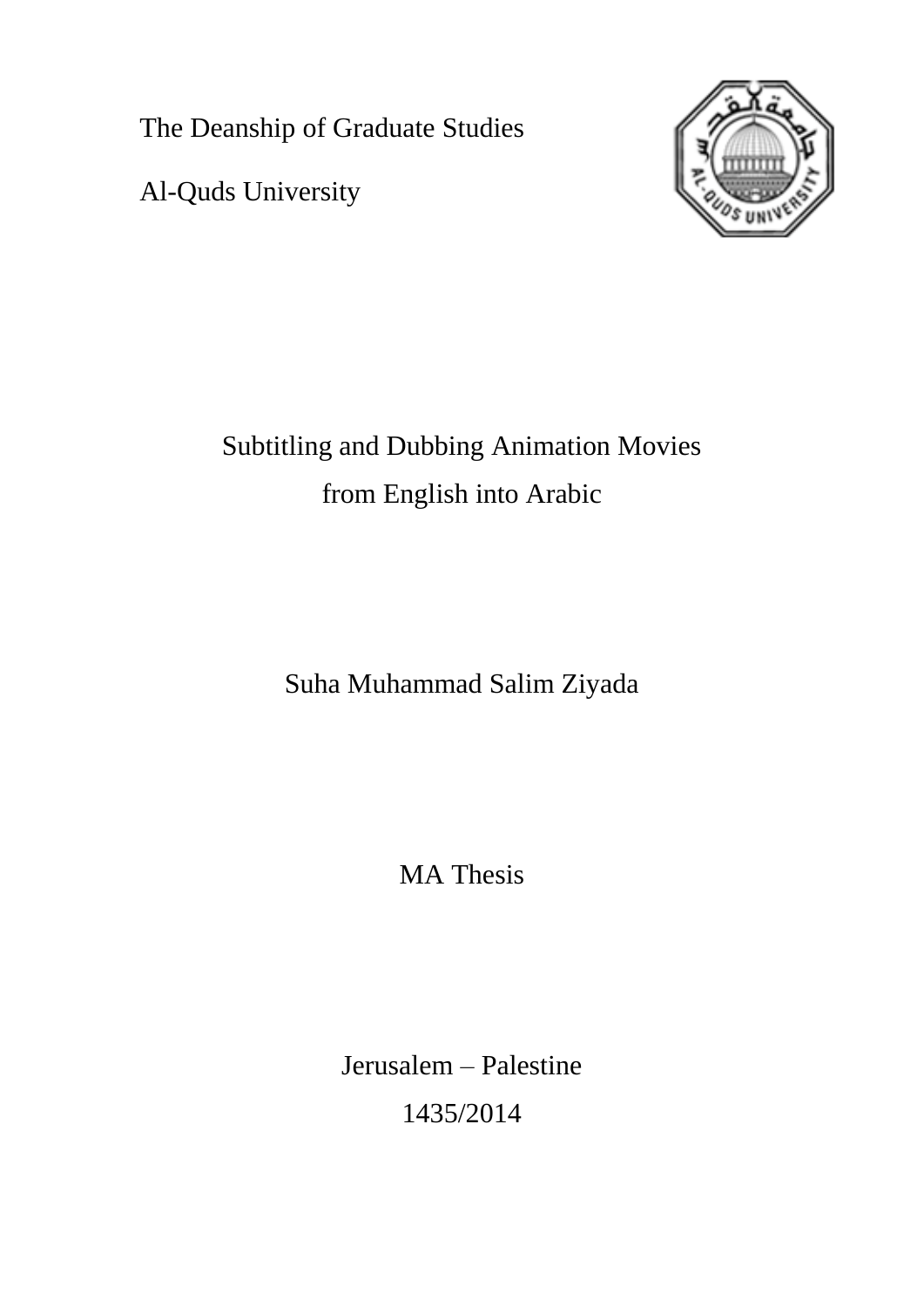## **Subtitling and Dubbing Animation Movies from English into Arabic**

# Prepared By Suha Muhammad Salim Ziyada

## BA in English Language and Literature from Bethlehem University, Palestine

Supervisor:

Dr. Mohammad Ahmad Thawabteh

A thesis submitted in partial fulfillment of requirement for the degree of Master in translation and interpreting from the Faculty of Arts, Al-Quds University, Palestine.

1435/2014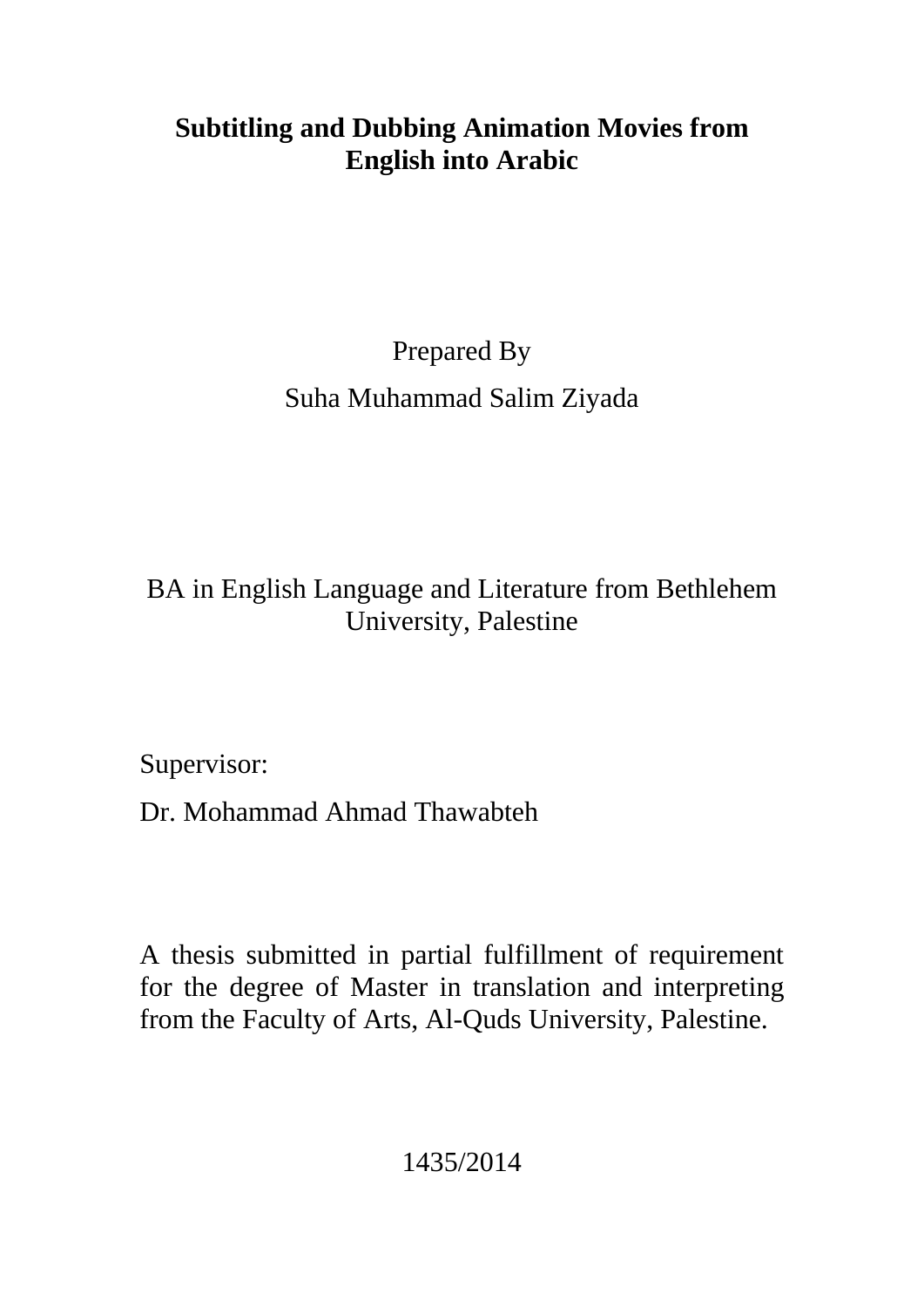Deanship of Graduate Studies Al-Quds University Department of English, Translation and Interpretation



Thesis Approval

Subtitling and Dubbing Animation Movies from English into Arabic

Prepared by: Suha Muhammad Salim Ziyada

Registration no.: (21012343)

Supervisor: Dr. Mohammad Ahmad Thawabteh

Master thesis submitted and accepted on 3/5/2014

The names and signatures of the examining committee members:

| 1. Head of Committee: Dr. Mohammad Thawabteh Signature: |                    |
|---------------------------------------------------------|--------------------|
| 2. Internal Examiner: Dr. Omar Najjar                   | Signature: $\dots$ |
| 3. External Examiner: Dr. Samir Rammal                  | Signature:         |

Jerusalem – Palestine

1435/2014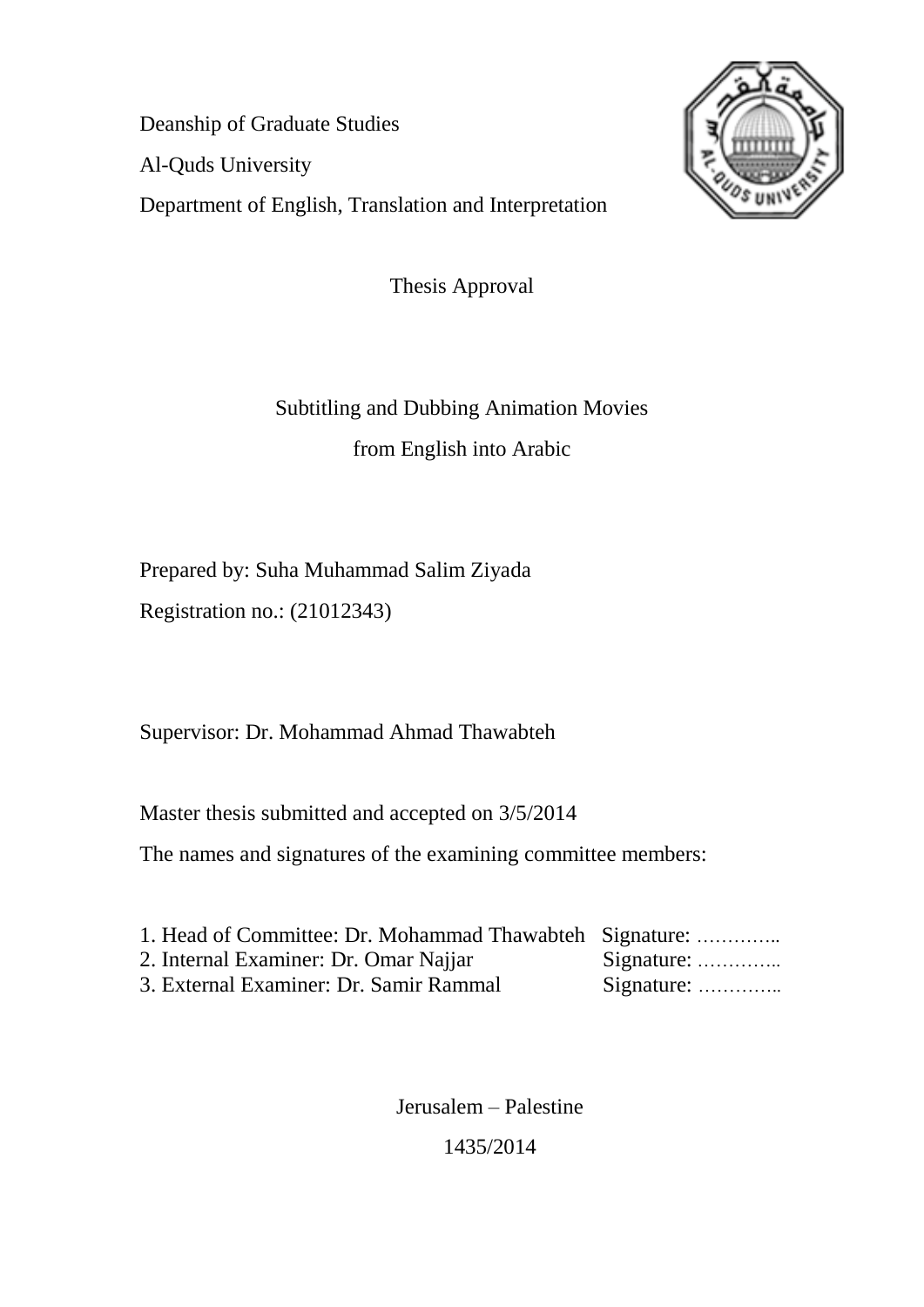## **Declaration**

I certify that this thesis submitted for the degree of Master, is the result of my own research, except otherwise acknowledged, and that this study (or any part of the same) has not been submitted for a higher degree to any other university or institution.

Signed ……………………………….

Suha Muhammad Salim Ziyada

Date: ………………………………..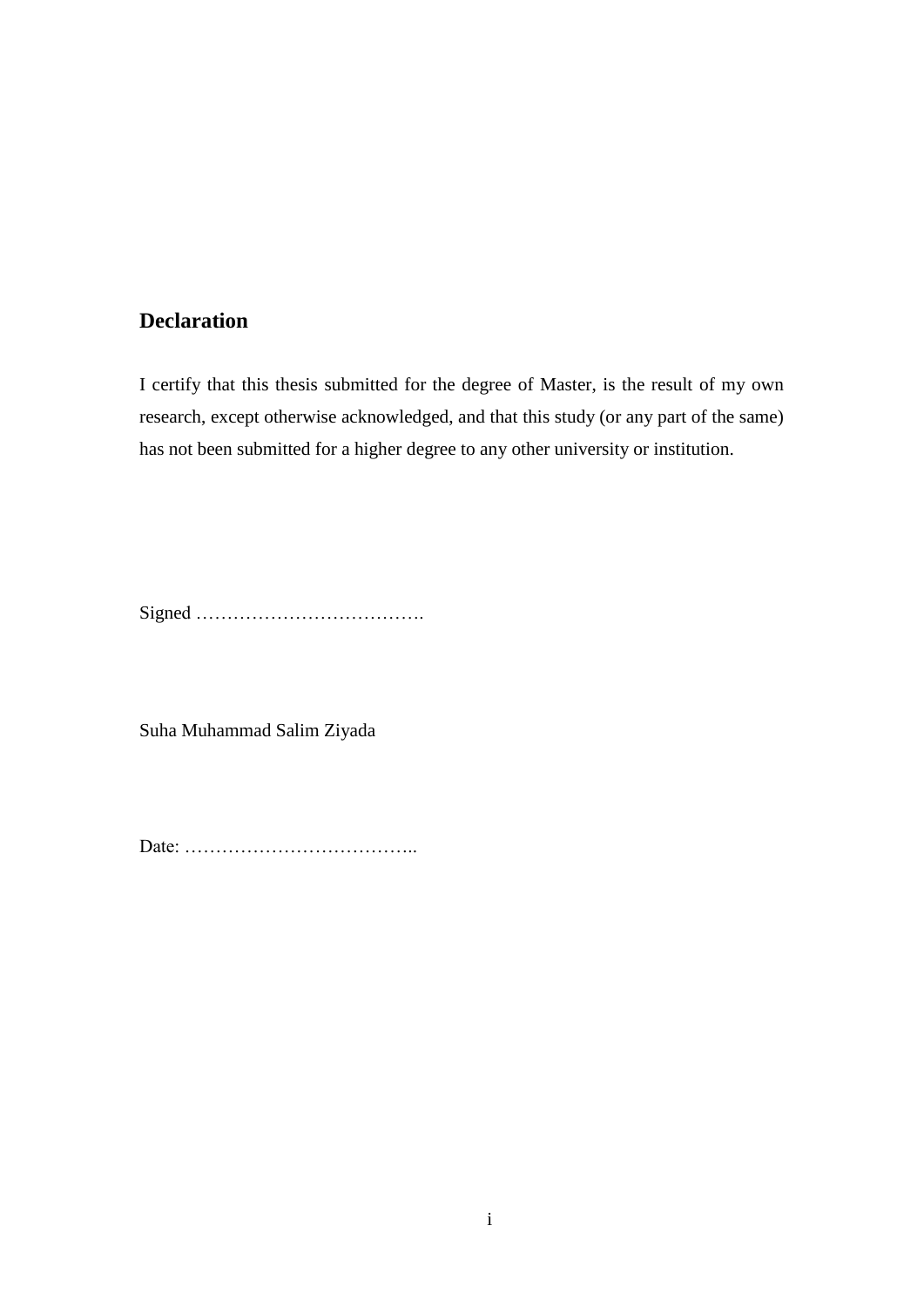#### **Acknowledgements**

My first and sincere appreciation and gratitude go to Allah, the most Gracious, the most Merciful. I would like to express my deepest appreciation to all those who provided me with the possibility to complete this thesis. A special gratitude goes to my advisor, Dr. Mohammad Thawabteh, who has been a tremendous mentor for me. I would like to thank him for encouraging my research. I would especially like to thank Dr. Omar Najjar whose advice throughout the courses have been priceless. A profound gratitude also goes to Dr. Samir Rammal for the effort he made in evaluating and advising my research. I would like to express my appreciation also for all my teachers whose efforts made me reach here.

Special thanks go to my family. Words cannot express how grateful I am to my mother, and father for all of the sacrifices that they have made for me. Your prayer for me was what sustained me thus far. My deepest gratitude goes for my sister and two brothers who were much of an encouragement to me. I would also like express appreciation to my beloved husband who has always been my support and encouragement to keep going. I would also like to thank all of my friends who supported me in writing, and incented me to strive towards my goal.

Furthermore I would also like to acknowledge with much appreciation the crucial role of the staff of Yarmouk University Library in Erbid, Jordan, who gave the permission to get resources necessary to complete the task.

Last but not least, I am concerned that I might forgot to mention someone, so many thanks go to all people who helped me get resources and reach out information for my research.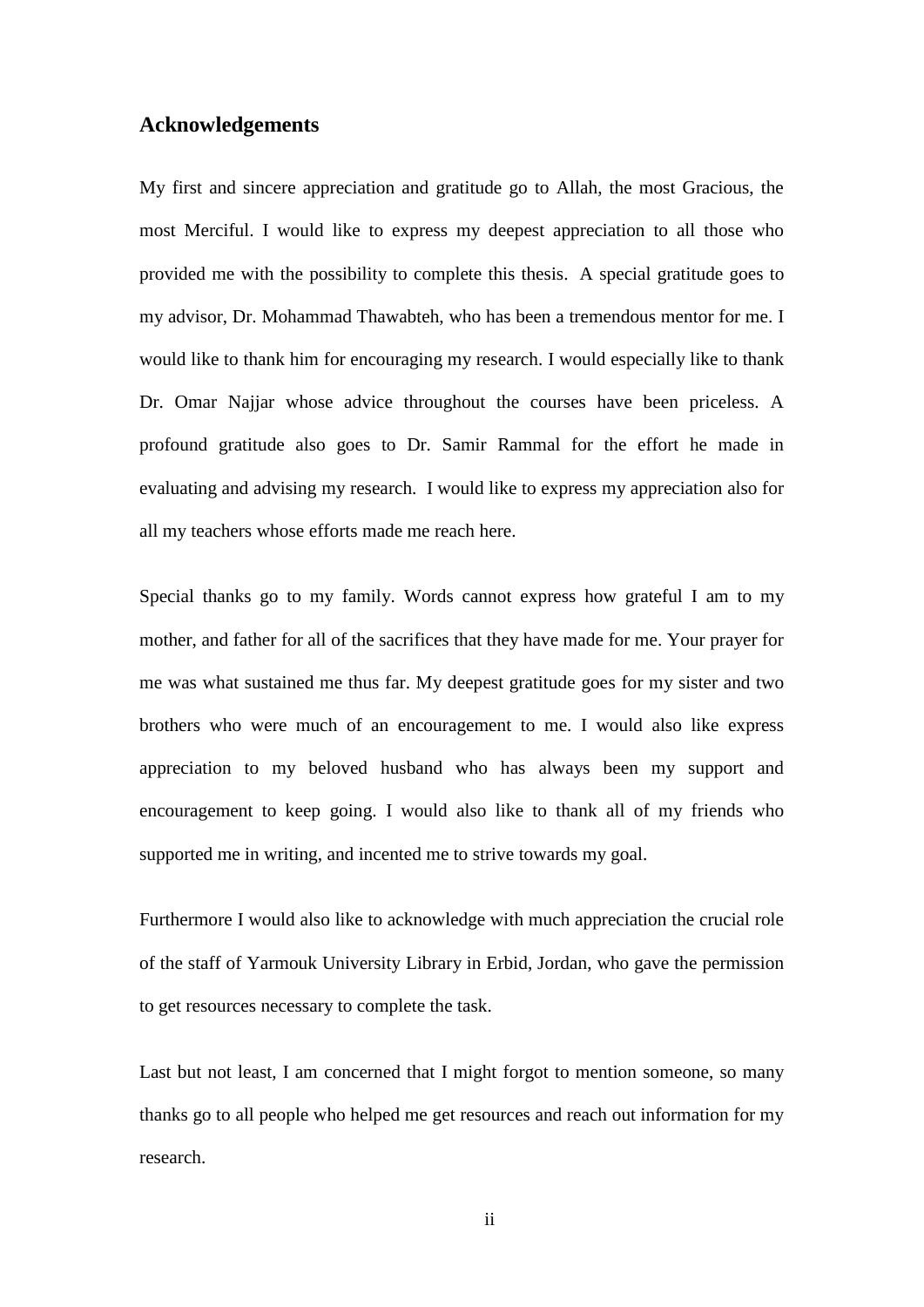#### **Abstract**

This study aims to look into the situation of the translation of cartoons presented on Arab satellite channels, Arabic major translation and dubbing companies and the restrictions imposed on the translators of cartoons. It also examines problems of translating cartoons and the strategies adopted by the Arab translators in translating this genre. This study tackles the issue of translating names of cartoon characters and the reason behind changing or keeping these names. The study was conducted through looking at two cartoon movies subtitled and dubbed from English into Arabic, and a dubbed television series presented on an Arabic television channel dedicated to children. It has been found that the major problem in translating cartoons is the diversity of culture, accents, beliefs and traditions of the Arab countries. Moreover, the translator's major problem is the lack of knowledge of the source's cultural-bound expressions such as idioms and the lack of the knowledge in the diversity of the target"s cultures and accents. This study is hoped to urge Arab translators to present a more considerate translation that takes into account the diversity of the Arab countries and the cultural-bound expressions that come from the western culture to be localized and presented to the Arabic child. This study concluded three major outcomes:

First, most of the translation of cartoons presented on the Arab TVs are restricted to some cultures and does not take into consideration the diverse backgrounds and accents of all the Arab countries. Second, Modern Standard Arabic (MSA) is the best choice for dubbing cartoon. If it is a must, colloquial Arabic should only be used in scenes of humor, and should be in an accent that most of the Arab countries would understand such as the Egyptian or the Syrian accents. Third, a great responsibility rely on the shoulders of the cartoons translator to preserve one"s culture and language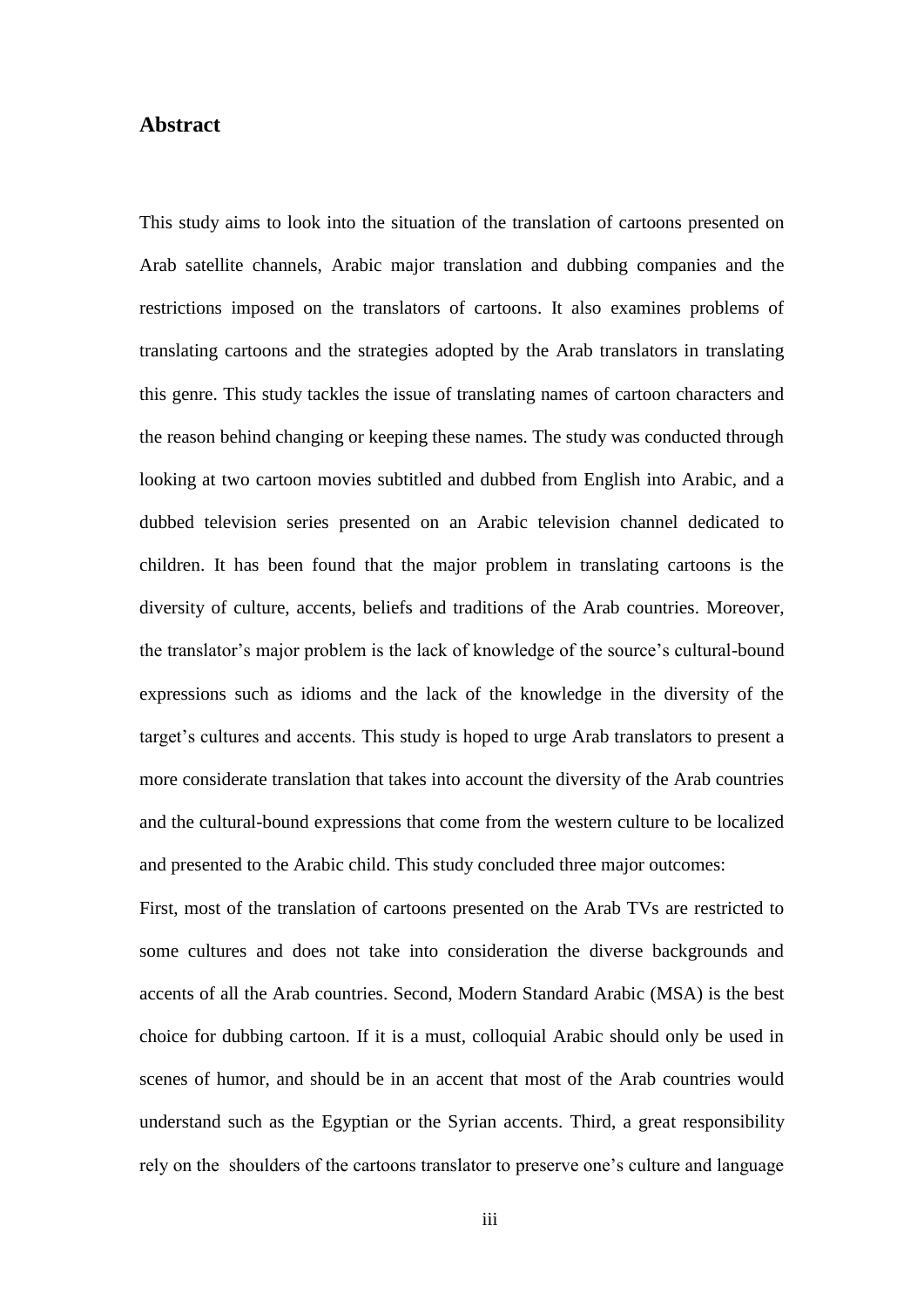by presenting the cartoon in a manner that this special audience would not perceive another culture that contradicts with the way s/he is raised.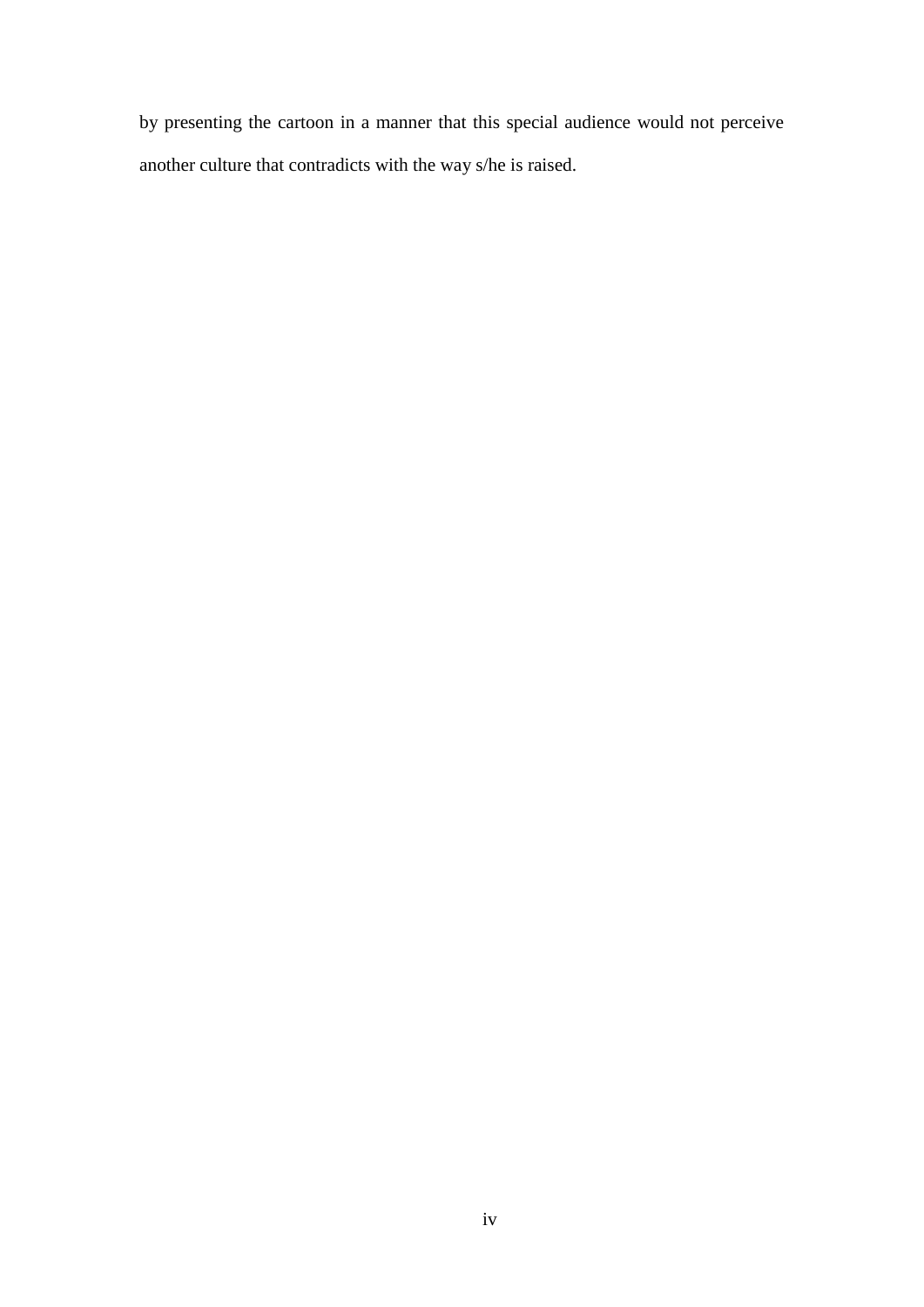### **ترجمة الرسىم المتحركة ودبلجتها من اللغة االنجليسية إلى اللغة العربية**

#### **إعذاد: سهى زيادة**

#### **إشراف: د. محمذ أحمذ ثىابته**

#### **ملخص**

تهدف هذه الدراسة للنظر في وضع الترجمة العربية للرسوم المتحركة التي تعرض على القنوات العربية الْفضائية وشركات الترجمة والدوبلاج العربية الرئيسية، بالإضافة إلى القيود المفروضة على مترجم الرسوم المتحركة، كما وتهدف إلى النظر في الصعوبات التي يو اجهها المترجِم العربي عند ترجمة الرسوم المتحركة والأليات المتبعة للتغلب على تلك الصعوبات، وتتناول هذه الدراسة قضية ترجمة الأسماء في الرسوم المتحركة والأسباب التي تدفع المتز جم لتغيير هذه الأسماء أو عدمه. عمد الباحث خلال هذه الدر اسة لمتابعة فلمي ر سو م مُنحرِكة مُترجِمة ومدبلجة إلى العربية ومسلسل كرنوني واحد بعرض على قناة عربية مخصصة للأطفال، وخلصت الدراسة إلى أن المشكلة الرئيسية في ترجمة الرسوم المتحركة هي اختلاف الثقافات واللهجات والمعتقدات والعادات والنقاليد العربية، بالإضافة إلى مشكلة رئيسية وهي عدم معرفة المترجم بالتعبير ات الثقافية المستخدِمة في اللغة الأصل مثل الاصطلاحات، وعدم معرفته بالنّنوع الثقافي واختلاف اللهجات العربية ِ تأمل الباحثة بأن تحث هذه الدراسة المترجمين العرب على تقديم ترجمة أكثر مراعاة وتأخذ في الحسبان اختلاف الدول العربية والتعبيرات الثقافية التي تنحدر من الثقافات الغربية لتقديم ترجمة أفضل مناسبة للمجتمع العربي وللطفل العربي، حيث خلصت هذه الدر اسة إلى ثلاث مخرجات رئيسية، و هي:

أوِلا، تقتصر ترجمة معظم الرسوم المتحركة التي تعرض على القنوات العربية على بعض الثقافات العربية وِلا تأخذ بالحسبان اختلاف الثقافات واللهجات للدول العربية، وثانيا، إن الخيار الأفضل لدبلجة الرسوم المتحركة هو استخدام اللغة العربية الفصحي، وإذا كان لا بد من استخدام اللهجة العامية، فيجب أن تستخدم فقط بغرِ ض الفكاهة، ويجب أن تكون بلهجة عربية معروفة لدى جميع الدول مثل اللهجة المصرية أو السورية، وثالثًا، تقع مسؤولية حفظ الثقافة واللغة العربية على عاتق مترجم الرسوم المتحركة من خلال تقديم ترجمة للطفل العربي لا تحث على اكتسابه لثقافة أخرى تتناقض مع ثقافته و تعاليمه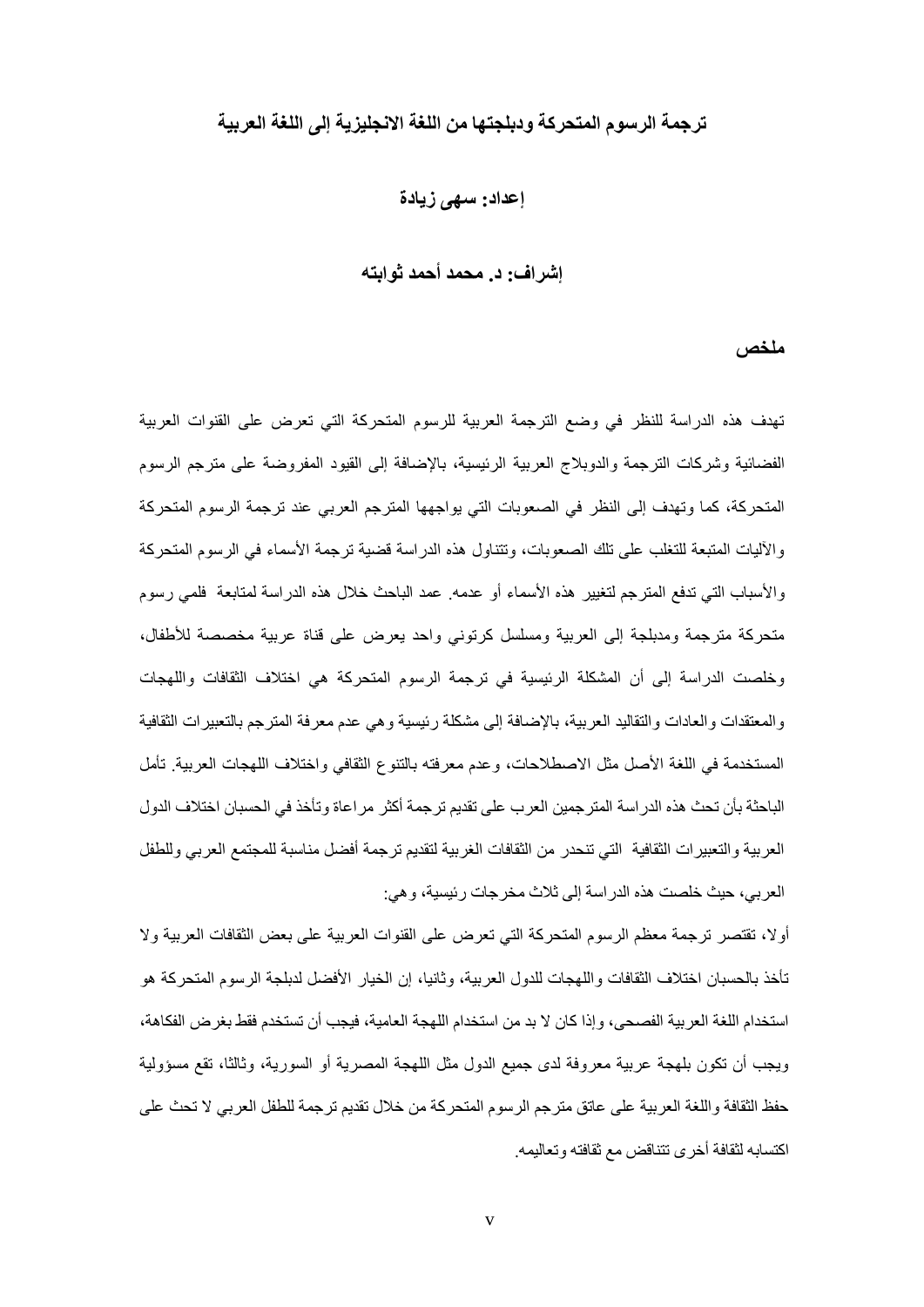## **Table of Contents**

|       | <b>Chapter I Introduction and Review of Related Literature</b> |                  |
|-------|----------------------------------------------------------------|------------------|
| 1.1   | Introduction                                                   |                  |
| 1.2   | <b>Statement of the Problem</b>                                |                  |
| 1.3   | Subtitling and Dubbing                                         |                  |
| 1.4   | <b>Review of Related Literature</b>                            | $\boldsymbol{0}$ |
| 1.4.1 | Overview                                                       | $\overline{0}$   |
| 1.4.2 | The Making and Dubbing of Source Cartoons                      | 1                |
| 1.4.3 | Cartoon in Western and Foreign Literature                      | $\overline{2}$   |
| 1.4.4 | Cartoons in the Arabic Literature                              | 6                |
| 1.5   | Objectives of the Study and Methodology                        | 8                |
| 1.6   | Significance of the Study                                      | 9                |
| 1.7   | Summary                                                        | 9                |
|       | <b>Chapter II Source and Target Texts</b>                      |                  |
| 2.1   | Overview                                                       | $\mathbf{1}$     |
| 2.2   | Dubbing in the Arab World                                      | 1                |
| 2.3   | <b>Source Text verses Target Text</b>                          | 3                |
| 2.3.1 | Characteristics of ST's                                        | 3                |
| 2.4   | Summary                                                        | 8                |
|       | <b>Chapter III Analysis and Discussion</b>                     |                  |
| 3.1   | Overview                                                       | 9                |
| 3.2   | Challenging Aspects in Translating Animation                   | 9                |
| 3.2.1 | Cartoons and the Arab Culture                                  |                  |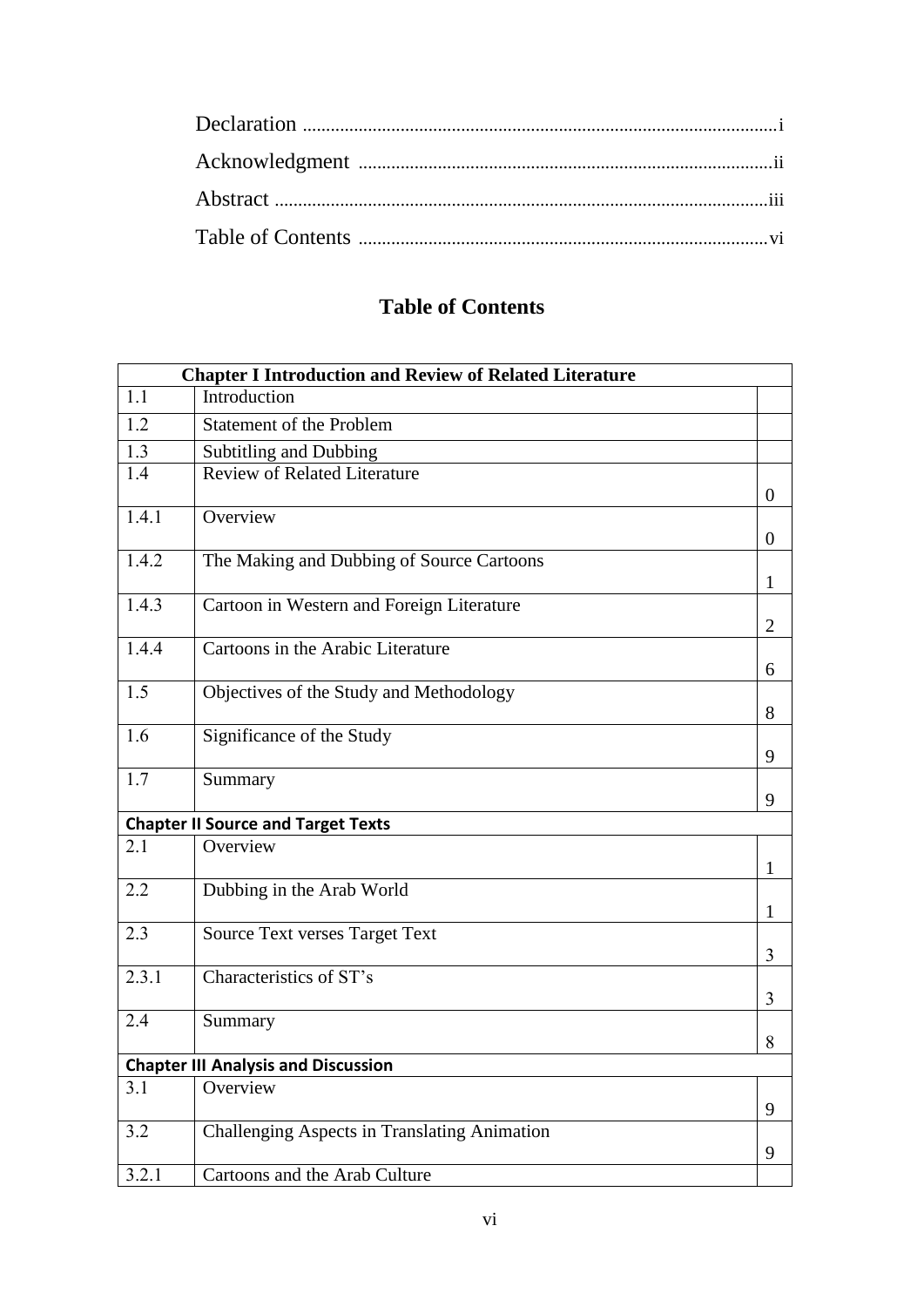|                      |                                                   | $\overline{4}$   |
|----------------------|---------------------------------------------------|------------------|
| 3.2.2                | <b>Strategies Adopted by Arab Translators</b>     |                  |
|                      |                                                   | 8                |
| 3.2.2.1              | Dynamic translation                               |                  |
|                      |                                                   | $\boldsymbol{0}$ |
| $\overline{3.2.2.2}$ | Naturalization/localization                       |                  |
|                      |                                                   | 3                |
| 3.2.2.3              | Addition                                          |                  |
|                      |                                                   | 6                |
| 3.2.2.4              | Deletion                                          |                  |
|                      |                                                   | 8                |
| 3.2.2.5              | <b>Word for Word Translation</b>                  |                  |
|                      |                                                   | $\overline{0}$   |
| $\overline{3.2.2.6}$ | The Use of Colloquial Arabic                      |                  |
|                      |                                                   | $\overline{2}$   |
| 3.3                  | <b>Translating Names of Cartoon Characters</b>    |                  |
|                      |                                                   | 5                |
| 3.4                  | Summary                                           |                  |
|                      |                                                   | 7                |
|                      | <b>Chapter IV Conclusions and Recommendations</b> |                  |
| 4.1                  | Overview                                          |                  |
|                      |                                                   | 8                |
| 4.2                  | Conclusion                                        |                  |
|                      |                                                   | 8                |
| 4.3                  | Recommendations                                   |                  |
|                      |                                                   | $\overline{0}$   |
| 4.3.1                | <b>Recommendations for Dubbing Companies</b>      |                  |
|                      |                                                   | $\boldsymbol{0}$ |
| 4.3.2                | <b>Recommendations for Translators</b>            |                  |
|                      |                                                   | $\boldsymbol{0}$ |
| 4.3.3                | <b>Recommendations for Parents</b>                |                  |
|                      |                                                   | 1                |
|                      | <b>References</b>                                 |                  |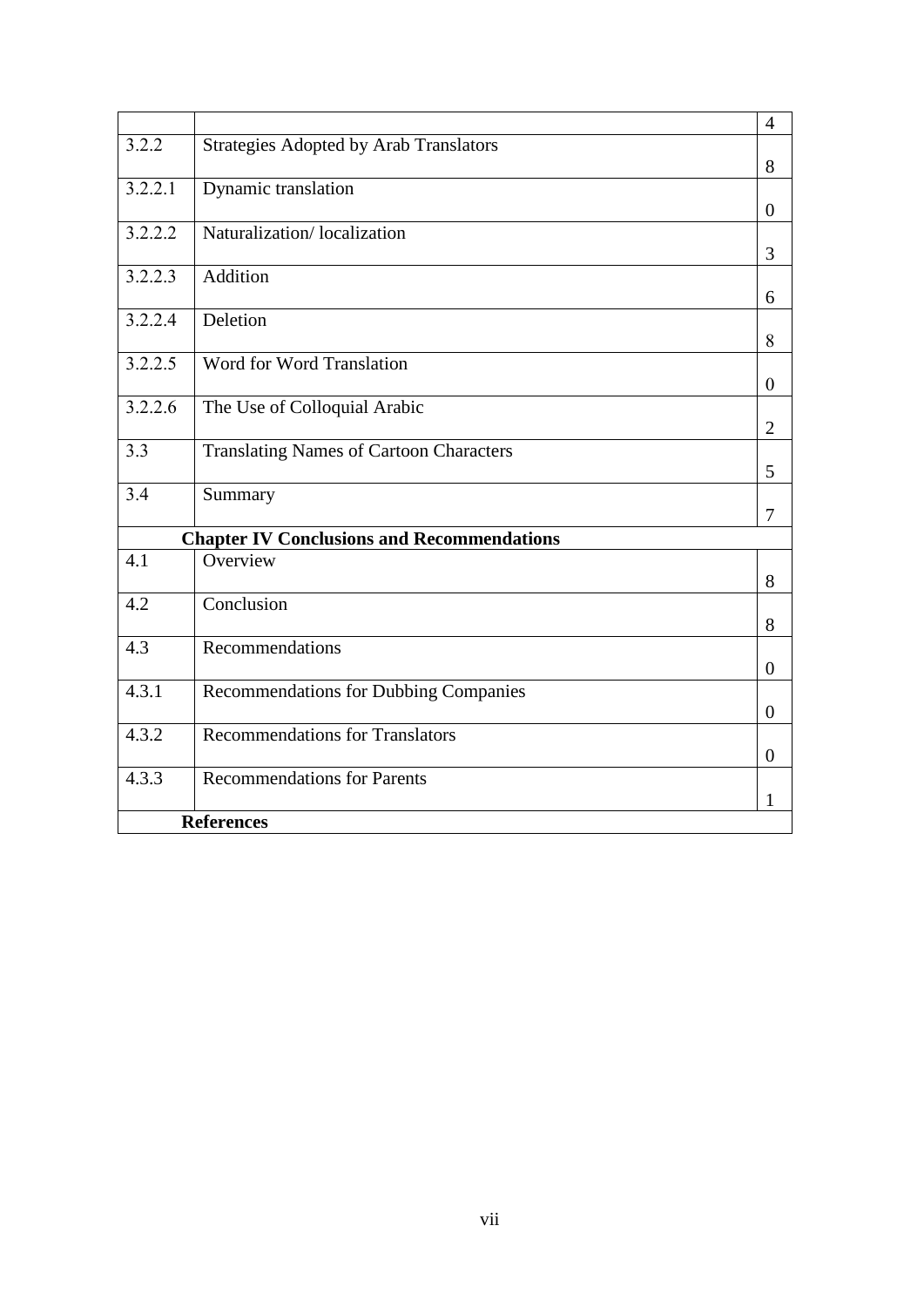## **Chapter I**

## **Introduction and Review of Related Literature**

#### **1.1. Introduction**

Cartoon series and animation movies are very important part of every person"s childhood and character. Who among us has not watched cartoons and does not have a superhero or a model in life chosen from these cartoon characters? A great part of TV programs are directed to children, and these cartoons fill a major portion of children"s time. Cartoons are part of the daily life of children and transferring these animations from one child"s culture to another is not an easy process because once the child watches it, it becomes part of his/her educational background. When translating cartoons and animation movies, a translator is faced with a significant challenge due to the nature of the target audience and their cultural background. Therefore, presenting and translating animation should be based on studies of children"s personalities and mentality as they take part in the process of raising children

Since a major amount of cartoons are targeting child audience, and carry certain educational function, it is the film maker's responsibility to convey 'the good' message in cartoons to the young viewers, by the definition of "the good" in their own culture (Song, 2012:126).

Translators of animations find themselves restricted to several factors they have to take into consideration. For example, children's mentality and their ability to acquire language and other elements, their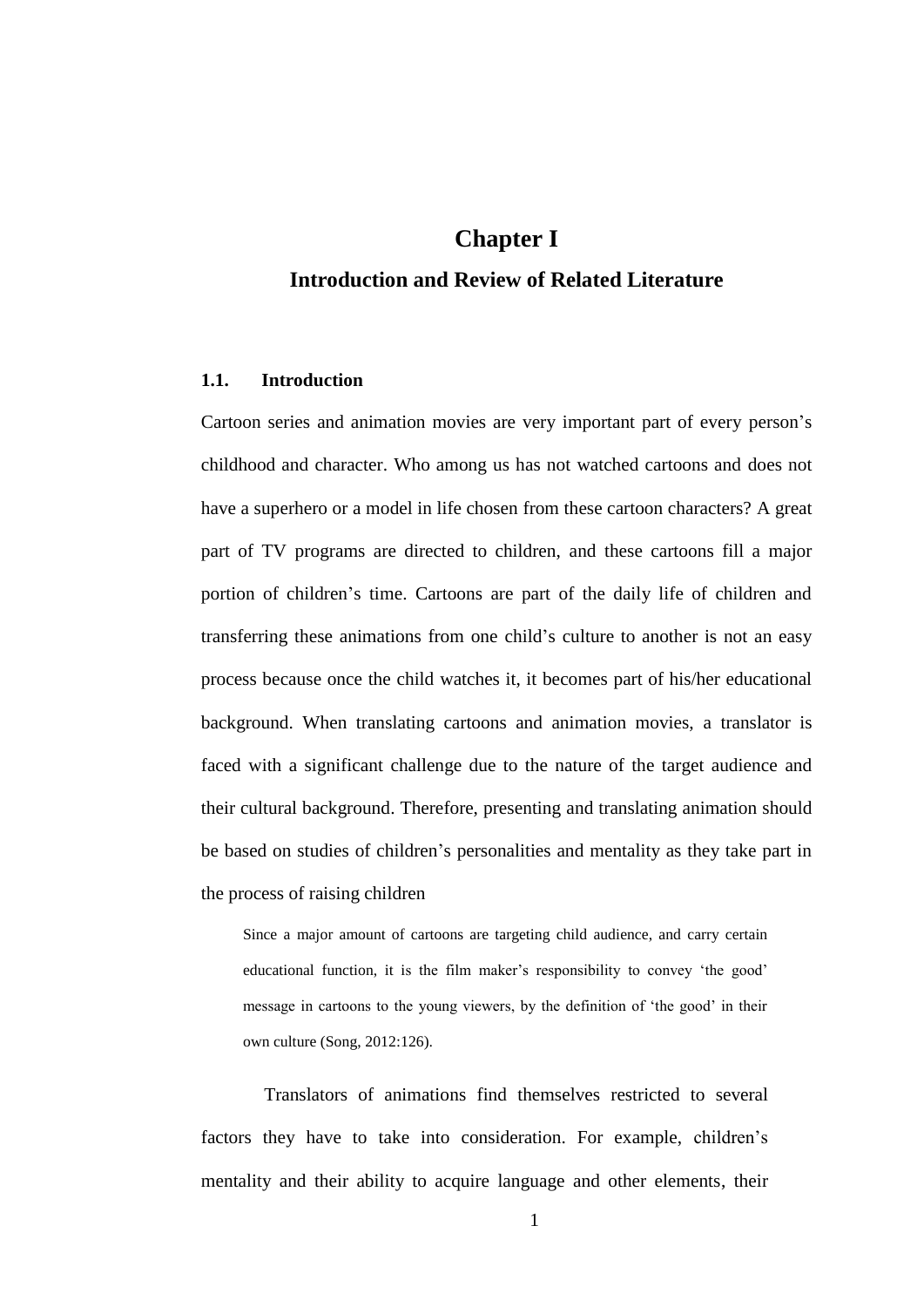cultural background and sometimes the nature of the source text (ST) itself as it may contain songs or idiomatic expressions that are hard to be explained to young ages and acoustic symbols which are helpful to understand what is being presented.

Unfortunately, most of cartoons are imported in the Arab world where all the animation is produced in a culture that is completely different from that of the Arabs. Only recently, one or two animations produced in the Arab world were aired. *Mansur,* an adventurous show for pre-school and schoolchildren produced by Fanar Production in Dubai, was recently broadcast on Cartoon Network Arabia screen dubbed into the Arabic Gulf accent spoken in UAE.

Animations produced by Arabs are usually produced for the purposes of advertizing and children songs such as those of the TV channel "Tuyur Al-Janna". There is also the production of animation for short scripts that mock the society or that is funny such as *Freej* and *Al-Masaqeel* which were presented in Saudi dialect on MBC1. Short movies such as "The Scarecrow", produced in Gaza, has also lately appeared on Palestine TV. It talks about the suffering of the Palestinians through the story of a young girl who loses her parents in Gaza. This kind of cartoon is not meant to be presented for children. Most cartoons and animations are dubbed rather than subtitled taking into consideration that the major part of the target audience has not developed ability of reading and spelling yet.

Nevertheless, in dubbing for children, the translator should take into consideration several conditions. First, the dubbing voice must be fit for age of the cartoon character. It should also be fit for sex of that character. Some dubbing

2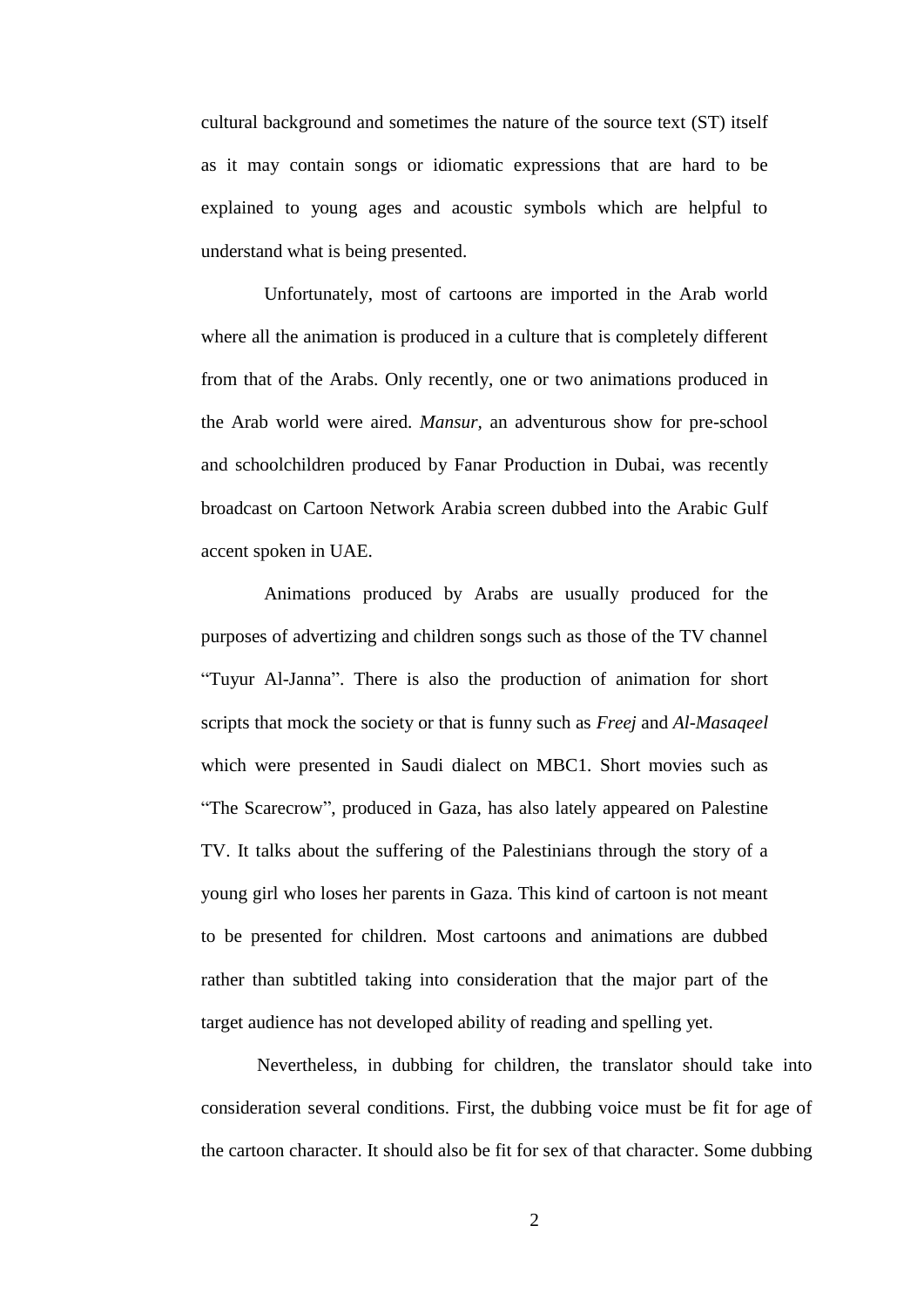companies take into account the sex issue, but sometimes forget about the age. Even if it does not make a difference for adults, children may pay attention to the smallest detail and may not like what they see. Some voice actors do more than one character in the same show because they have the ability to change their voices. On occasions, the voice of the two cartoon characters is the same. For example, in *The Amazing World of Gumball,* Miss Semian, and Grandma Jojo are dubbed by voice actress Zeina Daher, while Toni  $A\Box$ ad dubbed the voices of Richard and Banana Joe who obviously have the same voice. Second, the translator of animation should be creative in many ways and should study the discourse of what he/she is translating in order to present a copy that is very close to the original and conveys the message to the target audience. Song argues that:

The translator may manipulate the text in order to adjust the original text and make it educationally appropriate for the children according to the target language society's standard of values and to bring the text to the level of children's ability of comprehension (Song, 2012: 6).

Several kinds of animations are presented on the Arab satellite channels. First, there are the cartoon series for the pre-school children which are usually educational. Such series teach the child how to spell, count and sometimes learn another language etc., e.g., "*Dora the Explorer*" produced by Nickelodeon channel, the original English version of which teaches preschool children how to speak Spanish while the Arabic version teaches children how to speak English. By the same token, in "*Handy Manny*", the original show contains Spanish and English, while the translated Arabic version مانى الحرفاني contains Arabic and English. On one hand, if the purpose is educational, this would be an appropriate choice for translation because most of the Arab countries use the English language in the teaching curriculum and there is a need for children to have an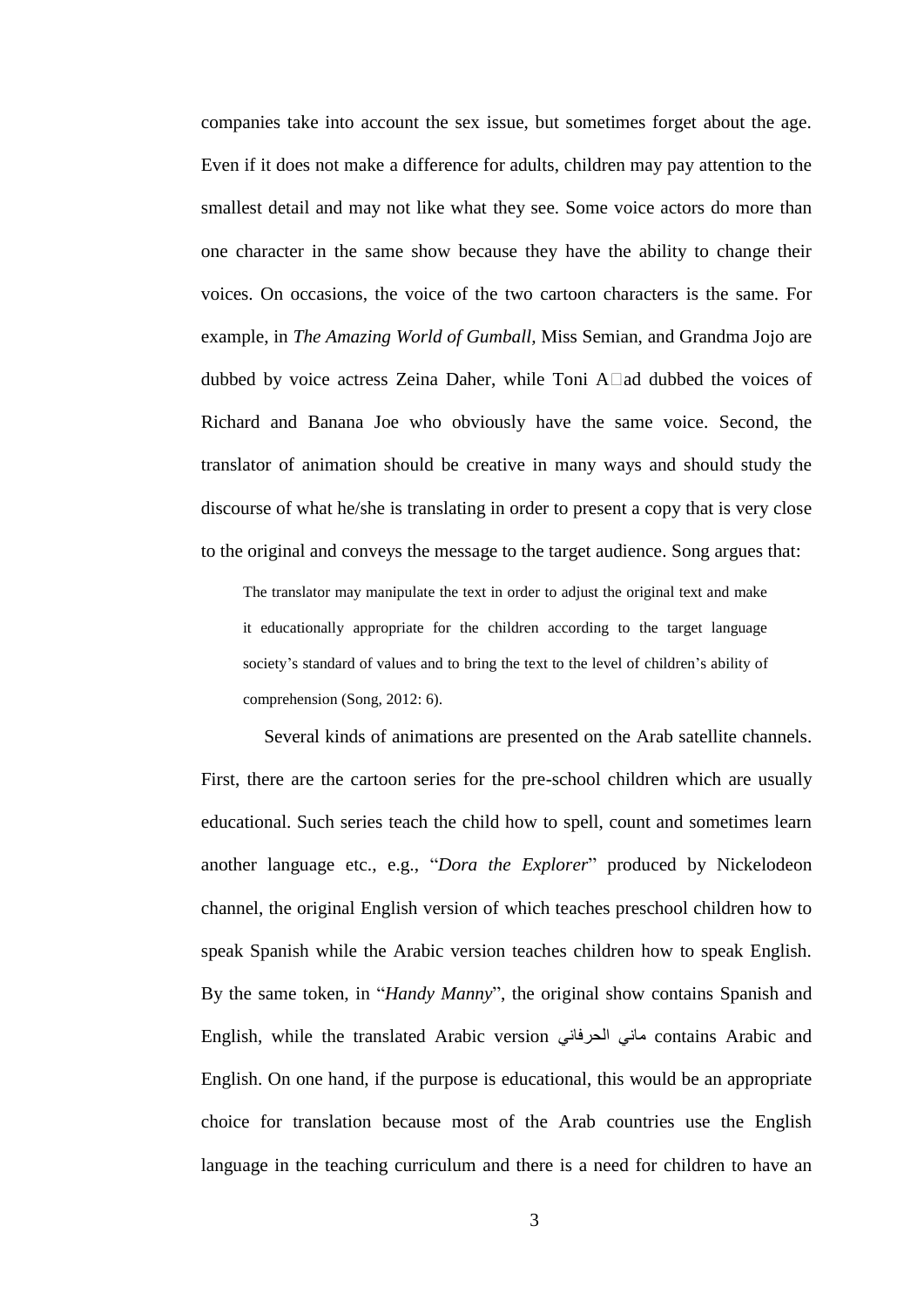idea about the language. But, the dubber"s English is not native and obviously, some words are wrongly pronounced. On the other hand, in Algeria, Morocco, Tunisia, etc. this would not be an appropriate choice in as the common language is French which is being taught at schools as a second language. Cartoons presented on local channels in these countries are subtitled into French and Arabic. Second, there are the animations for school kids and older kids. This kind of animation touches the imagination of children, their dreams about being super heroes, princes or princesses, most of these animations are adventurous ones. These animations teach children the morals in order to distinguish between right and wrong, good and evil. The third type is the animation movies targeting family members. These movies are meant to be entertaining for children and adults such as *Shrek, Tangled*, *Kung Fu Banda*, etc. Such movies contain elements directed to both children and adults alike.

In the western world, there exists yet another genre, namely comic books. These are not popular in the Arab world. These are translated into MSA keeping the same pictures and changing the dialogue. Today, in the light of the international propaganda against terrorism, new animation shows do not contain scenes with blood. Although there are violent scenes like fighting, no blood appears even if the character is beaten up. Companies focus on educational and recreational cartoons which is acceptable in the world"s new trend against violence and terrorism.

Animations have a very powerful influence on children"s minds, they are being used in advertisements to get the children's attention and promote goods for children.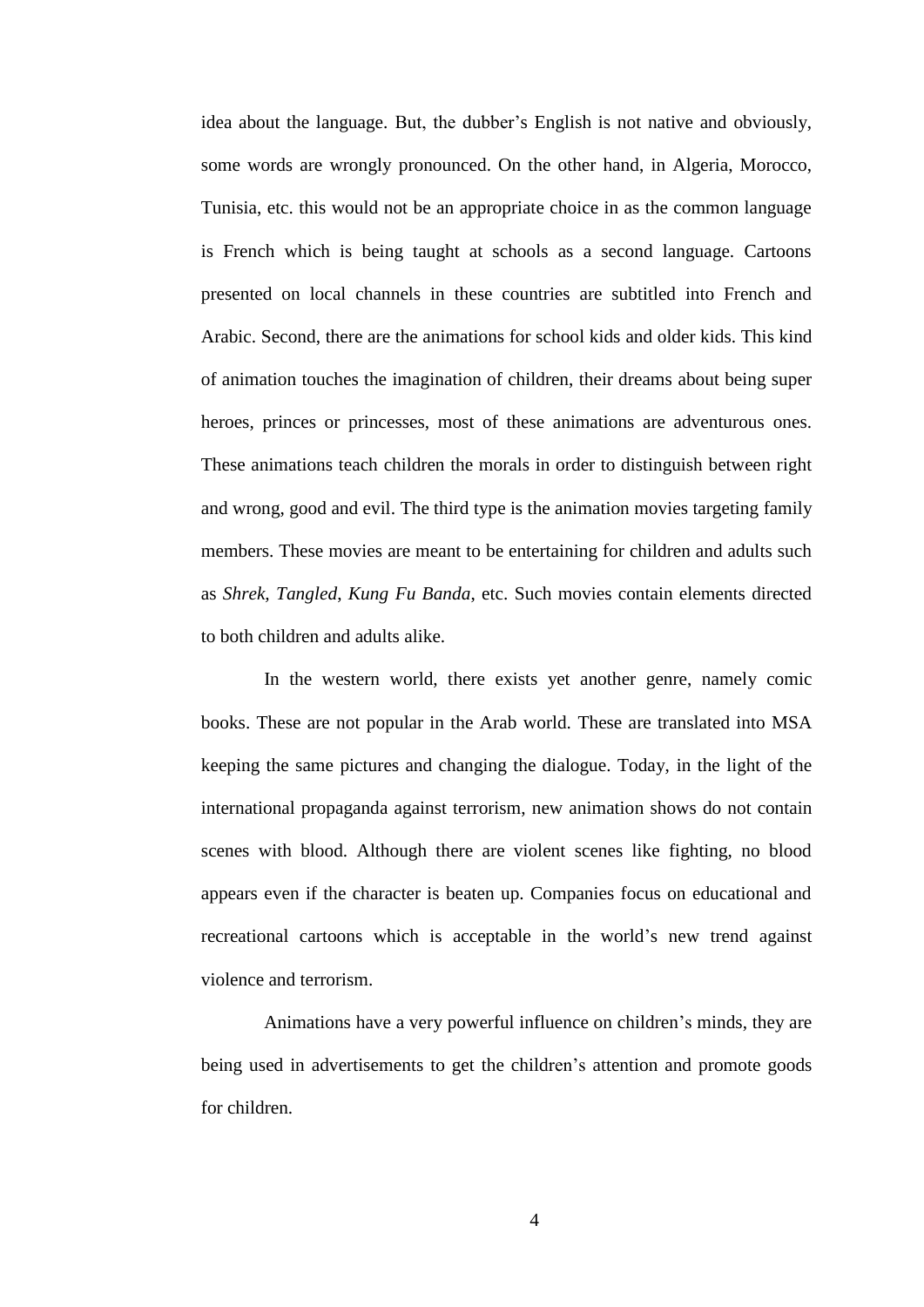Promoting products for children is a rather straightforward business, since most of the products appear are presented by cartoon characters introduced exclusively for a particular good. Companies nowadays follow certain strategies to make use of the cartoon for marketing purposes. They produce toys, clothes, food, etc. that carry the photo and the name of a major cartoon character of a successful cartoon movie or series. This way, they already got the attention of the viewers through that character regardless of the product. In addition, many singers turn their songs into animated video clips which, for sure, would get the attention of children and adults.

#### **1.2. Statement of the Problem**

Language directed to children should be different from that directed to adults. It should be simplified, faultless in terms of grammar and contains no elements that contradict with the ethics, tradition and culture of the target audience. While most cartoons are, some presented on the satellite channels are not thoughtful of all these factors. Children prefer animations at any other kind of programs presented on TVs, and studies proved that children at a very young age could develop their language through television. In their study, Naigles and Mayeux (2001) find that in certain circumstances children can learn words and their meanings from educational programs specifically designed for them.

Cartoons presented on the Arab satellite channels are meant to be presented to all the Arab countries despite differences in accents, culture, traditions, etc. Translation of these cartoons is restricted to the culture and accent adopted by the company which produces the work in the Arabic version. For example, companies in Lebanon use Lebanese accent for sentences in the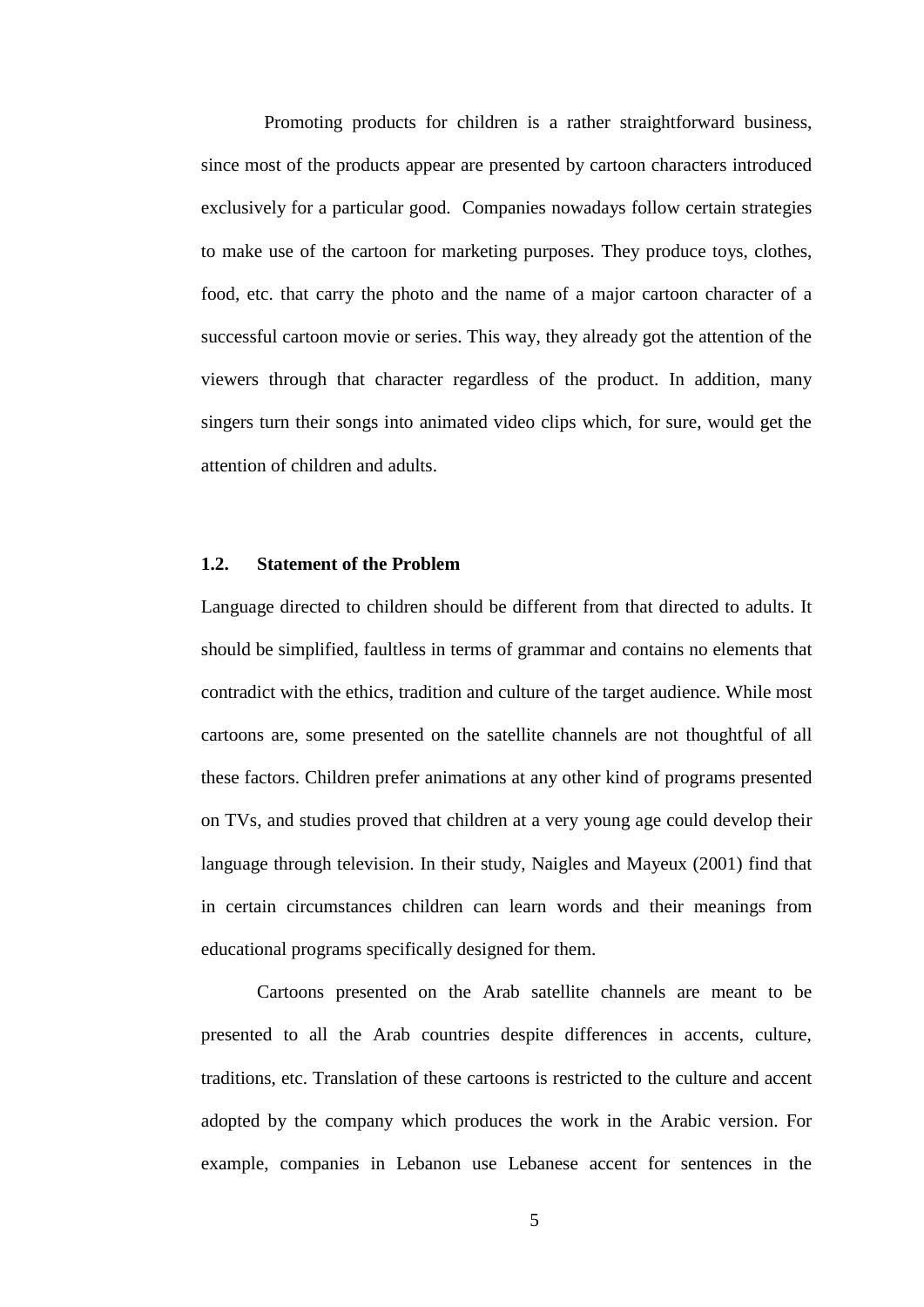colloquial Arabic and the same happens when companies in the UAE use their accent in dubbing animation. Accents of the Arab countries vary from the west to the east and have been affected by the occupation of different foreign countries. For example, in countries like Morocco, Algeria, Tunisia Arabic is mixed with French and both are spoken as main languages, while in Jordan, the main language besides Arabic is the English language. Cartoons presented on major Arab channels such as MBC 3, Bara $\Box$ im, Cartoon Network Arabia, etc. do not take into account these differences as some cartoons, for educational purposes, contain a foreign language besides Arabic. Some animations are also dubbed in colloquial Arabic which is not understandable by all the Arab viewers. Regarding the findings of, Naigles and Mayeux (2001), exposing children of young ages to a mix of Modern Slandered Arabic (MSA) and colloquial Arabic could affect their Arabic language acquisition.

Arab translators have neither unified standards nor certain strategies to follow when problems are encountered. There is no code of conduct for Arab translators to work by when it comes to translating cartoons which play a very great role in the character and life of the Arab child. Since animations have this essential impact on the mind of the Arab child, and because children of today are the adults of tomorrow, there should be inter-Arab countries monitoring bodies for translation of cartoons. Having looked at cartoons reviewed in the study, one finds out that the strategies used by Arab translators to overcome translation problems vary and are sometimes unsatisfactory. For example, some might use word-for-word translation in a situation that needs domestication. Some might find it appropriate to use colloquial Arabic in a situation that does not require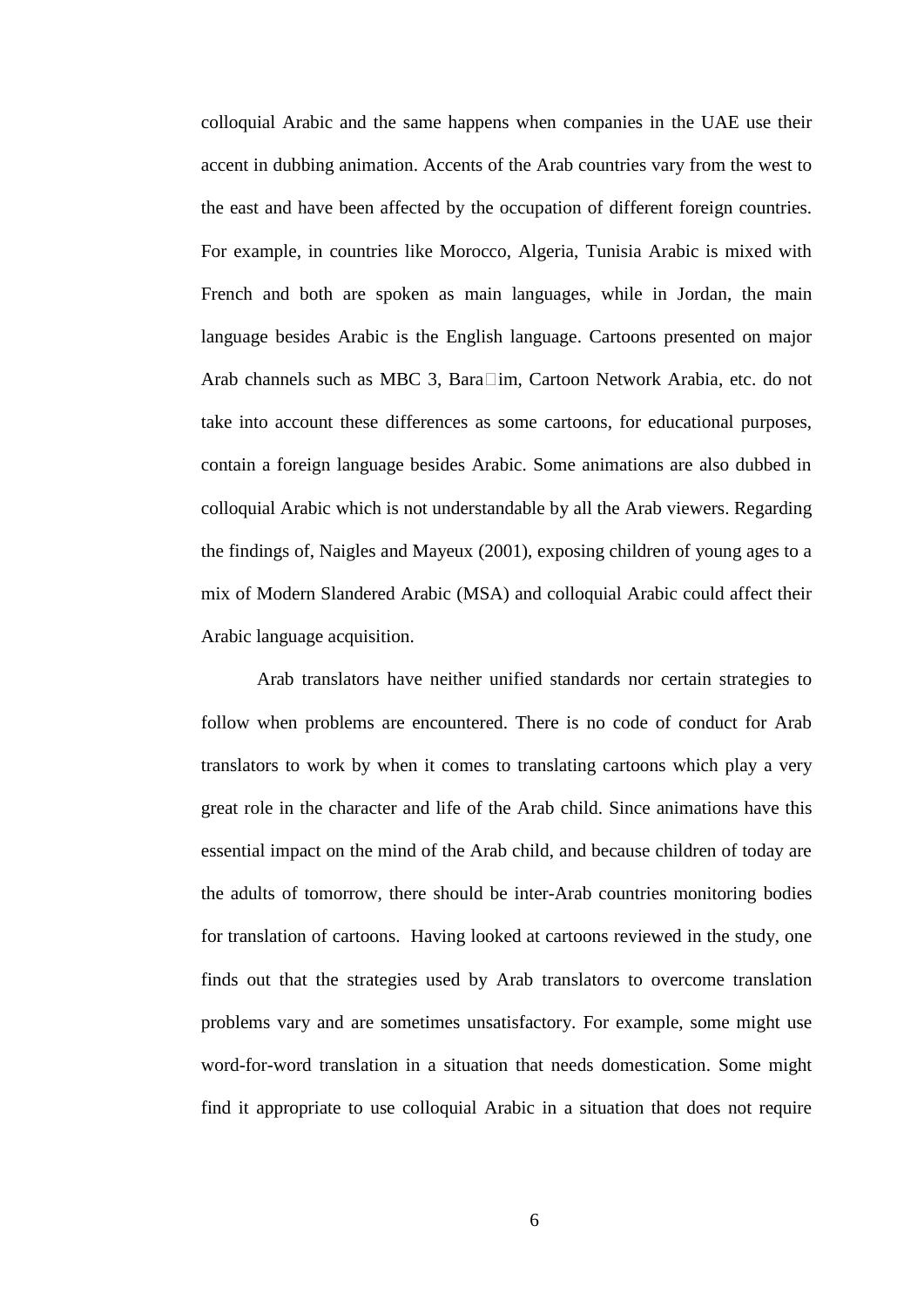that. Thus, Arabic translators should think of the big assorted target audience that will watch the work in its final version.

#### **1.3. Subtitling and dubbing**

Translating cartoons into Arabic includes two options: using the MSA or using the colloquial Arabic. Colloquial Arabic is preferred over MSA in dubbing animations that are humorous because rendering the message and keeping the same effect of laughter is thought to be easier to be done using colloquial. The Egyptian dialect is the one commonly used in dubbing animation produced by Disney, because the only Arabic company certified to translate for Disney is located in Egypt. People of the Arab countries understand MSA, but each has its own dialect. Most of the Arab countries understand the Egyptian dialect due to the large production of Egyptian movies, TV series and songs that are famous all around the Arab countries.

Unlike other movies presented on the Arab Channels, cartoon movies are mostly dubbed. Concerning regular movies, some might say that the Arab World is a subtitling region, while as for cartoons; the Arab World is a dubbing region. Children also learn to speak by watching animation programs. This is true about MSA which children learn to speak by watching TV regardless of their dialects. That is why the translated version must be carefully reviewed by language specialists to ensure a flawless level of language. However, not a few mix MSA with colloquial Arabic. This should not happen at least in the cartoons that are directed to children who are still developing their language skills. This case of code switching creates funny or ironic situations, and yet this is not a justification to use both in one show because this would confuse the child"s ability to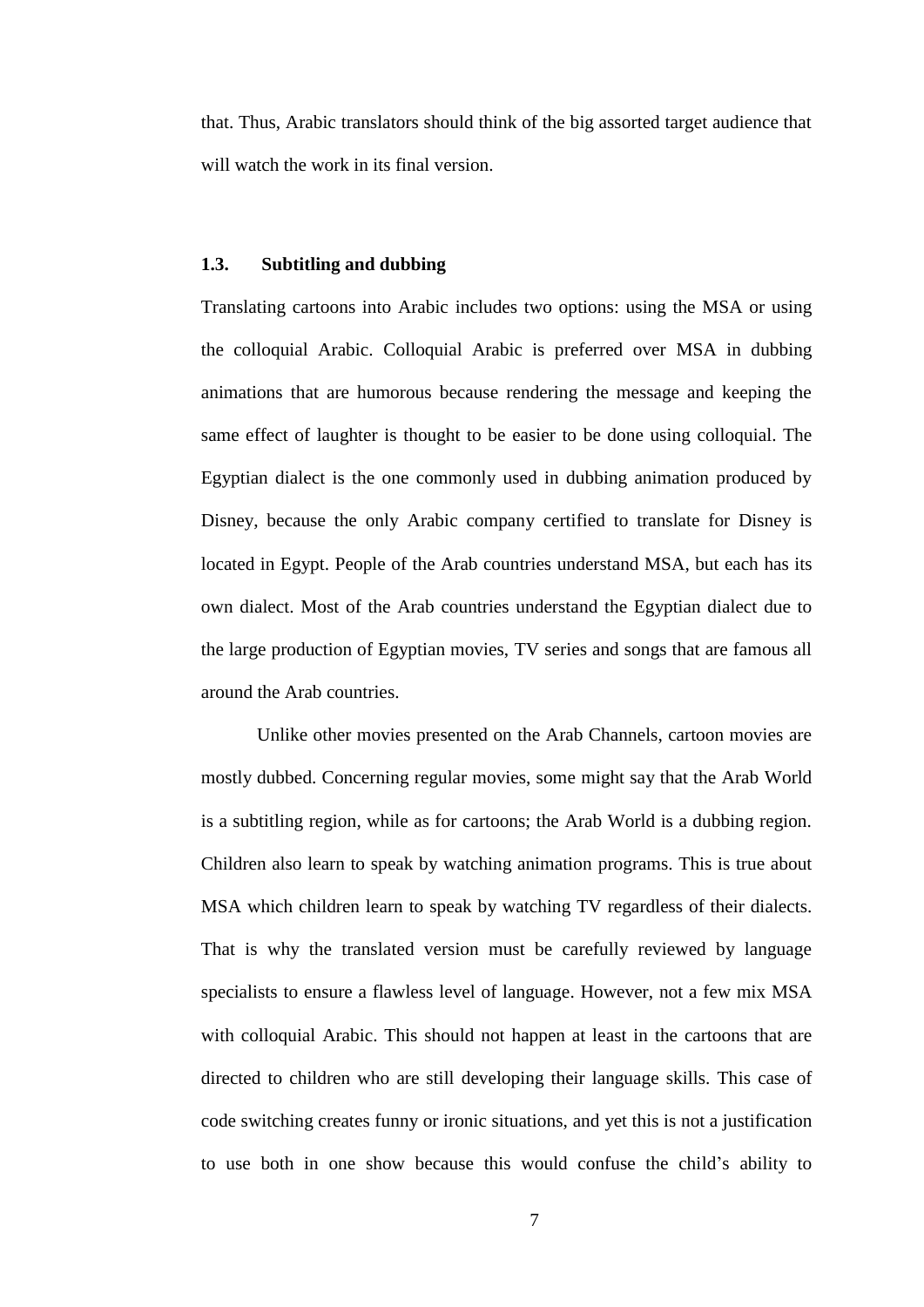distinguish between MSA and colloquialisms. Maluf raises the question of dialect saying that there are many options for the Arabic dialect to be used in dubbing as Arabs have different dialects; he says:

Which vernacular Arabic should be used? Arabs do not all use the same dialect in everyday speech and, in some cases, the differences are such that the vernacular is almost incomprehensible or significantly alien to people from different Arab countries (Maluf, 2005, para.14).

Recently, the Syrian dialect has entered into the dubbing field and became very popular after the dubbing of the Turkish shows into Syrian accent.

Maluf sees that the reason for using the MSA in cartoon dubbing is educational: "The relative proliferation of dubbed children"s cartoons into Standard Arabic is explainable partly on educational grounds in order to introduce children at an early age to the 'higher' form of the language" (Maluf, 2005, Para. 14). That is why the presented MSA must be carefully reviewed by language expertise and should only be pure classical. Ayisha Salim, director and supervisor of Masria Media, says that the reason behind the use of classical or colloquial is the distributer of the cartoons:

This is a business decision, mostly dependant on the licensee, i.e. who distribute the movies on DVD and previously on VHS and they have opted for Egyptian. Having said that though, we did dub in Classical Arabic as well, e.g. if the movie is of historical nature, e.g. "*Brave*". The trend has now shifted and everything is dubbed in Classical<sup>1</sup>.

Purchaser and market controls the translation trend. The translator is bound to the decision of many people involved in producing, directing, supervising, etc. so the

 $\overline{a}$ 

<sup>&</sup>lt;sup>1</sup> Personal interview, October, 2012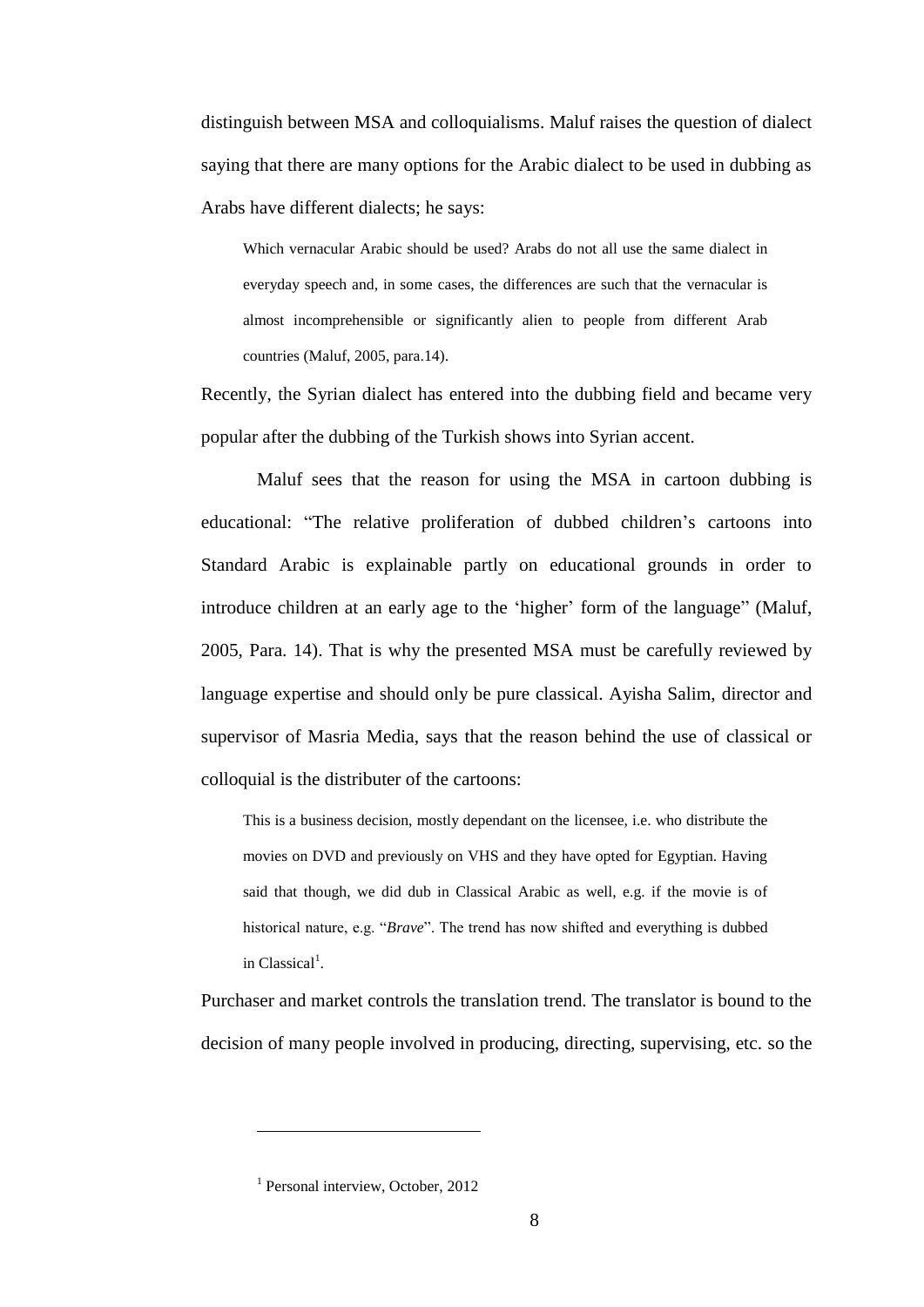decision of using MSA or colloquial Arabic is not the decision of the translator him/herself.

Comparing subtitling and dubbing, one can find a huge difference. For example, in the animation movie *Stuart Little 3* the conversation is totally different from the subtitles. Consider Example 1 below:

| Example: 1            |                                 |                                    |  |
|-----------------------|---------------------------------|------------------------------------|--|
| SL.                   | TL                              |                                    |  |
|                       | subtitled                       | Dubbed                             |  |
| Stuart: How to take   | ستیورات: کیف تعتنی بنفسك،       | ستيورات: صدقني يا جور ج سنمر ح     |  |
| care of yourself, how | کيف تکون ر جلا                  | کثیر ا                             |  |
| to be a man           |                                 |                                    |  |
| George: you know,     | جورج: أتدري يا 'ستيوارت'؟ أنا   | جورج: لا أظن، فأنا لا أحب النشاطات |  |
| Stuart, I'm not just  | لست مغر ما بالحياة البر ية مثلك | الخار جبة أبدا                     |  |
| into this outdoorsy   |                                 |                                    |  |
| stuff like you are.   |                                 |                                    |  |
| Stuart Little 3       |                                 |                                    |  |

In the subtitled dialogue above, it is obvious that word for word translation strategy is used, while in the dubbed version the translated script goes into a much different process. Subtitled version is different from the dubbed one because the translation of the cartoon that is meant to be dubbed is reviewed by several people like the translator, the director, the supervisor, etc. in order to make it fit the picture; Salim sees that "Dubbing is more time consuming and more expensive, yet more fun. You actually see the product coming to life. In subtitle you only have a translator and a technician involved; in dubbing you have about 50 people involved" (ibid).

Talking about differences in subtitling and dubbing, one can obviously notice differences in the length of the sentence uttered by the character or appeared on the screen as well. In Example 1 the dubbed sentence is shorter, perhaps due to lip synchronization and timing. This is not the case always as the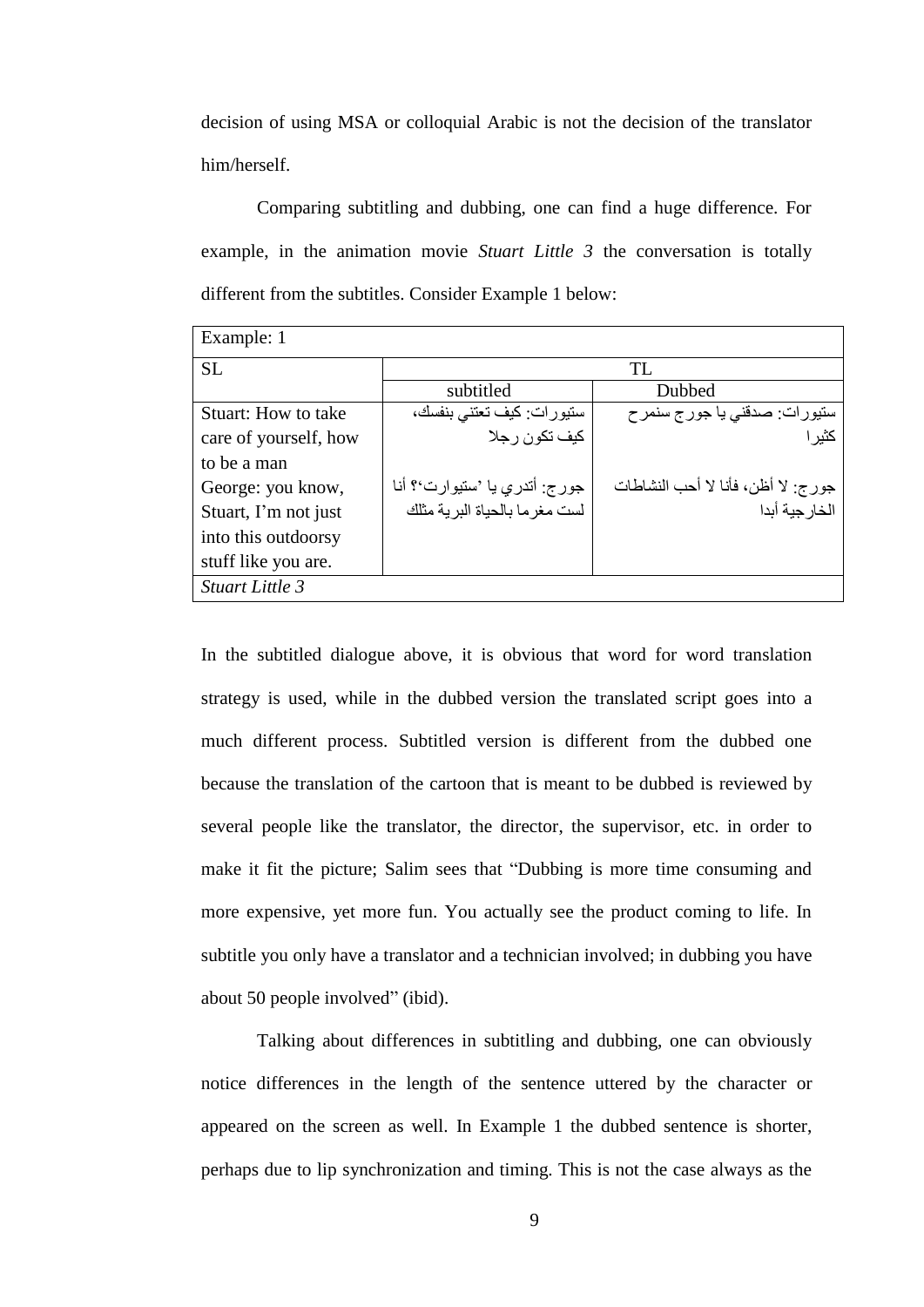dubbing could be the longer sentence; this result from the strategy the translator adopted to convey the message and will be later explained in this study. For instance, consider example 2 below:

| Example: 2                   |                          |                               |  |
|------------------------------|--------------------------|-------------------------------|--|
| <b>SL</b>                    | TL.                      |                               |  |
|                              | subtitled                | Dubbed                        |  |
| Celia: Oh Michael, I've      | سبلبا: مابكل لقد احتفلت  | سالي: حبيبي قضيت أعياد ميلاد  |  |
| had a lot of birthday- well, | بالكثير من أعياد ميلادي، | كتير، مش كتير اوي يعني، بس دا |  |
| not a lot of birthdays, but  | و لکن ليس کهذا           | أحلى واحد فيهم                |  |
| this is the best birthday    |                          |                               |  |
| ever.                        |                          |                               |  |
|                              |                          | Monsters' Inc.                |  |

Noticeably, the subtitling is limited to the number of utterances presented on the screen which means that the translator should render the meaning using the shortest translation. "Each subtitle line should allow around 35 characters in order to be able to accommodate a satisfactory portion of the (translated) spoken text and minimise the need for original text reduction and omissions" (Karamitroglou, 1998: para. 7). Subtitling is always in MSA, unlike the case of dubbing.

#### **1.4. Review of Related Literature**

#### **1.4.1. Overview:**

This section is meant to highlight the related literature by looking at the previous researches that tackle the translation and dubbing of cartoons. Few Arab researchers have examined the area of translating and dubbing cartoons into Arabic. The following is a revision of the previous studies that attempted to present and bring the subject of translating and dubbing the animation into light.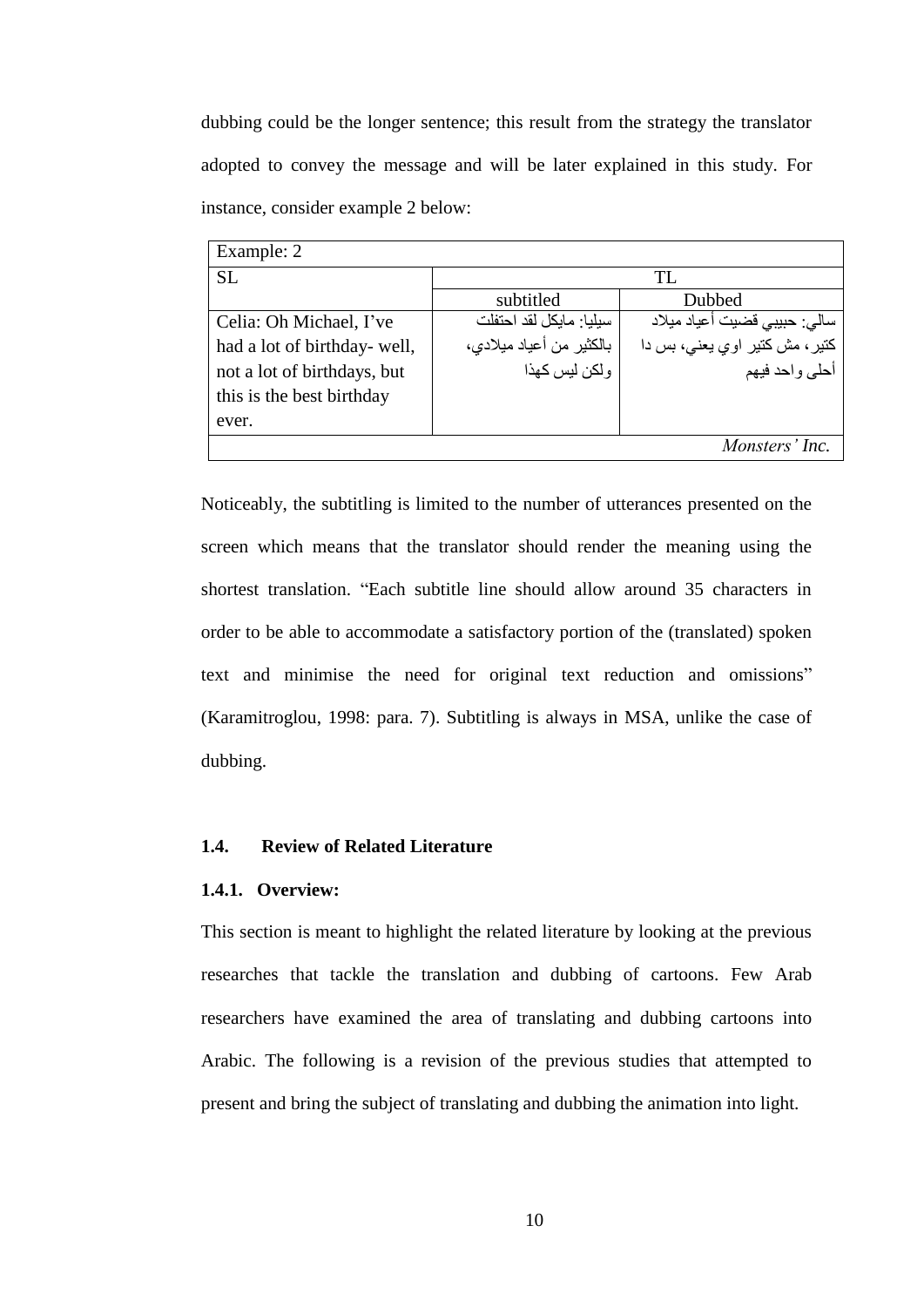#### **1.4.2. The Making and Dubbing of Source Cartoons**

Tackling English as a SL, one can say that perhaps the United States is the leading country in producing animations as it contains the major animation production companies in the world such as Disney, Pixar, Sony, DreamWorks, Nickelodeon, Warner Brothers, etc. For example, Walt Disney was founded in 1923 and produced famous animation movies which became popular worldwide. The productions of these companies are subtitled and dubbed into many different languages all over the world. When these companies agree on a script to be produced, famous actors are being hired to dub the voice of the main characters, the voice is dubbed before the picture in the SL. But, in the case of translating and dubbing it into another language, the voice comes after the picture and has to fit the picture and lip movement of the character, so it is quite challenging as a word could need a five-word"s sentence to be explained.

Cartoons go in a very complicated, long-term process to be made, first there is the script to be written and agreed on by the company, then storyboard artists work on translating words into actions and pictures by making a series of sketches, a kind of comic book, to tell the story and bring it to life. DreamWorks give details about the process through their official website, they explain:

Once the directors and producer approve, the drawings are digitally photographed and strung together to create what we call a story reel […] we combine that with temporary music, sound effects and dialogue, and work with the movie in this form for about 18 months. Once the story reel is underway, our visual development department begins to plan the look of the film, developing the style, tone, color and overall artistic approach to each and every sequence [...] Thousands of drawings, paintings, blueprints, sculptures and models later, our development artists have designed a fantasy world and characters to tell the story […] we record the actors before we start animating. We usually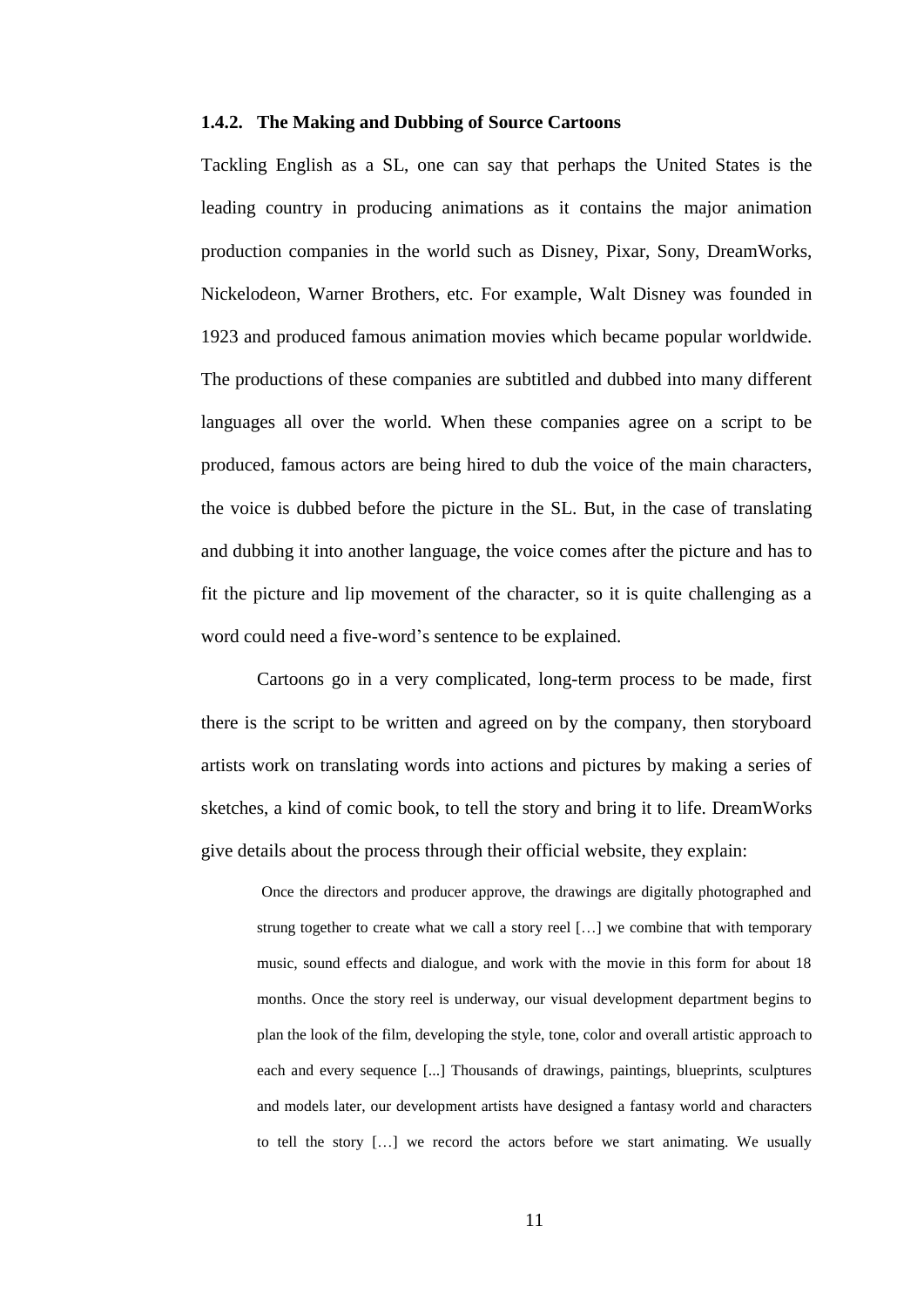videotape the actors performing their roles to help provide reference for the next phases of production<sup>2</sup>.

The whole process of making animation is very expensive and time-consuming one, same as translating and dubbing the voices for that animation into another language.

#### **1.4.3. Cartoons in Western and Foreign Literature**

Few American researchers talk about the effect of animation on children. Lippi-Green, for one, talks about cartoons teach children to form a perspective about people through the language and accent used in dubbing. In addition, she discusses how animation is used to manipulate the minds of the children as they encourage discrimination in an indirect way. She suggests that the dubbing of *The Lion King* encourages discrimination against afro-Americans through using their accent for the evil characters of that movie. She also gives an example in Disney's "Three Little Pigs" where the evil character "The Wolf" appears as a Jew and talks like one, also in Aladdin, the evil characters who are meant to be Arabs speak heavy accents. She raises the following questions:

What are children to take away from the Big Bad Wolf, and from brutal Arabian place guards? Is it significant that they see bad guys who sound a certain way, look a certain way, and come from a certain part of town or of the world? Is this a part of how children learn to assign values on the basis of variation in language linked to race and ethnicity, and homeland (Lippi-Green, 1997:80)?

Lippi-Green"s questions are very important and the translator must put in mind when translating a work that comes from a different society and a different culture. It is almost impossible for the translator to show this through the

 $\overline{a}$ 

<sup>&</sup>lt;sup>2</sup> <http://www.dreamworksanimation.com/insidedwa/productionprocess>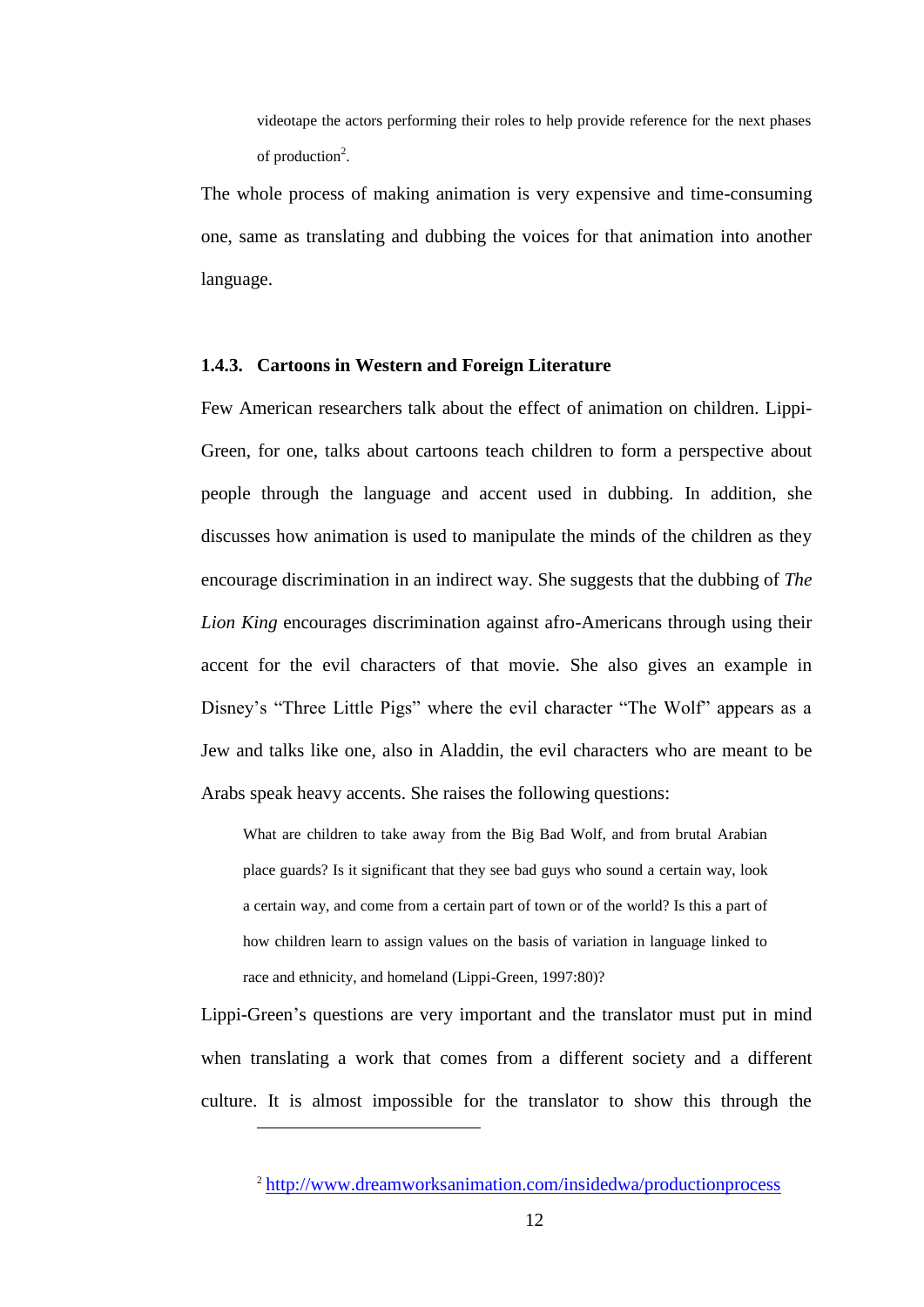translation into Arabic despite the huge diversity in the Arabic dialect across the Arab world. No Arab dialect might reflect discrimination as Lippi-Green suggests through using a specific dialect. Arabic dialects might only reflect cultural differences, but not discrimination. For example, Egyptian dialect might include several Egyptian dialects such as the dialect used in cities and the one used in urban areas, which indicates cultural differences or different life style only. The use of different Arabic dialects could also aim at humor. This applies to other Arabic dialects used in dubbing as well. Voice actress Salwa Muhammad Ali who dubbed the sound of the hyena in the *Lion King* in a television interview<sup>3</sup> said that the accent of the evil female hyena was done by Whoppi Goldberg who is an Afro-American actress with Afro-American accent and that she had to try to give the same effect with her accent. Here, in such a situation it is the dubber"s responsibility to try to play with his/her voice to give the same effect that of the SL voice.

Lippi-Green chooses Disney"s full-length feature films to analyze and proof her theory that states: "animated films entertain, but they are also a way to teach children to associate specific characteristics and life styles with specific social groups, by means of language variation" (1997: 85). She viewed twentyfour films during her study which contained 371 characters with native English speakers and different accents of English as in foreign speakers. The result of this analysis is that 20 percent of US English speakers are bad characters, while about 40 percent of non-native speakers of English are evil. Lippi-Green argues that all

 $\overline{a}$ 

<sup>&</sup>lt;sup>3</sup> <http://www.youtube.com/watch?v=2ymVIbtOnHI>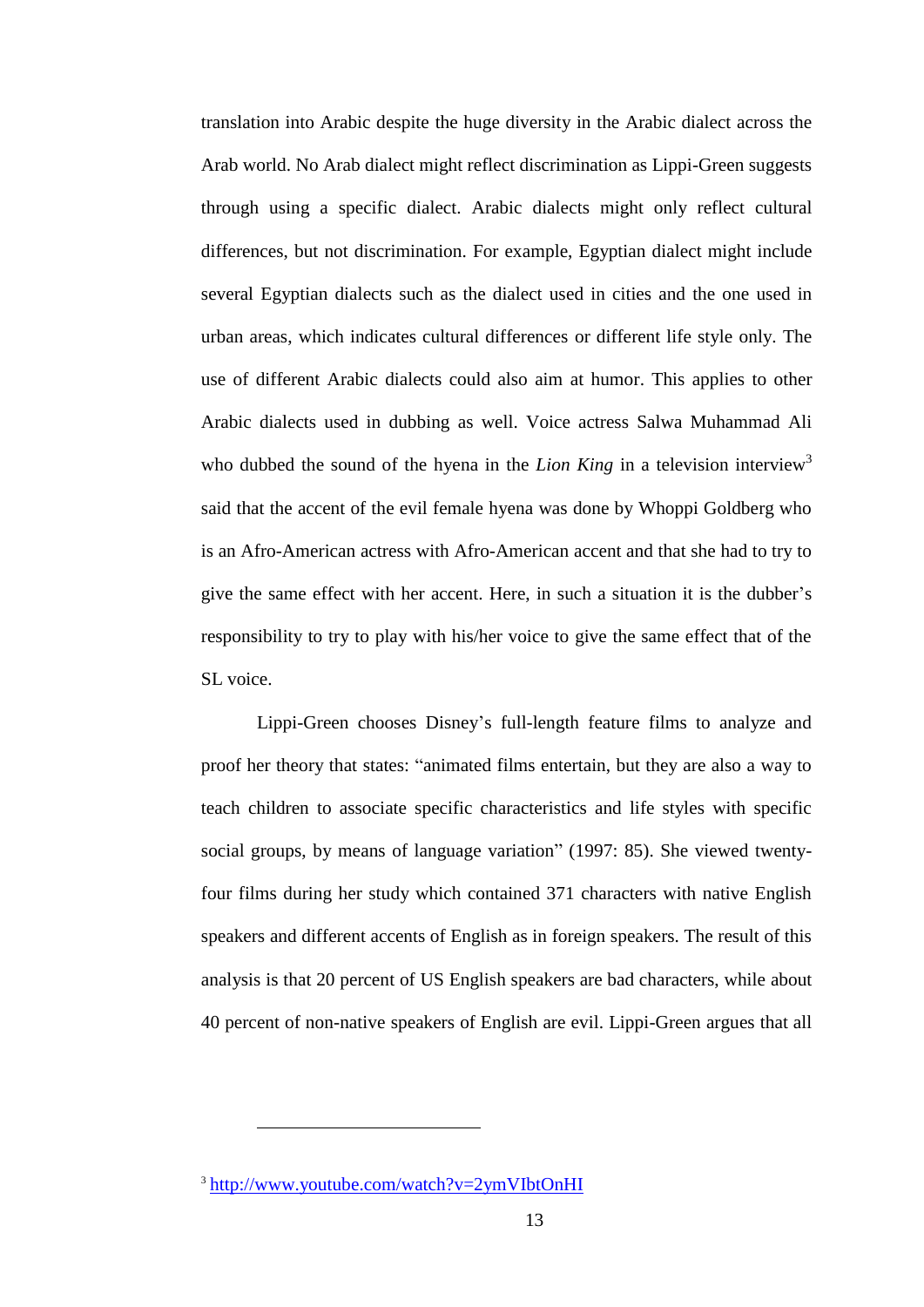the Afro-American speaking characters appear to be animals and not humans as well as negative or bad characters.

On the other hand, Wenke (1998) gives the same example that Lippi-Green argues about which is the character of Scar in the movie *The Lion King*. Lippi-Green argues that while the events take place in Africa, the logical language should be African or at least derived from African language, but still the characters speak US English. Although Mufasa and Scar are brothers, Mufasa speak what Lippi-Green calls Mainstream English, the accent spoken by the majority, while Scar uses British English. For Lippi-Green, the usage of a different accent for the evil character draws the attention of the children to differences, thus to discriminate. Wenke, in his article, supports Lippi-Green $\Box$  s claim that the use of foreign accents in dubbing cartoons teach children to discriminate. He also argues that the choice of the British accent draws the attention to that character "The choice of a British accent for Scar is intended to highlight his snobbish mannerisms and his feelings of intellectual superiority towards the rest of the plains animals and thus complies with Gould"s generalizations about British accents" (Wenke, 1998: 4). Wenke disagrees with Gould and Schiffman who agree that "The use of a British foreign accent for a non-British character is not authentic, but an intended effect created by the writers and producers" (ibid: 4). This does not appear in the translation into Arabic. Scar, Mufasa and characters in Aladdin Movie speak the same Arabic accent.

In his book "Animating Culture" Eric Smoodin thoroughly analyzes the animated short film produced in the 1930s and 1940s. He analyzes short films (7- 8 minutes) created in major Hollywood studios - such as MGM, Warner Bros.,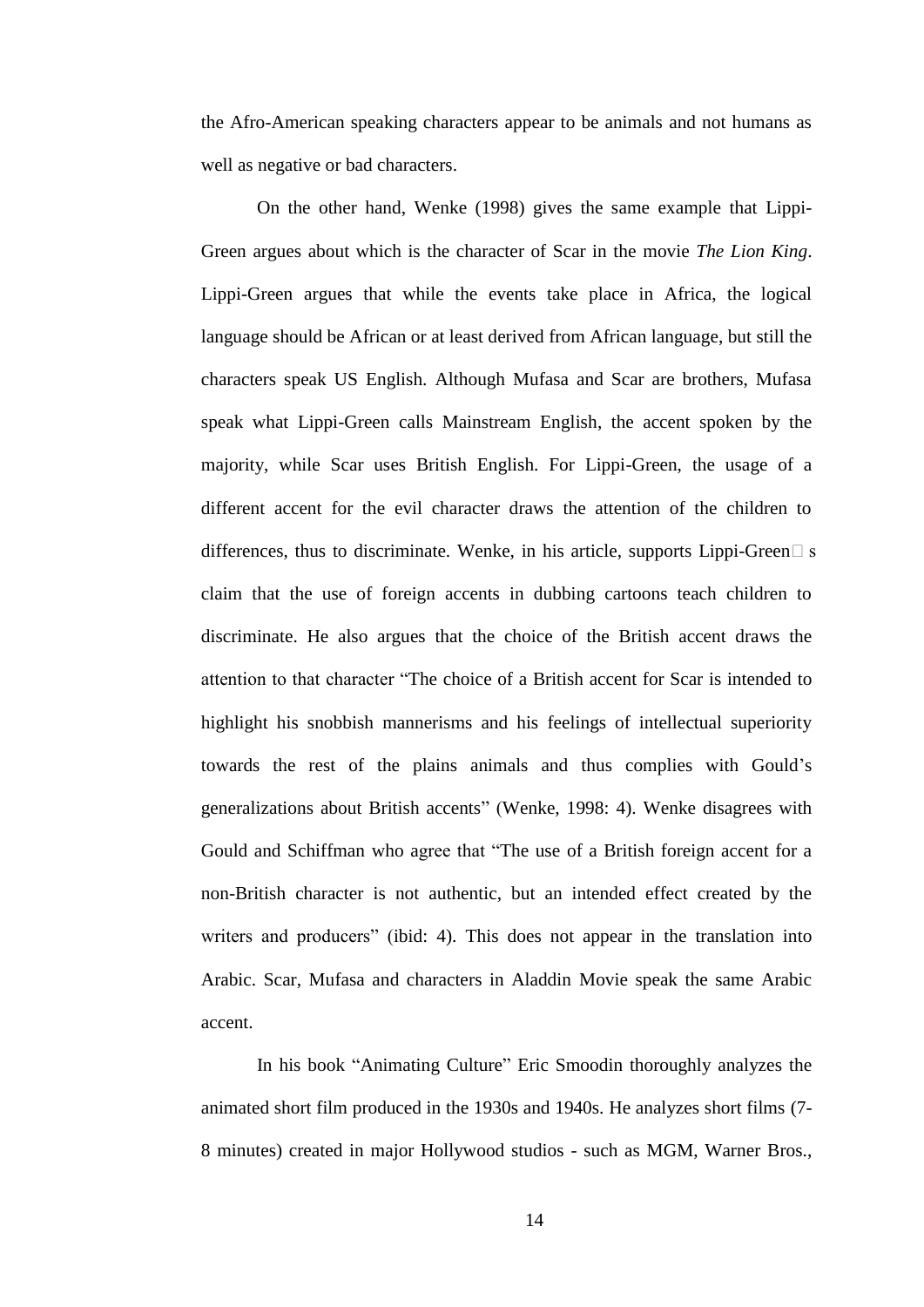and Disney - and shown at movie theaters along with a newsreel and a featurelength film. Smoodin explores animated shorts and the system that massproduced them. He examines how cartoons used to be shown on theaters, how they tell their stories, who they tell them to, what they say about race, class, and gender, how cartoons were related to the feature films they accompanied on the evening"s bill of fare and what the social functions of cartoon stars like Donald Duck and Minnie Mouse. Smoodin argues that cartoons appealed to a wide audience - not just children - and did indeed contribute to public debate about political matters:

Smoodin employs an explicitly political approach that emphasizes the impact of class, race and gender. Within this framework, cartoon emerge as a site where social forces vie for power and competing ideologies become visible. Animating Culture succeeds in illuminating the complex meaning cartoons posses, behind their innocent facades, though it always illustrates the limitation of analysis based on broad ideological assumption (Ohmer, 1993: 406).

He examines issues often ignored in discussions of animated films such as the social control in the U.S. army"s *Private Snafu* cartoons, and sexuality and race in the "sites" of Betty Boop $\Box$  s body. His analysis of the multiple discourses embedded in a variety of cartoons reveals the complicated and sometimes contradictory ways that animation dealt with social class relations, industry, imperialism, and censorship. He argues that Disney and the Disney Studios have close ties with the U.S. government which raises the question about the place of the cartoons in political and cultural life.

Song (2012) also tackles the issue of creativity in translating cartoons and animation from English into Chinese. He says that the translator of cartoons has to be very creative in a way that enables him/her to "bring the original works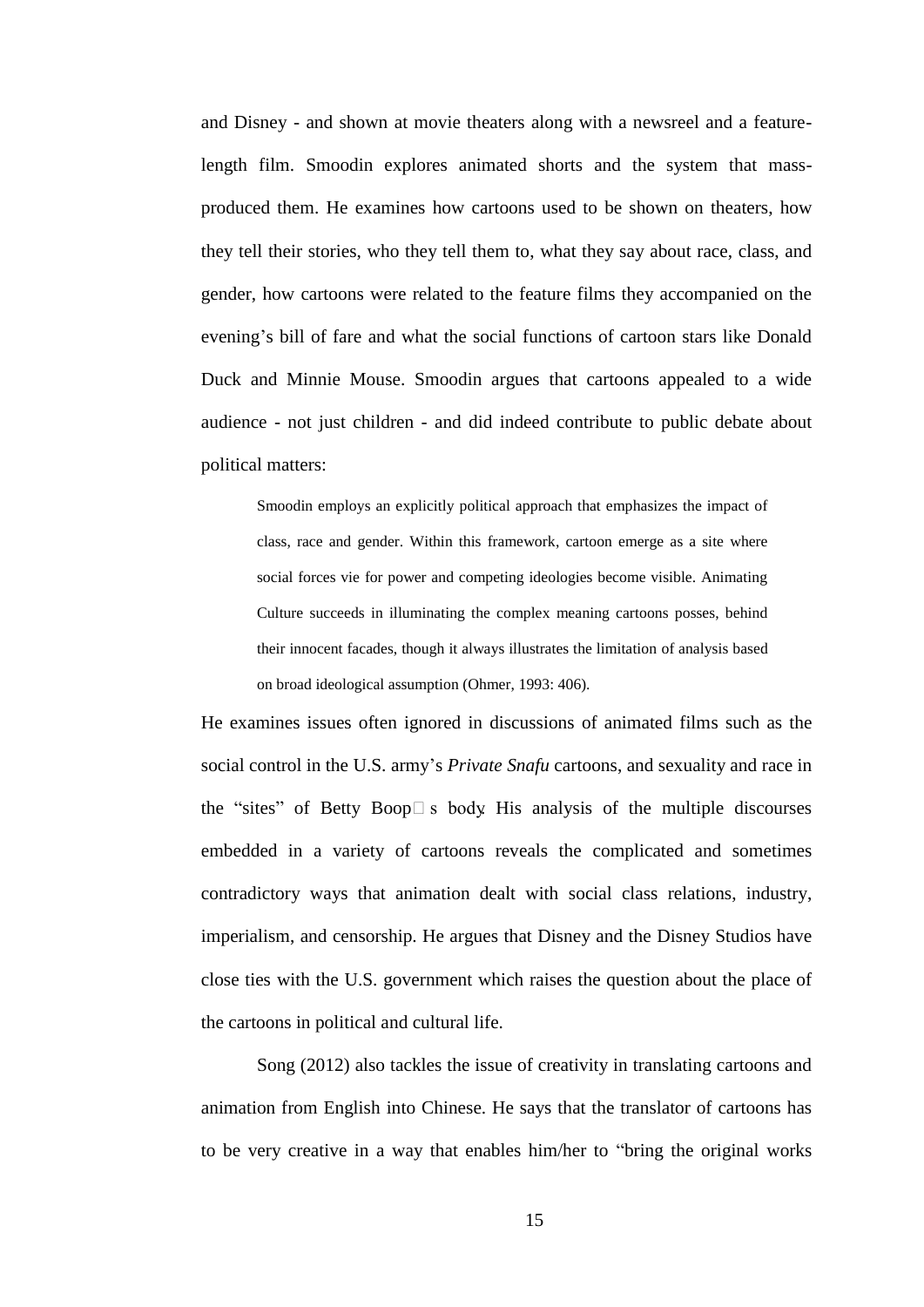beyond the boundaries of the original culture" (Song, 2012: 132). He also argues that:

One of the major differences between live-action films for adults and cartoons for children is that films for adults are what adults produce for adults, while cartoons for children are a form of media culture that adults create for child audience (ibid).

Song sees that films directed to adults are mainly of an entertainment proposes, while cartoons aimed at children are of educational function.

#### **1.4.4. Cartoons in the Arabic Literature**

Zitawi and Athamneh (1999) examine and evaluate the translation and the dubbing of the cartoons presented on Jordan TV and other Arab TVs. They find out that most of the translators have given erroneous rendering of some portion of the original texts, thus distorting the message. They also reveal that there are several types of errors that Arab translators commit while translating cartoons, explained in Table 1 below:

| <b>Error</b>                                                                                                              | Subtype1                                                                                                                   | Subtype 2                  | Subtype 3 |
|---------------------------------------------------------------------------------------------------------------------------|----------------------------------------------------------------------------------------------------------------------------|----------------------------|-----------|
| Lexical errors                                                                                                            | Mistranslation                                                                                                             | Literal<br>translation     | Omission  |
| Syntactic errors include   Errors<br>pluralizing the dual<br>mixing<br>form<br><b>or</b><br>feminine<br>with<br>masculine | related<br>to<br>concord, divided into<br>errors related to<br>1.<br>gender and<br>related<br>2.<br>errors<br>to<br>number | Errors related to<br>tense |           |
| Idiomatic errors                                                                                                          |                                                                                                                            |                            |           |

Table 1: Errors committed by that Arab translators while translating cartoons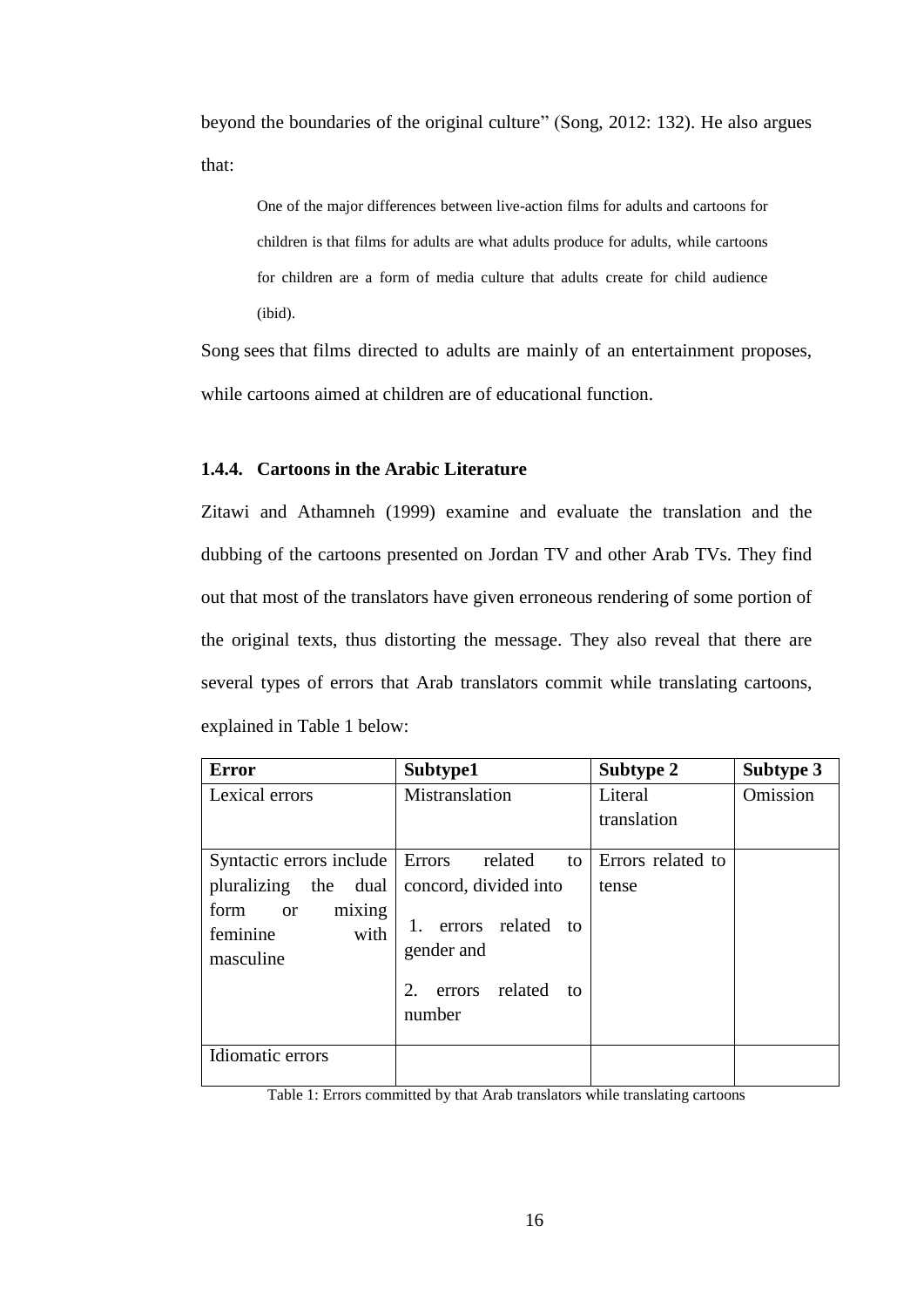They explain that idiomatic errors happen where the translator is incapable of translating the idiomatic expression because most translators are not aware of the idiomatic expression and its meaning. Zitawi (1995) also tackles the same subject in her thesis, she explains: "errors related to idiomatic expressions can be attributed to translator"s unawareness of the meaning of some idiomatic expressions, carelessness, or/and lack of attention to the context of the SL text" (1995: 49).

Zitawi (1995) tackles the issue of translating cartoons into Arabic. She discusses the strategies that the translator uses to render the message of the cartoons into the target language (TL). There is also Maluf (2005) who examines dubbing in the Arab world and talks about the dubbing of animation and cartoons for children. Al-Alami (2011) also discusses the use of modern standard Arabic in the translation of cartoons into Arabic in her thesis "Dubbing Timon  $\&$ Pumbaa Cartoon into Arabic". Ya $\Box$  qoub also tackles the issue of translating humor for children in her thesis "Audience Types in Translating Humor in TV Shows from English into Arabic". She argues that there are nonverbal elements in cartoons aimed at children that belong to a particular culture and contribute to the translation that undergoes many changes according to the audience culture, language and age (Ya $\square$ qoub, 2013:28)

In her thesis *Dubbing Timon and Pumbaa Cartoon into Egyptian Arabic*, Al-Alami, also tackles the issue of translating and dubbing cartoons into Arabic using the Egyptian dialect. She argues that the translator of the cartoon series *Timon and Pumbaa* meant to entertain adults rather than children as it contains elements directed at adults. Moreover, the translated version did not successfully render the message as in the original one.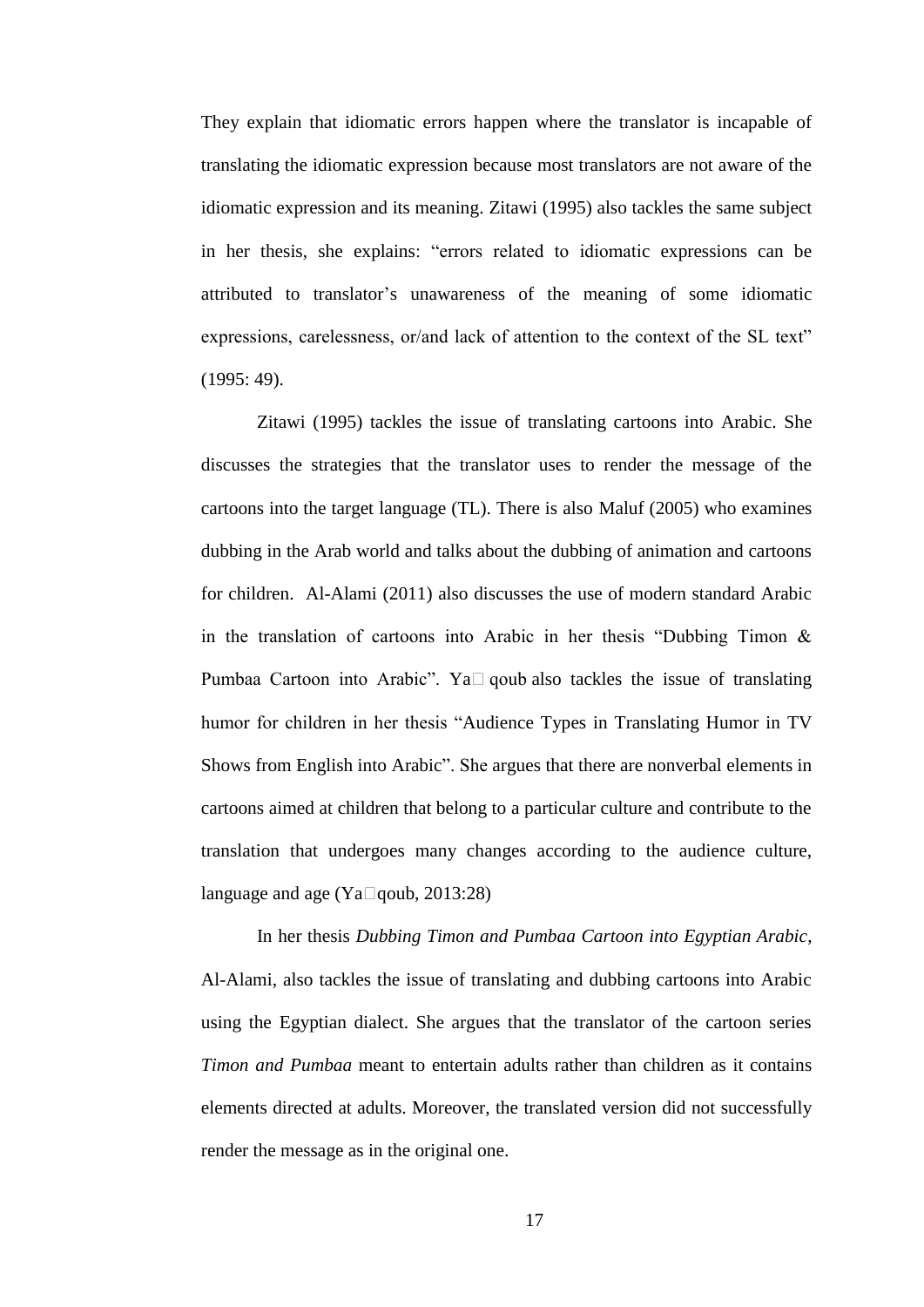#### **1.5. Objectives of the Study and Methodology**

The study of translation of animation and cartoon is a very interesting wide subject and a very important one. This study is conducted by looking at the animation movies *Monsters' Inc.* produced by Disney and dubbed by Masria Media, *Stuart Little 3* which is produced by Sony Pictures and *The Amazing world of Gumball* translated by Cartoon Network and dubbed by Image Production House in Lebanon. *Monsters' Inc. and Stuart Little* 3 are available on DVDs subtitled and dubbed. Comparison between the translation of both the subtitled and the dubbed version was used. But, the animated cartoon *The Amazing World of Gumball* is only available in a dubbed version, the dubbing company, Image production House, got the script translated from Cartoon Network and only dubbed it. Thus, the study is conducted through comparing the original script with the dubbed version.

This research tends to tackle the main issues resulting from translating this kind of multidimensional text considering the very young audience. It aims to identify the characteristics of the source text, the problems that the translator encounters and the strategies adopted by the Arabic translators to overcome these problems with examples from the animation movies *Monsters' Inc., Stuart Little 3 a*nd from the television series *The Amazing World of Gumball* presented on Cartoon Network Arabia*.* All movies are available on DVDs except for *The Amazing World of Gumball* as it is available online and being currently presented on Cartoon Network Arabia channel. Other cartoons are being watched and mentioned in this study as examples, not for discussion and analysis.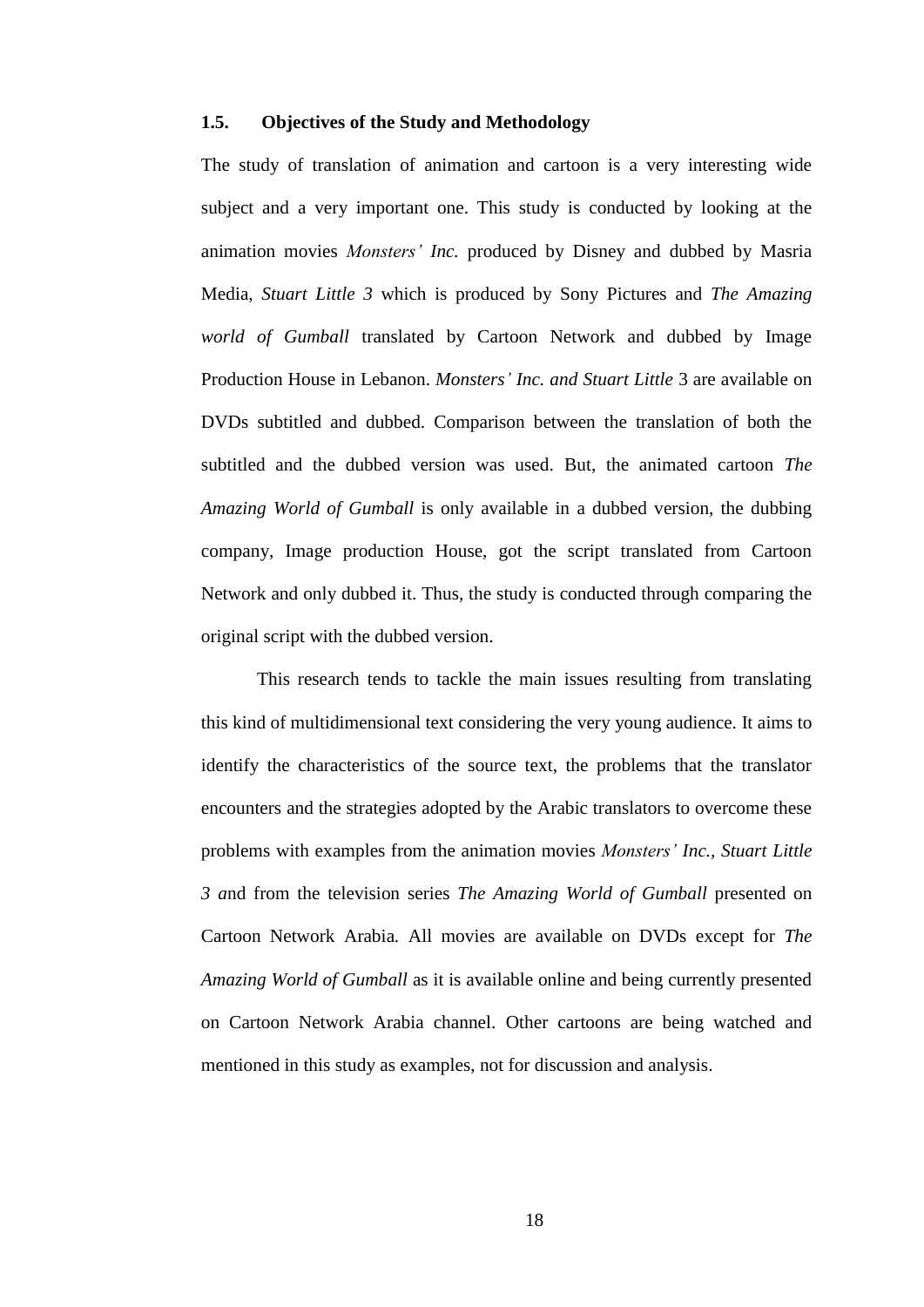#### **1.6. Significance of the Study**

This study investigates a significant area in television programs which is directed to a very important category. It highlights the characteristics of the original text of the animation movies and the strategies adapted to translate and overcome problems encounter by Arab translators. It is one of a few studies aimed at exploring the problematic aspects of subtitling and dubbing animation for children such as the nature of the target audience and the cultural-bond expressions. It also discusses the issue of translating the names of the cartoon characters and the changes that translators make on these names and why do they make such change.

This paper also investigates the suitability of the translation of cartoons presented on the Arab channels is suitable for all the Arab countries despite the cultural, accents and way of life differences. It is hoped that this study will contribute to studies related to audio visual translation from English into Arabic, to help translators do a better job in translating cartoons and presenting them to the Arabic child in a matter that preserves his own perspectives that s/he acquires while growing up in the Eastern environment.

#### **1.7. Summary**

In conclusion, whether subtitling or dubbing, translating cartoons into Arabic requires special consideration and the source text needs to go through a suitable strategy to be presented to a completely different audience. Subtitling is restricted to the number of characters that should appear on the screen, whereas dubbing is restricted to lip movement of the cartoon character. Comparing subtitles with dubbed texts, one finds significant differences in the meaning, the style and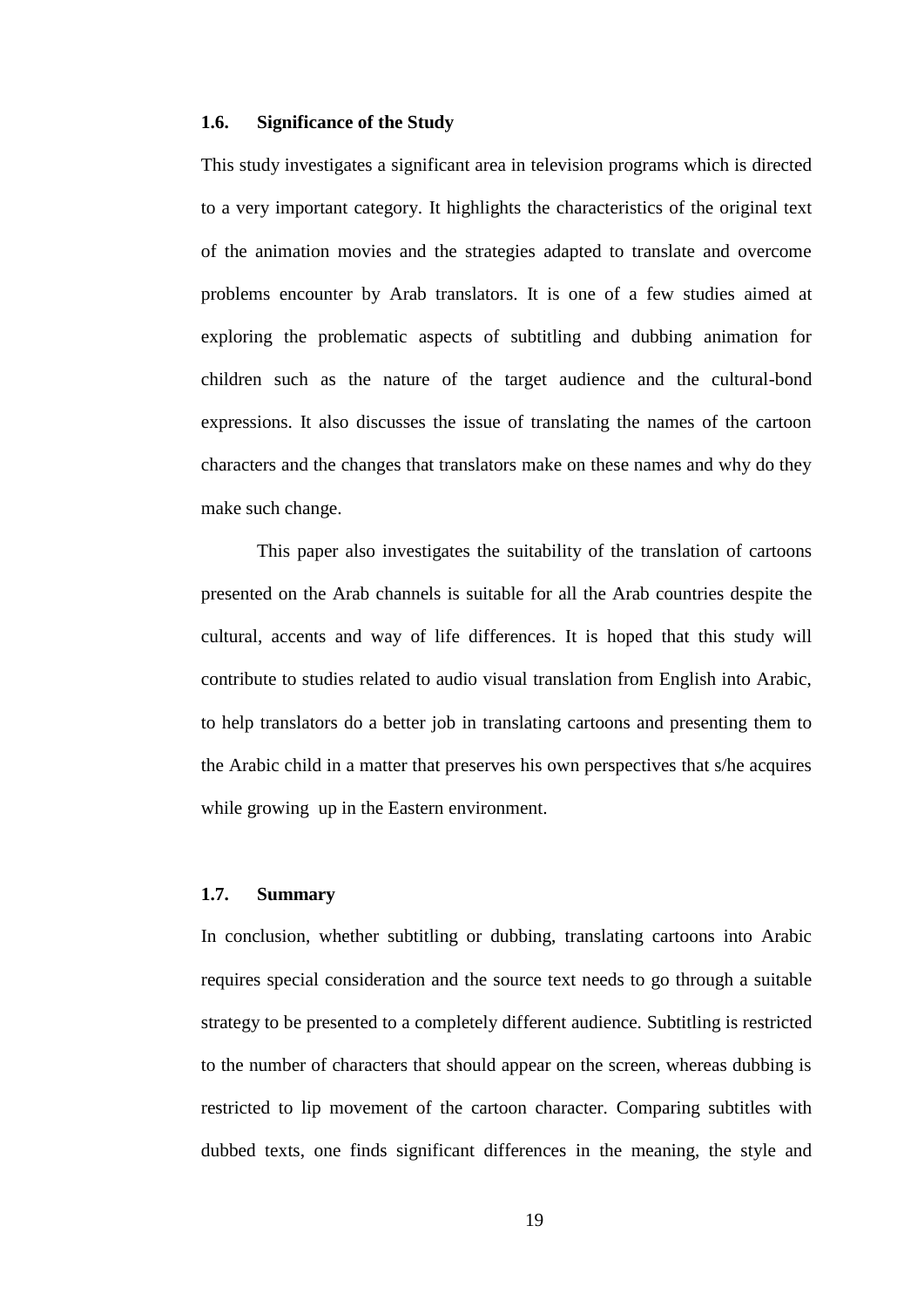translation strategies used. While using accents in dubbing cartoons in the West could indicate racism, gender or politics, using accents in the Arabic dubbing seem to be rather insignificant.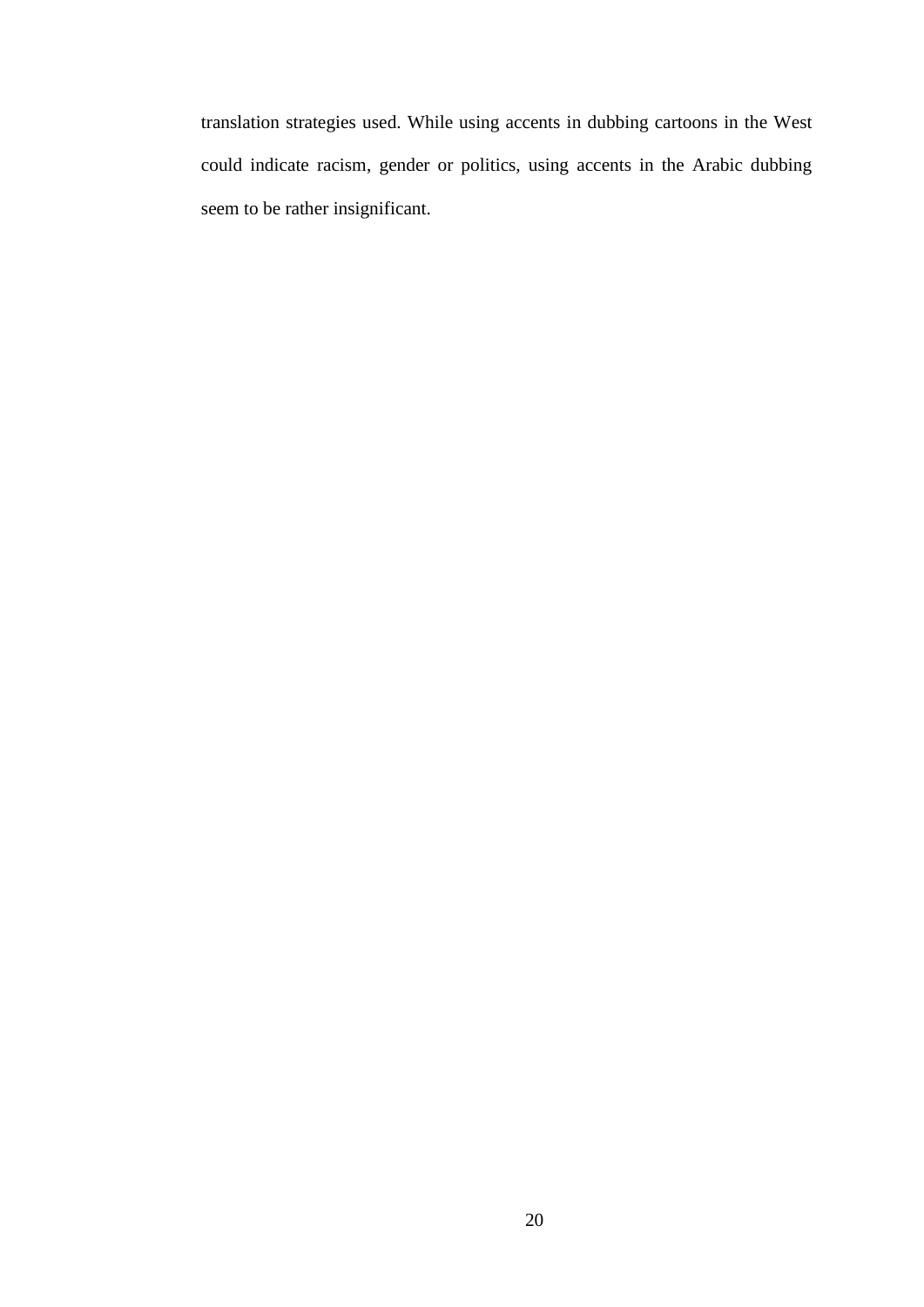### **Chapter II**

### **Source and Target Texts**

#### **2.1. Overview**

Cartoons travel around the world carrying a variety of aspects of one language to another. In the Arab World, cartoons are a very important part of the daily programs of some Arab channels, to the extent where specialized channels air them round the clock. This chapter examines cartoons and dubbing in the Arab world. It further aims at uncovering the characteristics of both the source and the target texts.

#### **2.2. Dubbing in the Arab World**

Dubbing cartoon in the Arab World started in 1974 when Filmali, the Lebanese company owned by Nicolas Abu Samah, dubbed the animated cartoon series *Sindibad.* Several famous cartoon series were dubbed by this company such as *Zina wa Nahool* and the *Smurfs*. It should be mentioned here that Abu Samah is the first producer who brought the Latino series into the Arab World by dubbing:

The pioneer of video dubbing into Arabic is Nicolas Abou Samah, whose company Filmali dubbed the children"s cartoon Sindbad in 1974. The success of this production was such that it was followed by the dubbing of *Zena Wa Nakhoul* in 1975 and later by a slew of other children"s cartoons. The Lebanese civil war forced the company to move its operations to Cyprus. From there, in 1991, Filmali dubbed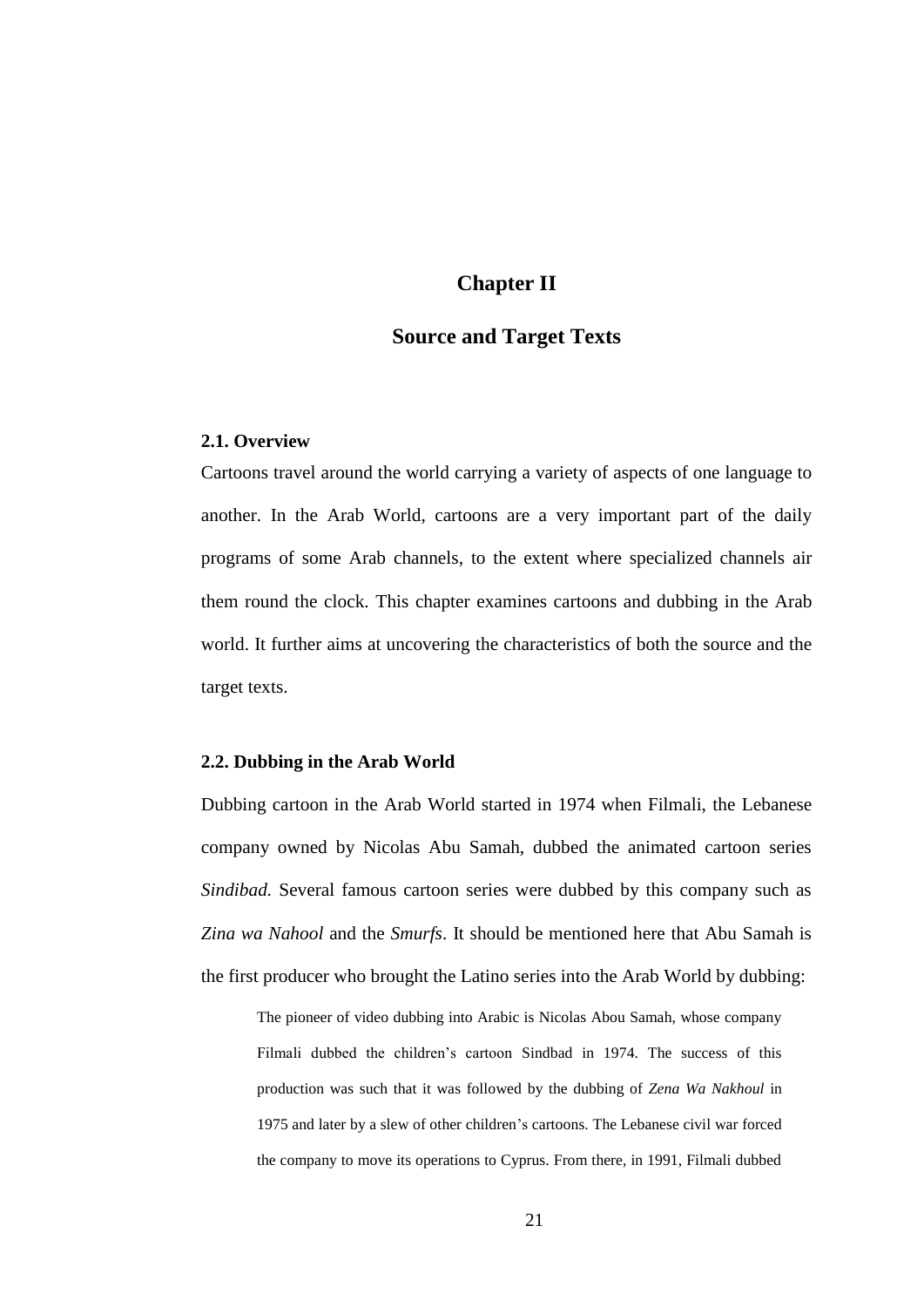the first of a series of Mexican soaps into Standard Arabic to be broadcast at the privately-run Lebanese Broadcast Corporation LBC (Maluf, 2005: Para. 7).

Major translation and dubbing establishments specialized in cartoons have fairly recently introduced the major international film companies to the Arab world. The Egyptian Masria Media, for example, is the first and only establishment that dubs products of Disney Character Voices International (DCVI) into the Arabic Language. The company is well known for dubbing Disney movies into the Egyptian dialect such as Monsters" Inc. which became a popular movie around the world.

Another major translating and dubbing company is Image Production House which is located in Lebanon. This company translates and does the dubbing voices of cartoons specifically for the Cartoon Network Arabia channel using MSA. There are also several Arab companies that dubbed cartoons and became very famous in the Arab world such as Tele Leban which dubbed *UFO Robo Grendizer* and *Hello! Sandybell.*

It is known that subtitling a show is cheaper than dubbing it, thus subtitling films in the Arab world is more widespread than dubbing. Maluf explains why dubbing in the Arab world has been slow to develop compared to other countries:

In the Arab world, dubbing of feature films or TV productions has been slow in coming, despite a large market and a high index of illiteracy, estimated at higher than 40 percent of the 280 million populations, and which should, at least theoretically, favor dubbing over subtitling. The mushrooming of competing Pan Arab stations, numbering about 280 in 2005, has also failed to trigger an increased interest in the practice, except for children's cartoons (Maluf, 2005: para.6.).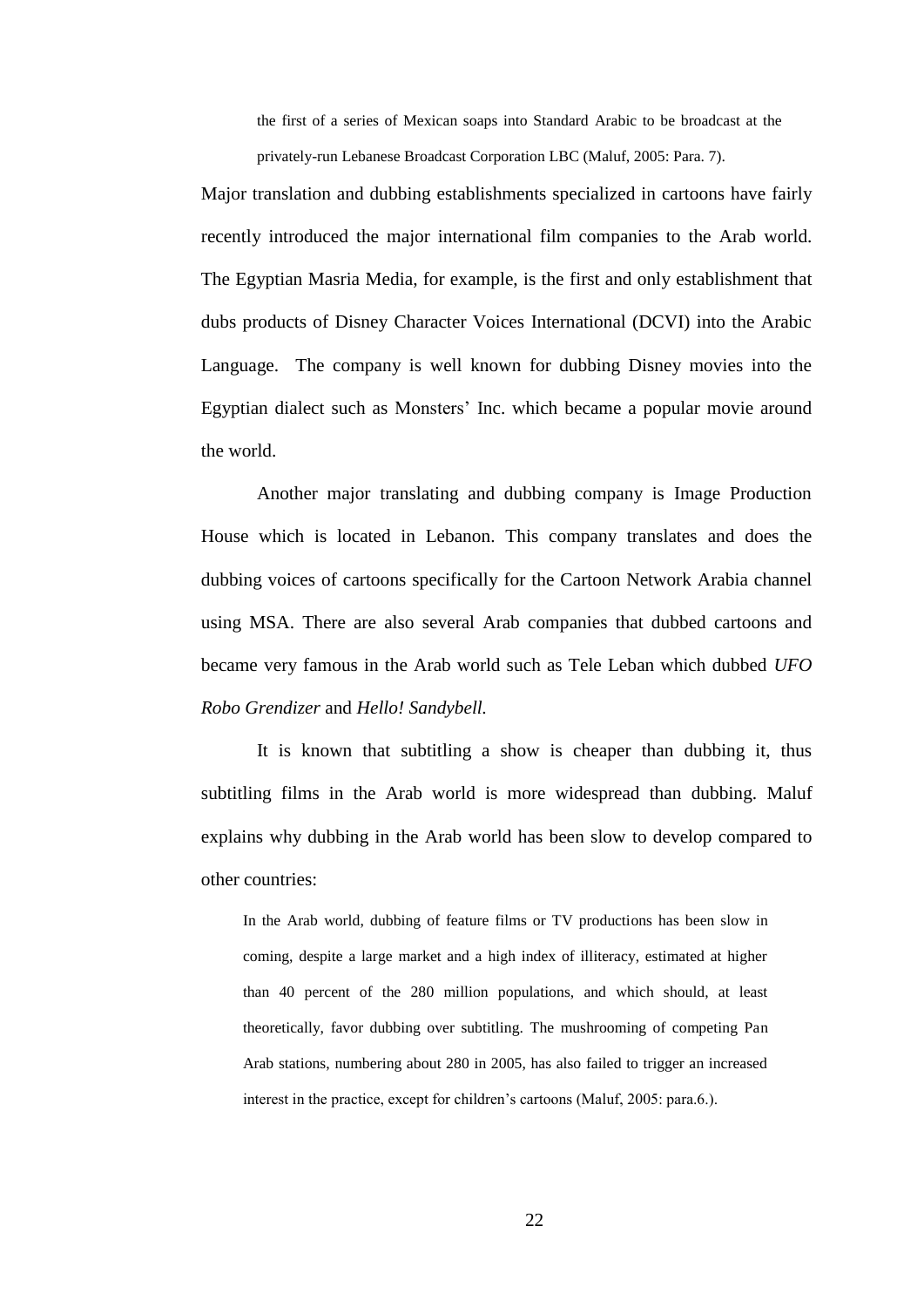According to this, the dubbing of children"s cartoons has been the only field of dubbing that has fulfilled the demand of the market and the need for it in the Arab World among the Arab channels.

#### **2.3. Source Text versus Target Text**

It seems an established fact to say that cultural as well as language differences between the source text (ST) and the target (TT) text affect the translation. The nature of the ST, to whom it was meant to be presented, the place, time and all the cultural aspects are to be taken into account. Similarly, the TT ought to be well thought-out in terms of target audience, target culture, language aspects, time, place, etc. TT is restricted to the target audience, including their culture as a main aspect in translation.

Comparing Source texts with target texts of movies analyzed and other cartoons mentioned in this study, one finds out that translators have changed many aspects of the source text to fit the Arabic culture and believes, yet some animations contain elements that contradict with the Arabic culture and traditions. The following section will highlight the characteristics of the source text, such as the target audience, the cultural background and elements that it contains, and how translators go in different directions to render the content of the SL.

#### **2.3.1. Characteristics of ST's**

The ST is a very special one presented to a very special category, kids, who have the same characteristics despite the differences in race, color or language; they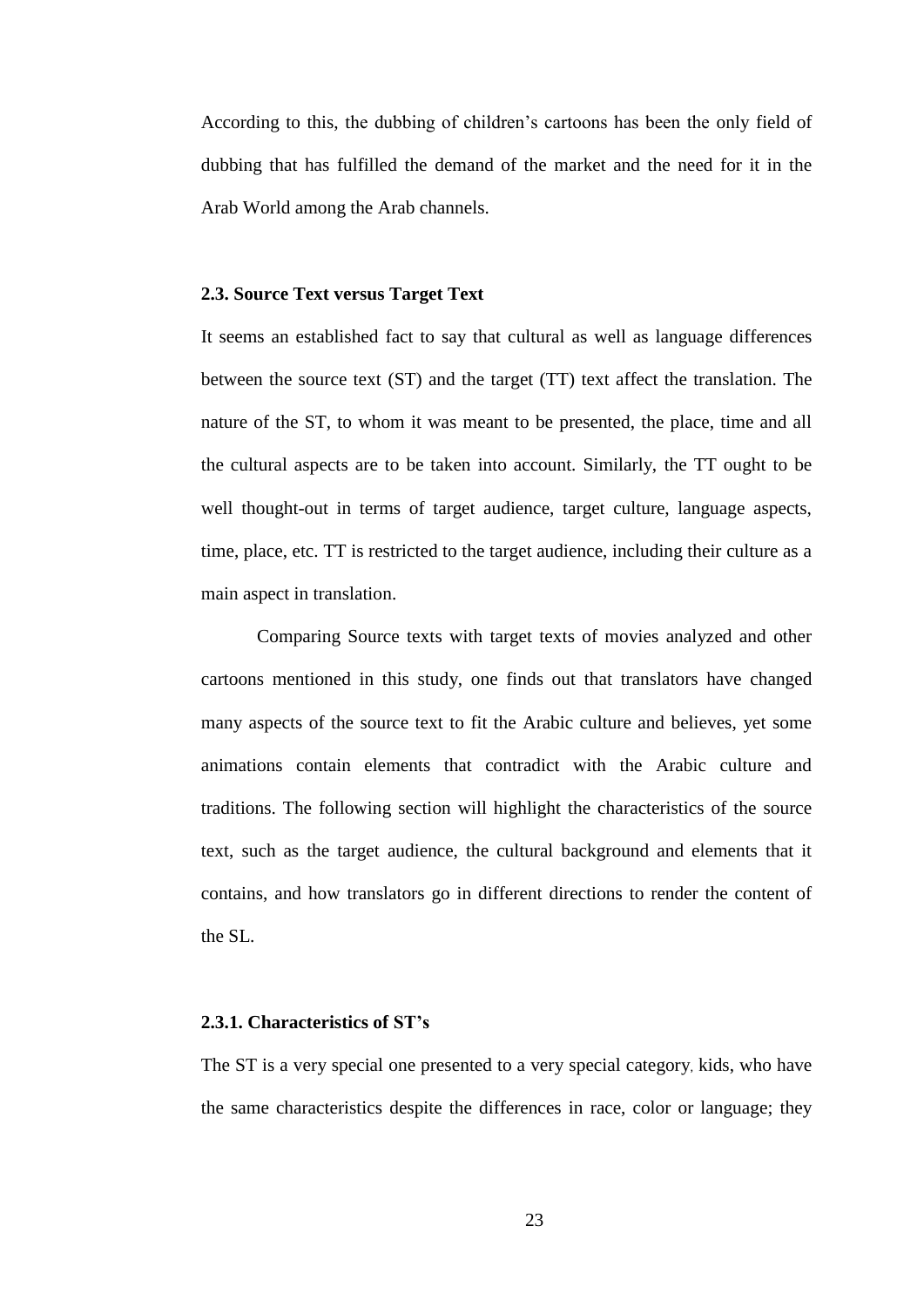acquire whatever is presented for them and learn quickly. In a report of the BBC News, the health reporter Clare Murphy maintains that:

Some psychologists argue that, given young children cannot read their own books or surf the internet, watching may be an empowering experience that gives them access to other worlds which present useful information in a way their parents may not be able to"(Murphy, 2009: Para.4).

They also tend to apply and imitate what they see and hear. At this point, the translator of animation should be aware of child"s ability of observing and acquiring language thus building his character on what is being presented to him. The translator should use the appropriate language to be presented to the Arab child in terms of language itself and what it indicates. Parents also have a role and an opinion on what their children should be subjected to. Arab countries are mainly Muslim ones, and lead "preservative" lifestyles.

In animation movies produced in western countries in general, the use of slang language and swear words are tolerated. This is almost commonplace in many cartoons as well. Meanwhile, Arab societies almost entirely reject this, especially when these are aimed at the younger generations. Zitawi (2008:143) sees that the Arab countries are mainly Muslim and conservative. This is especially true in the gulf countries. She gives an example of how the image of the pig in a comic book was changed by removing the pig"s nostrils and turned it to unrecognizable creature because Islam prohibits eating the meet of pigs and considered to be filthy and unclean animals. In addition, the translator should find the suitable word that pleases parents and child. The language used depends on the category that is supposed to watch that animation. For example, preschool animation is very simple where the child is being taught how to spell words, count, distinguish right from wrong.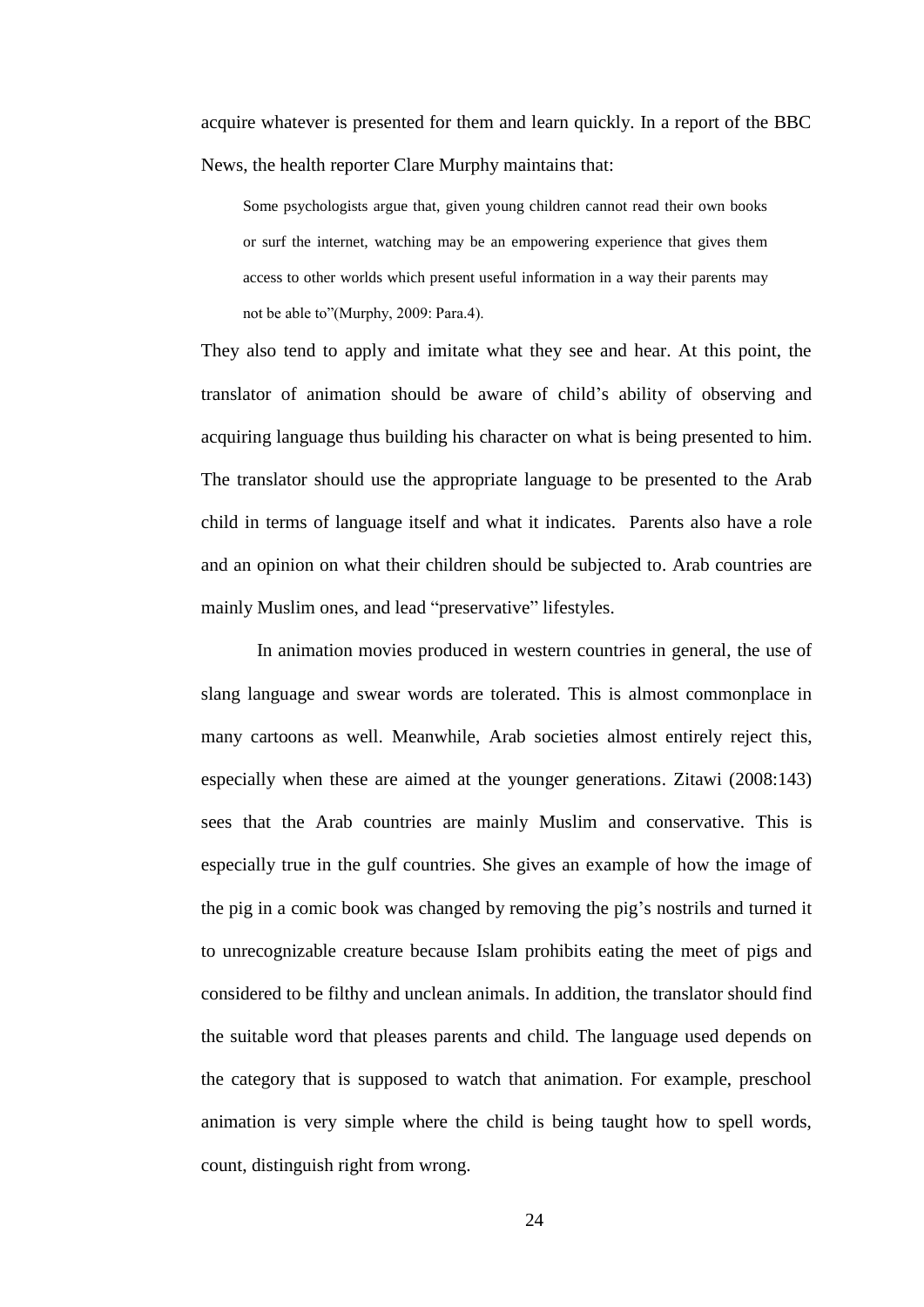Children should be part of the whole experience of translating and dubbing the animation presented to them. They should be the judge and their opinion should be taken into consideration as they are the target audience. As O"Connell describes authors of ST"s for children:

They are not members of the target group and therefore only have a limited knowledge and understanding of their own audience. Although they were once children themselves, they are still writing for a group to which they no longer belong (O"Connell, 2003: 227).

They might not be aware of the child"s needs and concerns because times change, thus needs and interests change:

Unfortunately, some writers of children"s texts may be a little out of touch with childhood"s concerns and modes of expressions. Some adult authors of children texts write in a manner designed as much to please the secondary audience of influential adults as they do to please their young readers (ibid).

This could obviously be noticed in some cartoons that contain elements that are directed to adults and not understood by children. That is why children at least should be consulted in the work. Dubbing companies used to hire adults who could change their voices to fit young character which they dub. Nowadays, some companies hire children to dub voices of the cartoon character which is a good decision if the cartoon character of a young age. For example, there is Omar and Ghadi Hakim who were 8 and 10 years old when they dubbed the voices of Gumball and Darwin 8 and 10 years old characters in *The Amazing World of*  Gumball presented on the Cartoon Network Arabia<sup>4</sup>.

Songs are a main characteristic of the ST as many animation movies contain songs that also carry a message as an important part of the movie. These

 $\overline{a}$ 

<sup>4</sup> Personal interview, May 2013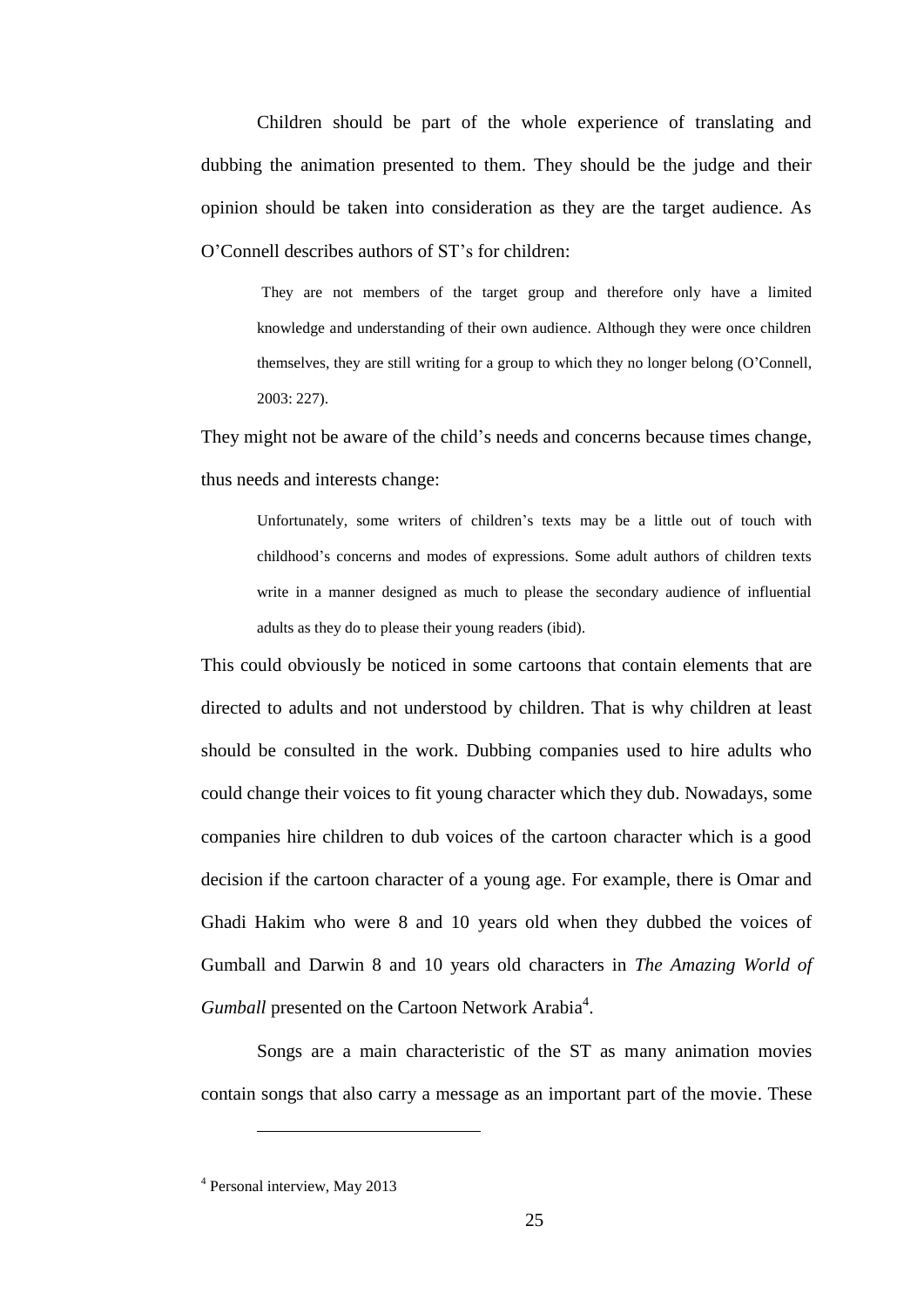songs are being translated into the target language and in this case the translator should be creative enough to find the rhyme and rhythm and convey the required message. Translators adapt different strategies when translating songs, some keep the rhyme and change the rhythm, but conveys the same message. Others ignore the rhyming and translate the words of the song and depend on the singer. For example, in Beauty and the Beast, songs are presented in every chapter of the movie and they are translated into rhyming colloquial Arabic and the message is completely conveyed. But, if we look at the subtitling of the same song into MSA, there is no rhyming at all because using MSA does not allow keeping the same factor. In addition, a song could be kept in the source language (SL), but translated in the subtitles as is the case in the dubbed version of *Stuart Little* 3 where the introduction song is not dubbed, but kept in the SL and subtitled.

Although the source text should be translated into a target text that is close as possible to the original one, many translation companies change the original text to fit the target audience"s views, culture, religion, believes, values, etc. Some companies might delete a whole scene that contains elements which will not fit these aspects. Translators and distributors justify this in terms of cultural differences between the source and the target which will be explained in the next chapter of the study. Consider example 3 below where Gumball and Darwin are in the playground imitating Principal Brown and Miss Simian:

| Example: 3                                     |                                   |
|------------------------------------------------|-----------------------------------|
| SL.                                            | TL.                               |
|                                                | Dubbed                            |
| Miss Simian: Oh Nigel!                         | الآنسة سيميان: او ه نايجل         |
| Principal Brown: Oh, hello Miss Simian, here's | الناظر براون: اوه، هلا مس سيميان، |
| that cup of pig sweat you asked for.           | فنجان عرق حجش على ذوقك            |
| Miss Simian: [sips] Mmm! My favorite!          | الآنسة سيميان: اممم روعة          |
| Principal Brown: Now I've been meaning to      | Scene deleted                     |
| talk to you about how very ugly you are.       |                                   |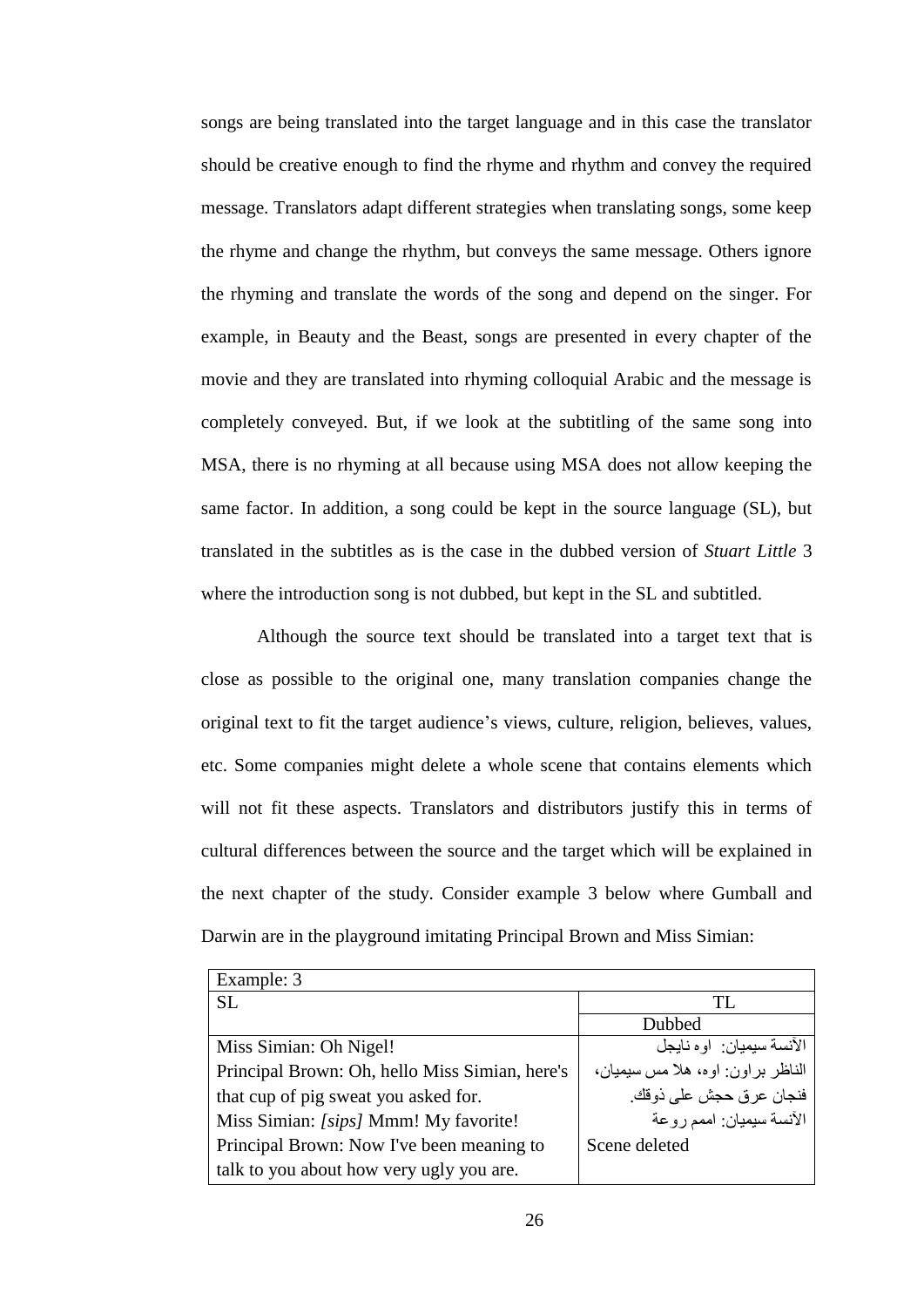| Miss Simian: Oh really? [giggles]                            |                     |
|--------------------------------------------------------------|---------------------|
| Principal Brown: I used to think that you                    |                     |
| where just regular ugly but now that I'm up                  |                     |
| this close I see that you're full on mega-gross.             |                     |
| Makes me want to kiss you.                                   |                     |
| [They kiss.]                                                 |                     |
| Principal Brown: You taste like garbage                      |                     |
| quiche.                                                      |                     |
| Miss Simian: Sorry, I didn't catch that. I was               |                     |
| distracted by your rancid breath.                            |                     |
| Miss Simian: So long, sucker!                                |                     |
| [It turns out Gumball and Darwin, seated on a                |                     |
| bench, are voicing over Principal Brown and                  |                     |
| Miss Simian respectively.]                                   |                     |
| Gumball: [as Principal Brown] Chimpanzee                     |                     |
| you later!                                                   |                     |
| Gumball: [points to Leslie jumping ropes with                | غامبول: الدور عليهم |
| Penny and Carmen] Oh! Let's do those guys!                   |                     |
| The Amazing World of Gumball, season 2/ episode: the Boombox |                     |

Obviously, the scene contains elements that do not go with the Islamic teachings such as kisses and swear words, thus could not be presented to preservative societies in Arab countries as the majority of the Arab countries would consider such scene as a taboo. "Pig sweat" was rendered as "جذص ػشق) "lit. mule sweat) a colloquial choice for the word "بغل" giving the scene that sense of humor found in the original text. The whole scene was deleted as a matter of localization which will be explained later in the study. The decision of deleting of a whole scene depends on the purchaser of the program, who will have the ability to edit it the way they find the new outcome more suitable for display in their region or channel; however, sometimes dubbing companies and distributors do the same in case they own the rights to do so before selling the program.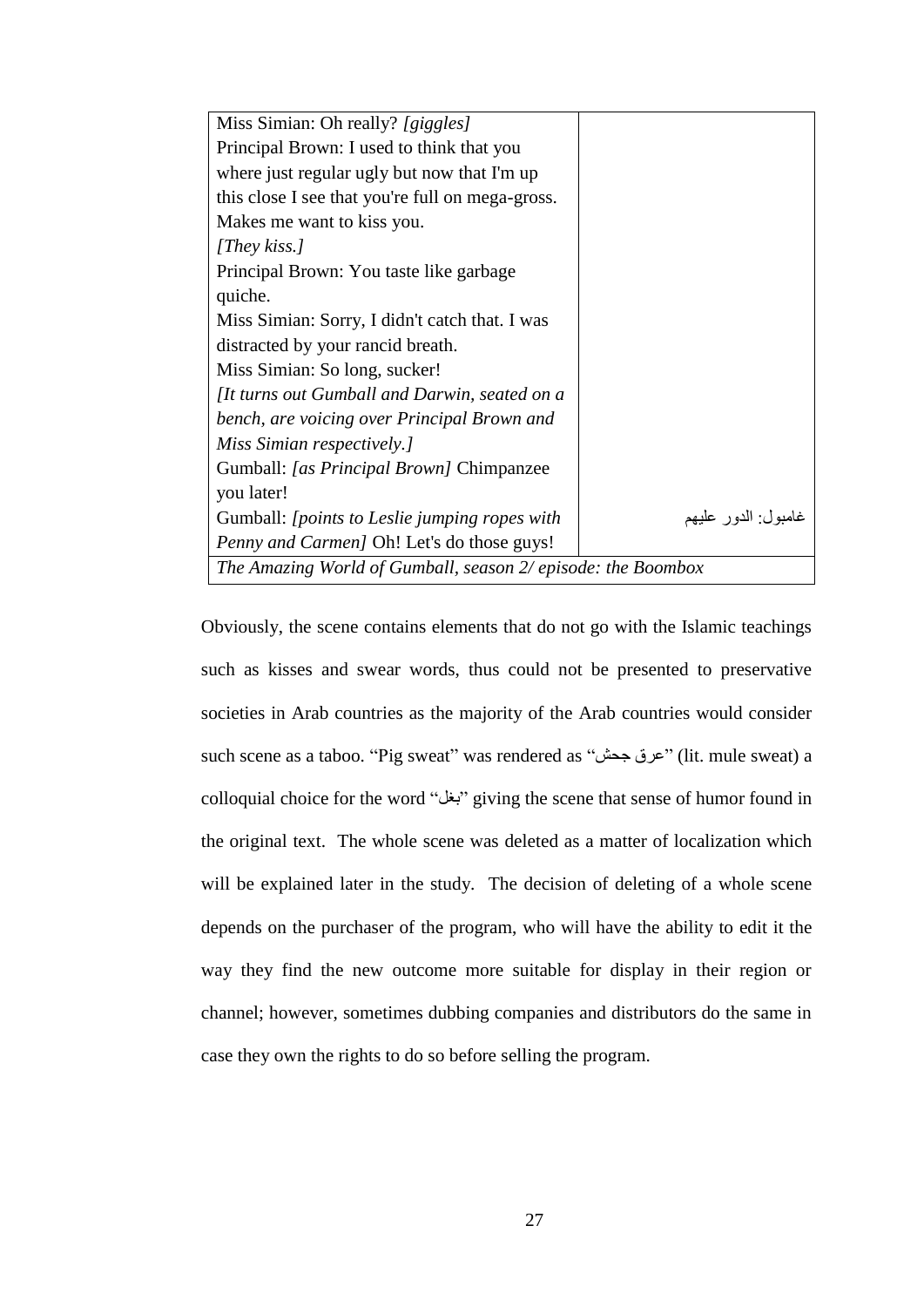#### **2.4. Summary**

To conclude, cartoon text is not like any other text due to its special characteristics and special target audience. The translation process of this kind of text should take into consideration different elements to present a very successful, close to the original text. Children should be part of the review process in some cases as the original text might include elements that are not directed to children and they might not understand it. Arab children come from different backgrounds and thus different believes traditions, accents, etc. While a Lebanese child might understand a scene that contains English words, a Tunisian child might not. MSA is the common element between all the Arab countries; it is the language that every Arab child would understand, so it is the appropriate choice for presenting cartoons to the Arab World.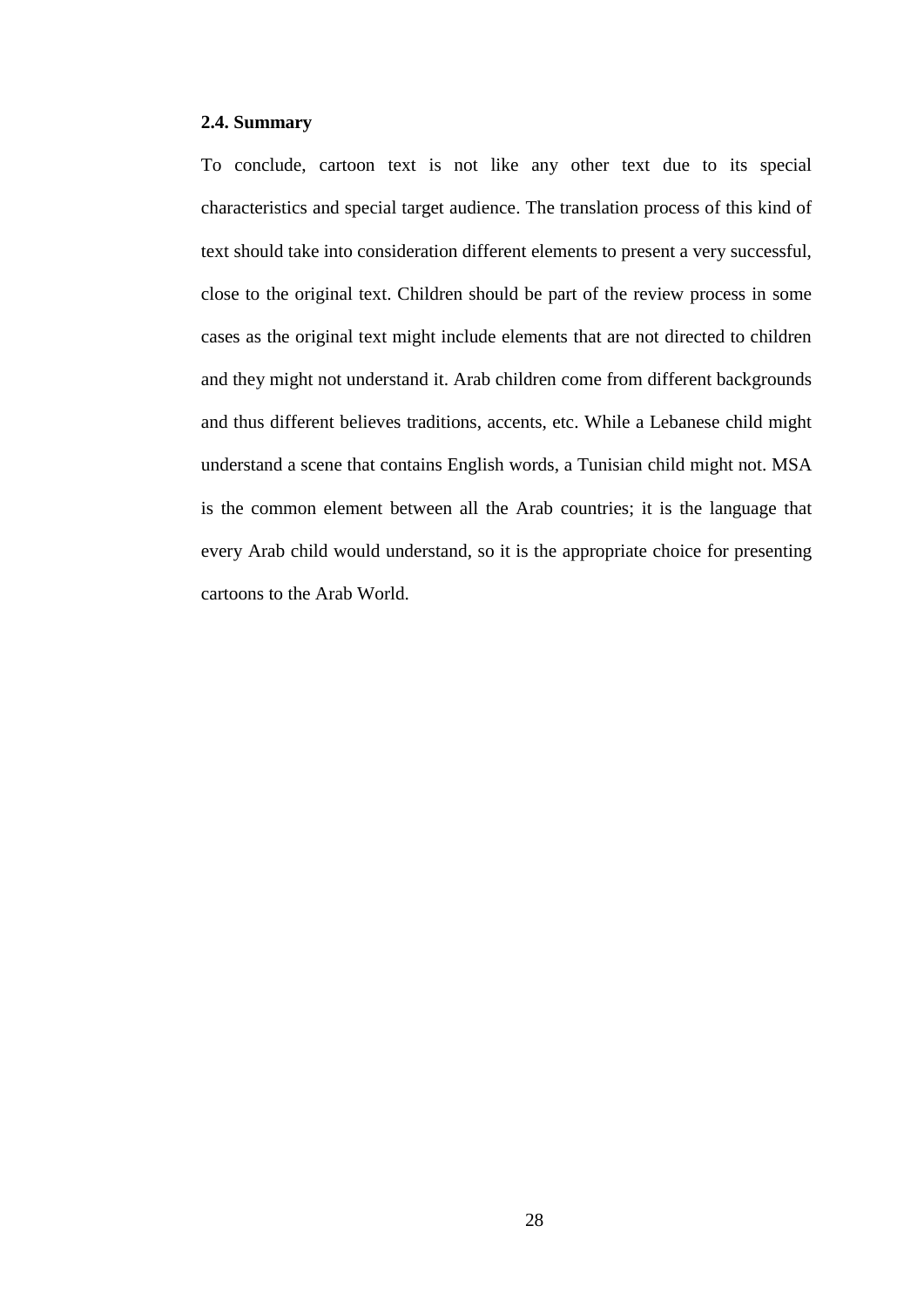# **Chapter III Analysis and Discussion**

#### **3.1. Overview**

Bringing cartoons into another language requires moving all the different aspects of that cartoon and replace it with the target"s features such as language, culture, social issues, etc. This could be very challenging to the translator, this chapter is meant to investigate these challenges and the strategies that translators tend to use to overcome these challenges with examples on each one. It sheds light on the translation of names of cartoons and shows why some characters names are kept the same as in the source language and others are changed into Arabic names.

#### **3.2. Challenging Aspects in Translating Animation**

As any kind of translation, translating animation is problematic sometimes when it comes to certain aspects. On one hand, there are the cultural differences between the western society and the Arabic one. Athamneh and Zitawi argue that the Arab translators:

Attempt to adapt the source text in accordance with religious, cultural, social, educational and marketing considerations. Swear words and words with reference to magic, spirits, gambling, love affairs and monarchy, for example, are omitted or replaced with totally different words (Athamneh & Zitawi, 1999:130-135).

Another example appears in the movie *Monsters, Inc*, when Sulley and Mike run into Ted who is a giant monster, Sulley tries to convince Mike to walk instead of driving to work, he says: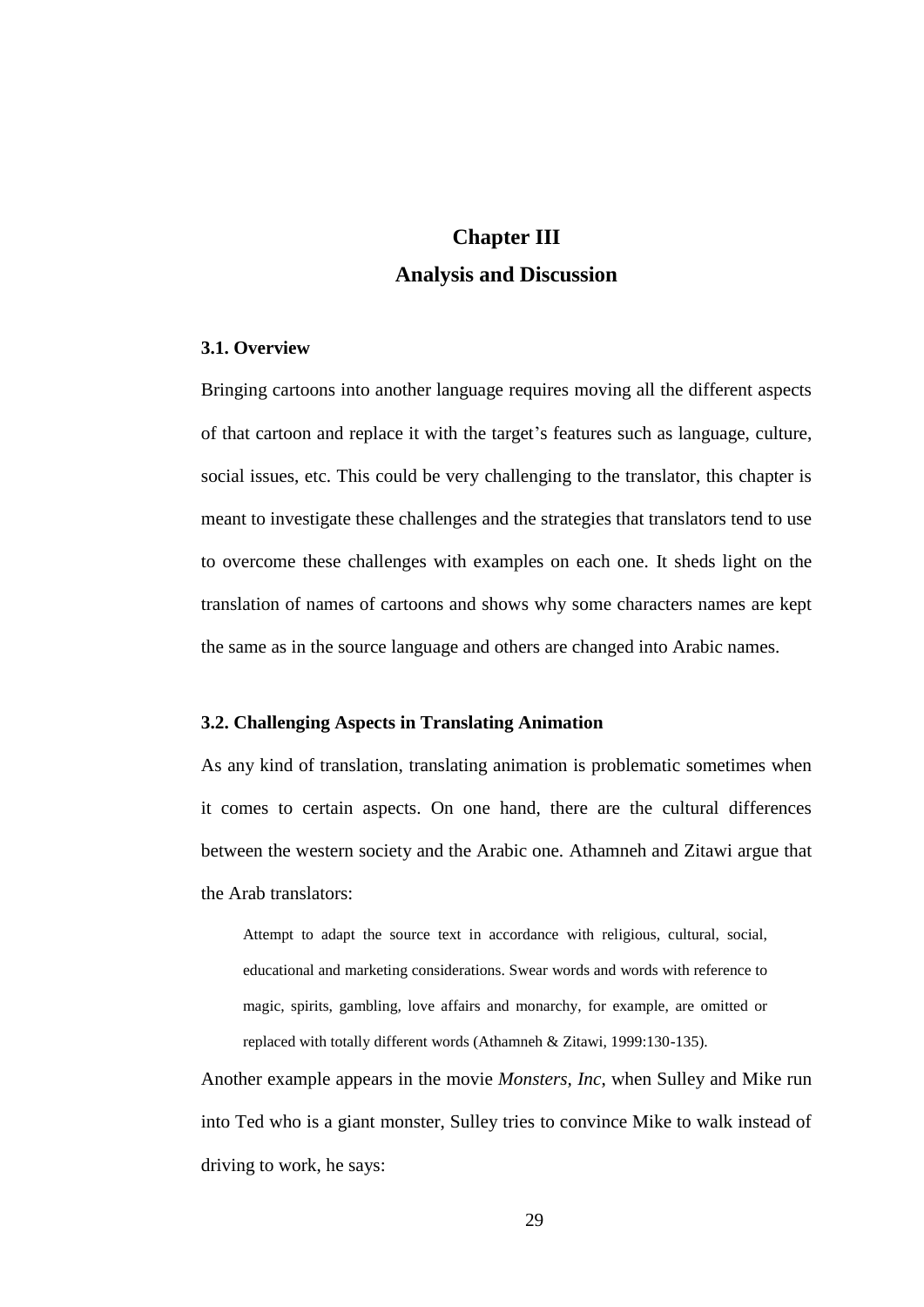| Example: 4                      |                            |                          |  |  |
|---------------------------------|----------------------------|--------------------------|--|--|
| <b>SL</b>                       | TL                         |                          |  |  |
|                                 | subtitled                  | Dubbed                   |  |  |
| Sulley:<br>Ted!<br>Good<br>Hey, | الخير ،<br>سولي: تيد، صباح | سوليفان: ايه يا طن، صباح |  |  |
| morning! See that, Mikey? Ted's | أرأيت؟ يذهب تيد مشيا إلى   | الخير ، شفت يا مار د، طن |  |  |
| walking to work.                | عمله                       | حيتمشي للشغل             |  |  |
| Mike: Big deal. Guy takes five  | مايك يحتاج خمس خطوات       | مارد: من حقو، هما خطوتين |  |  |
| steps and he is there.          | فقط ليكون هناك             | ويبقى هناك               |  |  |
| Monsters' Inc.                  |                            |                          |  |  |

The phrase "five steps" is translated into MSA as "خمس خطوات" which is a literal translation. But, it is dubbed into "خطونين" (lit. two steps) into colloquial Arabic which is completely different, but suits the common saying of the Arabic culture and conveys the message to the Arabic audience. Many aspects of the Western culture have intruded the Arabic culture due to the cartoons. For example, there is the use of the English language in their speech, words such as please, thank you, ok, etc. from the cartoons that are kept untranslated. For example, in the cartoons series The *Amazing World of Gumball,* many English words such as dud, nickname, emails, sorry and many others are kept in the SL. Consider the following Example:

| Example: 5                                                                                 |                                                                        |  |  |
|--------------------------------------------------------------------------------------------|------------------------------------------------------------------------|--|--|
| <b>SL</b>                                                                                  | TL.                                                                    |  |  |
|                                                                                            | Dubbed                                                                 |  |  |
| Gumball: Elmore Search says, "Do you need                                                  | غامبول الكمبيونر يقول سلامنك من المرض،<br>أنا انفق معه                 |  |  |
| medical help?" I'm tempted to say yes.                                                     |                                                                        |  |  |
| Darwin: Gumball, you're not being very<br>constructive. What country do you come<br>from?! | داروین: غامبول، کن ایجابیا بلیز ، قل لمی ما…<br>هو اسم  موطنك الأصلي؟! |  |  |
| The Amazing World of Gumball / season 2, episode: The Boombox                              |                                                                        |  |  |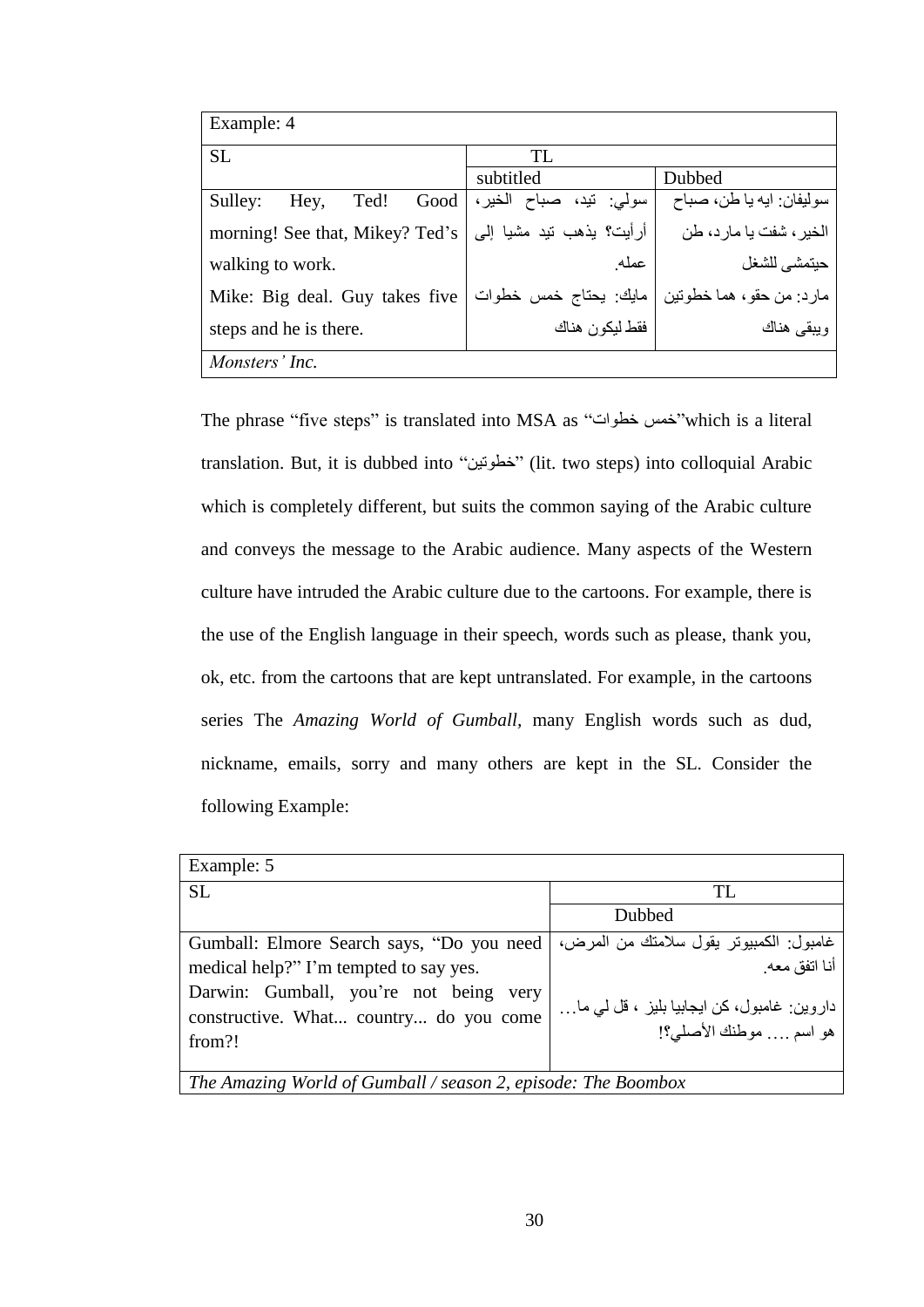If one to assume that the word "بليز" or "please" is a well-known word around the world, would it be a justification to use it in and Arabic text! A child might acquire it as part of the Arabic language instead of أرجوك, same applies to the word رشٛ١جّو or "Computer". Both words are not there in the ST, so the translator could have manipulated the text and presented a better sentence. This concludes that the translator of cartoons is responsible for preserving the Arabic language by presenting pure MSA to the Arabic child. There is also the use of colloquial Arabic such as "شفت" instead of "زأيت") in other episodes.

Moreover, there is the negative side of the western culture which really contradicts with our Islamic education. For example, in the animation series "The Simpsons", it is funny and acceptable to drink, lie, steel, and disobey your parents and sometimes to kill as the main characters of the series do. This is completely against the Islamic Arabic culture. That's why this show must be seen by adults and not children, but since it is animated; it is hard to convince the child not to watch. When this show was dubbed and presented on an Arabic TV channel, translators and producers removed all the content that contradicts with the Arabic and the Islamic culture, but the subtitled version, the those contents were not removed and remained as they are in the original context and culture. Many people thought that the dubbed version did not have the same humorous impact on the viewer as the source text because of the removal of the contents.

Obviously, cultural differences should be highly considered and carefully rendered. As mentioned before, cartoons contain elements that are acceptable in a culture, but not in another. The pig, in many animations, appears as wonderful friendly pet. For example, in *Hey Arnold* presented on Nickelodeon Channel, the pig is the main character"s pet with which he plays and has fun, but this does not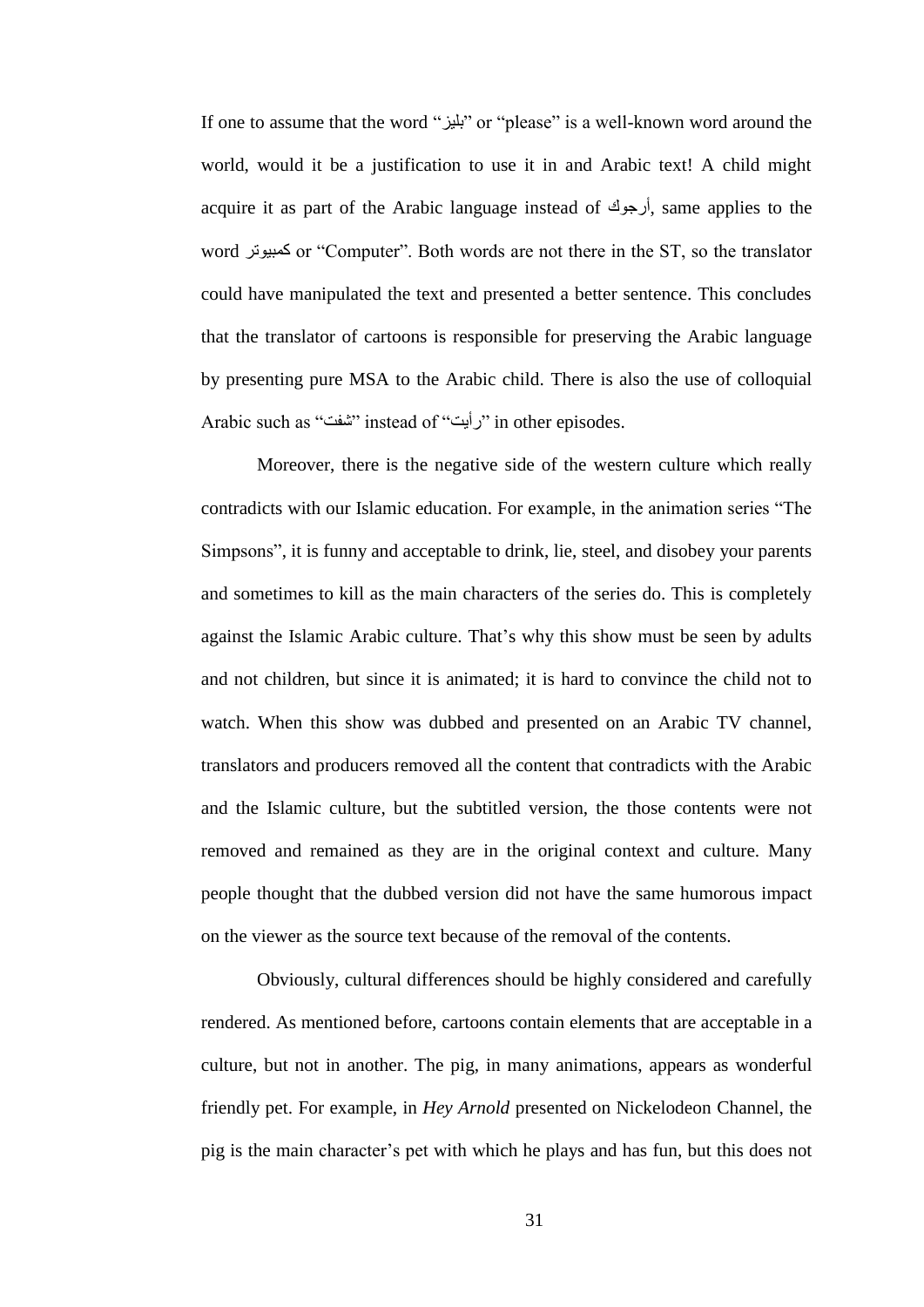go with the Islamic teaching because in Islam the pig is a filthy animal, one which a man must not raise or eat.

On the other hand, language differences are the main aspect in translating animation or in fact any work. For example, there is the linguistics pun which is almost impossible to be translated into Arabic unless there is a near equivalence for that pun. Take Example 4 in which *Stuart Little 3*, Snowbell the cat wants his friend Monty to be his defense without him knowing that, he says:

| Example: 6                     |                                 |                       |  |  |  |
|--------------------------------|---------------------------------|-----------------------|--|--|--|
| <b>SL</b>                      | TL                              |                       |  |  |  |
|                                | subtitled                       | Dubbed                |  |  |  |
| Snowbell: You'll be my first   | سنوبل: ستكون خط الدفاع الأول لي | سنوبل: ستكون خط دفاعي |  |  |  |
| line of defense                |                                 | الأول                 |  |  |  |
| Monty: Hey, what do you        | مونتي: ماذا تعني ب "خط الدفاع   | مونتي: ماذا تعني بخط  |  |  |  |
| mean, "First line of           | الأول"؟                         | دفاعك الأول           |  |  |  |
| defense"?                      |                                 |                       |  |  |  |
| Snowbell: no, no. I said "stay | سنويل: كلا، لقد قلت ''ابق داخل  | سنوبل: قلت قلت صديقي  |  |  |  |
| inside the fence".             | السياج''                        | القط الأحو ل          |  |  |  |
| Stuart Little 3                |                                 |                       |  |  |  |

Both "defense" and "fence" rhyme which works with the situation when someone wants to change his words. The dubbed sentence gives exactly the same effect as the source text, but the subtitled sentence is a literal translation which does not give the same effect. Humor, wordplay, metaphor, etc. are also obstacles in translating such texts. There might be expressions of everyday use that would not give an appropriate meaning if translated literally as may appear in Example 7 below:

| Example: 7              |                       |                          |
|-------------------------|-----------------------|--------------------------|
| <b>SL</b>               |                       | TL.                      |
|                         | subtitled             | Dubbed                   |
| Sulley: Boo, way to go! | سولي: ''بو '' حان وقت | سوليفان: بو، برافو عليكي |
|                         | الرحيل                |                          |
| Monsters' Inc.          |                       |                          |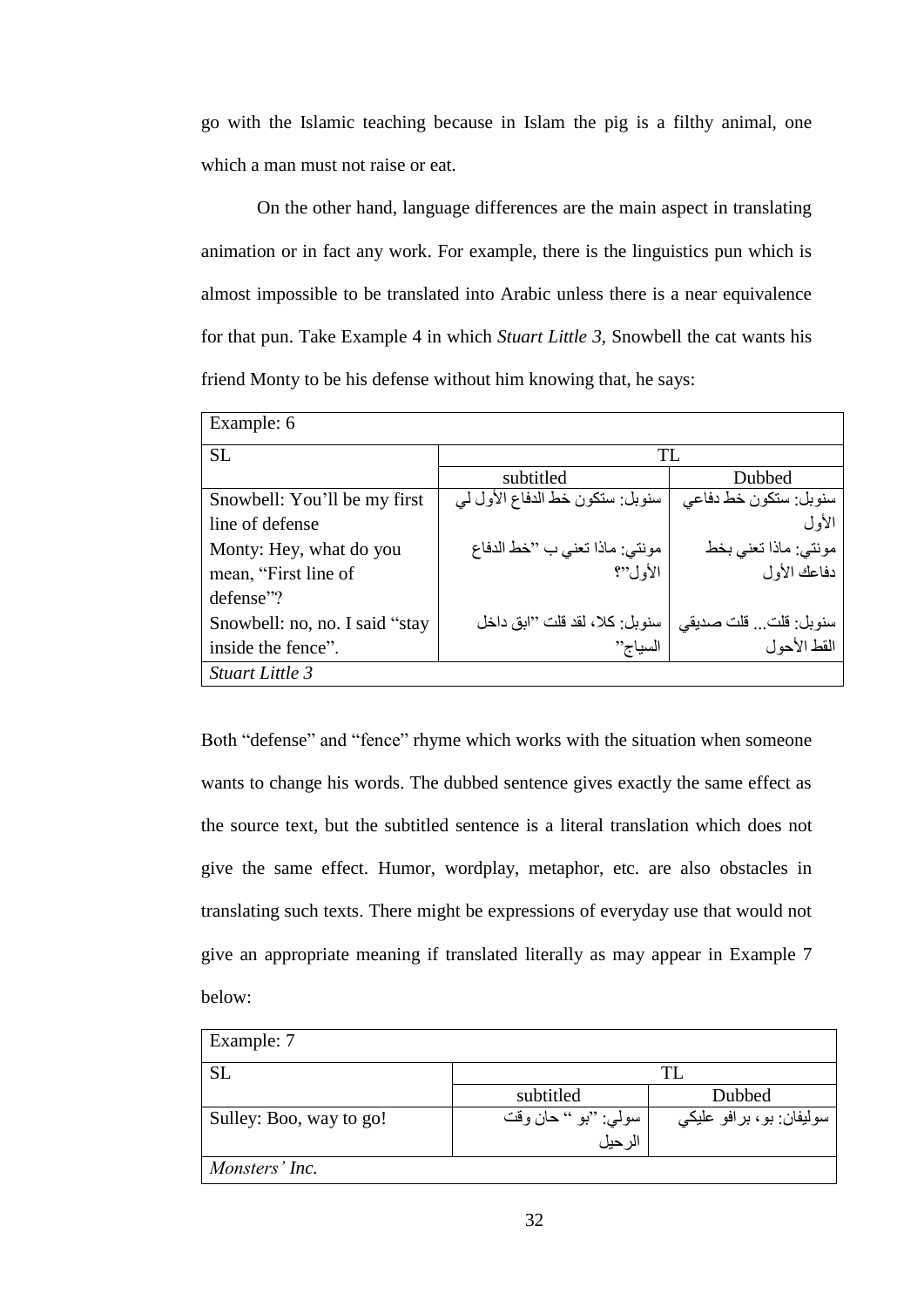The expression "way to go" means "good job", but obviously the subtitled translation is rendered in a wrong way as "حان وقت الرحيل" which literally means "it is time to go". This kind of expressions may confuse the translator if s/he is not familiar with. Consider also Example 8 below:

| Example: 8                                                      |                                  |
|-----------------------------------------------------------------|----------------------------------|
| <b>SL</b>                                                       | TL.                              |
|                                                                 | Dubbed                           |
| Albert the Pervert: Hi. I'm here to sit on the baby.            | ألبرت: مرحبا، جئت لرماية الأطفال |
| Nicole: [confused] What?                                        | نبكو ل: ماذا؟                    |
| Albert the Pervert: Well, duh! I'm the babysitter!              | ألبرت: اقصد جئت لر عاية الأطفال  |
| The Amazing World of Gumball season 2/ episode: The Responsible |                                  |

The translation technique of the example above depends on the Arabic wordplay which successfully gives the same humor impact despite the fact that the source text depends on the misunderstanding of the speaker for the word "baby-sit". This concludes that the translator might use his/her own language techniques as he/she sees appropriate without being restricted to what is used in the SL. If one is "sitting on" something, that means s/he delays doing it, but here the speaker is very ignorant of the subject of baby-sitting which means to take care of the children why their parents are gone. What makes this scene humorous is the fact that the supposed to be baby sitter knows nothing about baby-sitting.

Speakers of both the source and the target languages could notice the difference or the mistakes of the translator. For example, in an interview with a child who lives in Dubai and speaks both Arabic and English presented on MBC, Al-Thaminah program, the child said that when he watches the same show in both languages, he feels the difference especially in funny scenes that are being rendered into Arabic without the sense of humor factor, and that he could understand if the scene should be funny while it is not in the SL.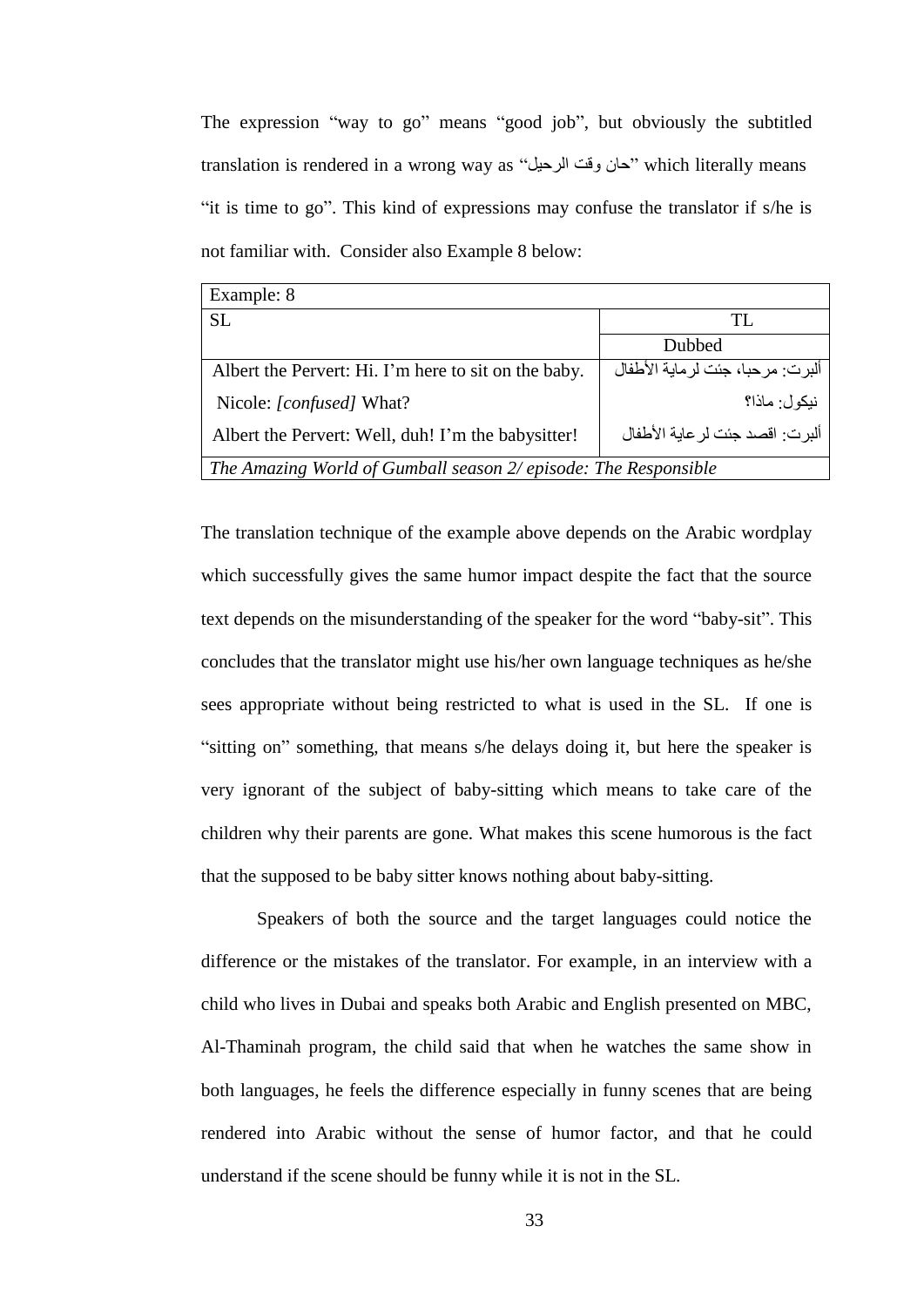#### **3.2.1. Cartoons and the Arab Culture**

Obviously, cartoons are part of one"s culture and despite the fact that there are just a few cartoons recently produced by Arabs, the dubbed and subtitled cartoons presented on the Arabic channels are part of our kids" culture. Cartoons are the creation of the imagination of a writer, which is affected by the culture and the surrounded environment. Therefore, it is normal to find that the animation created by that writer is based on his/her cultural background and the way s/he was raised.

Western and European cartoons are being presented to the Arab children despite the fact that these cartoons contain cultural elements different from the Arabic ones. Thus, it is normal to find a part of that culture in the Arab society today. For example, the tooth fairy, that takes the tooth and gives money instead, is only found in the western culture, but it is part of the Arab culture today, thanks to cartoons. Arabs have different culture regarding the loss of milk teeth. For example, some Arab cultures may connect that to the Sun, not the tooth fairy. In Palestine a kid is taught to ask the Sun to take "the donkey"s tooth and give the Gazelle"s tooth". Likewise, Bigfoot, Bloody Mary, vampires, the Flying Dutchman and Santa Clause are characters only found in the western culture, but now they are becoming part of the Arab culture. Christmas appears in too many cartoons as part of the kid"s life, thus children of a different religion would consider it as part of their lives too. In "*The Daltons*", Santa Clause has been referred to as "رجل الهدايا" (lit. the Gift Man), but the picture of that "Gift Man" is the regular old man with white beard and red clothing which is not a successful translation since the kids are familiar with that character.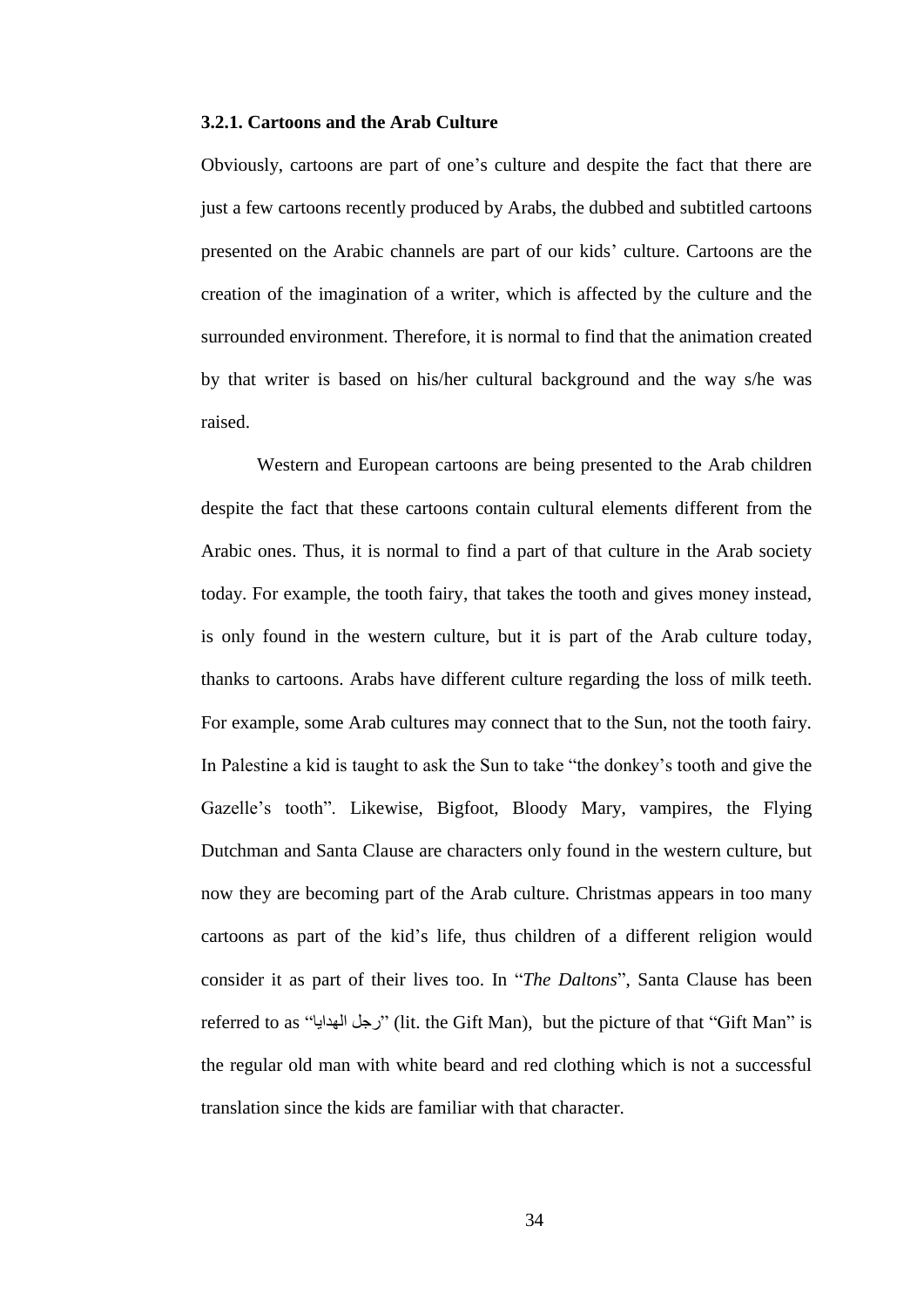Similarly, there is the concept of "Halloween" which appears in many cartoons as well. Halloween is restricted to the western culture but presented to the Arabs as a regular event that should be celebrated. For example, "Halloween" appears a Sponge bob Square Pants, which is a very famous cartoon among children and adults, as "عيد الرعب" or "عبد الذرعت". Halloween also appears in Dora the Explorer, where the kid would think that it is an event that s/he should celebrate too because it is fun and part of the cultural events. In addition, the famous activity trick or treat used by kids in the Halloween is translated differently in cartoons. For example in *The Amazing World of Gumball*, it is translated as حلاوة أم شقاوة and in Sponge bob Square Pants as خدعة أم حلوى matter what the translation is, children of a different culture would still not understand the function of the word as a cultural-specific expression, but it is a pleasant event. Salim explains that she takes into consideration the culture as a main issue in dubbing:

> I keep in mind that it works in our Arabic/Islamic culture (audience), yet keep the message of the domestic version. It has to sound as if it"s the Arabic version is the domestic version and not a translation. Also since the audiences are mostly kids, we cannot use certain words even if it's a translation from English, e.g. "shut up" in English is not as harsh as "ikhras" in Arabic, so we don"t use it. Being mostly with an educational message, I look for new words to learn even if not common to the audience, e.g. "ladybug": many were against using "do"souqa", which is the correct Arabic word, but we insisted. I see kids now tell me that they know the words from (Bug's Life)<sup>5</sup>.

 $\overline{a}$ 

<sup>5</sup> Personnel interview, 2012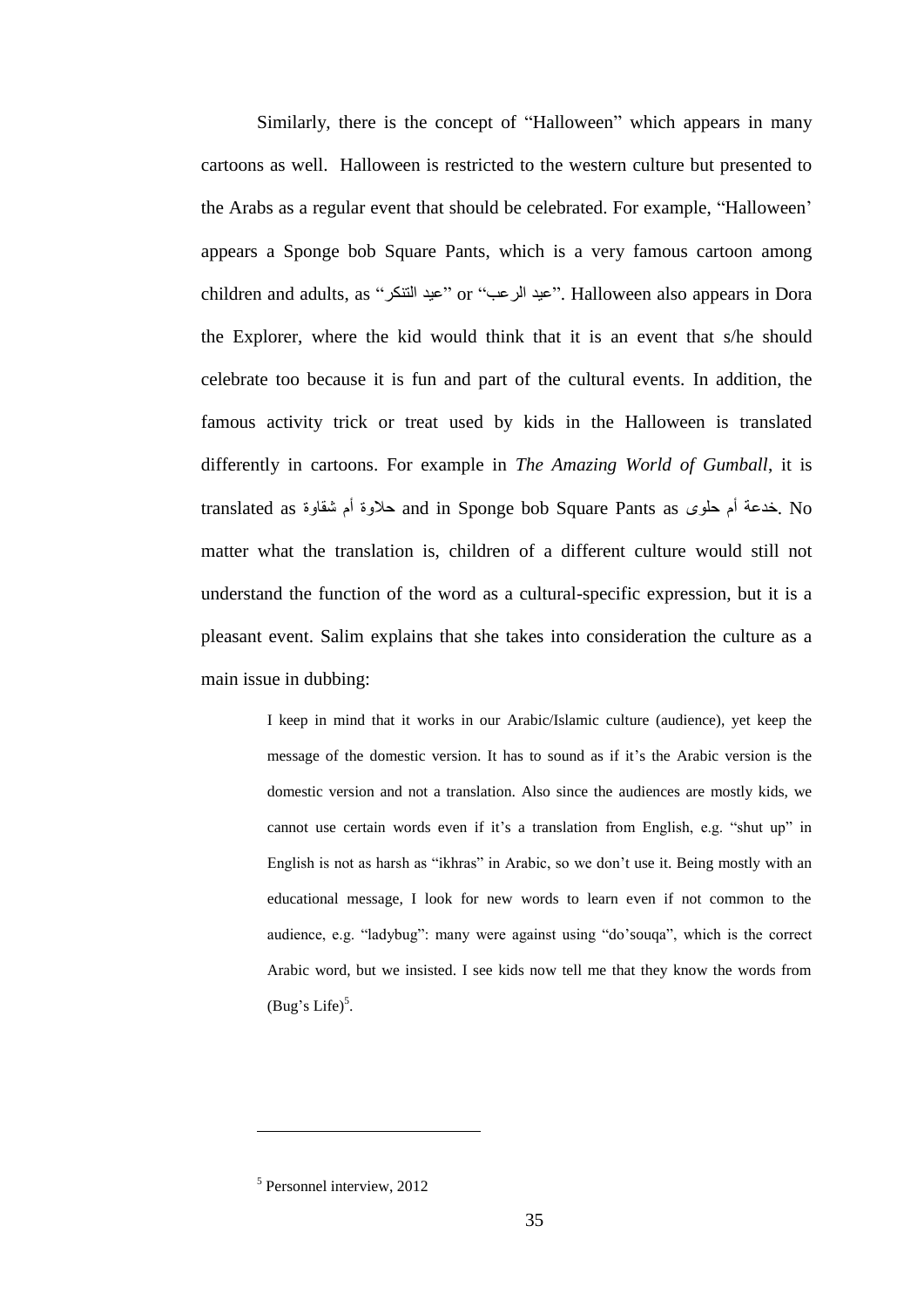This proves that children learn from cartoons and the translator is part of that teaching system. For example, if the translators used a different word for "do"souqa", the new word will be the one used for "ladybug" by children.

The folk tales of the Arabs are becoming those of the Western ones which is a very dangerous matter that one should pay attention to. Stories like the three pigs, little red riding hood, and many others have become part of the Arab children"s cultural background. Arabic folk tales are being replaced by other foreign folk tales through media, particularly through cartoons. In cartoons they mention big foot or bloody Mary that the Arab kids are not familiar with, translators should replace it with characters that are familiar to them and part of his/her own culture. But, the problem is that the Arabic culture is very diverse because Arab countries are various, with various cultures and accents. In addition, many of the western culture aspects came into the Arab society through cartoons. For example, there is the tooth fairy which most of the Arab kids are familiar with while it is not part of their culture.

A lot of cartoons present the Christmas time through which the child would think that it is part of his culture also no matter what religion s/he worships. This becomes dangerous on the child"s mind as it prints a whole new culture and customs that replaces his/her own. The most dangerous element that should be highly paid attention to is the new world"s concepts that are rejected by the society and religion such as homosexuality. For example, the "Bee Movie" suggests a relationship between a human female and a male bee where he fantasizes her in many scenes as his girlfriend. This kind of bizarre relationships suggests that abnormal and illegitimate concepts are acceptable. For instance, in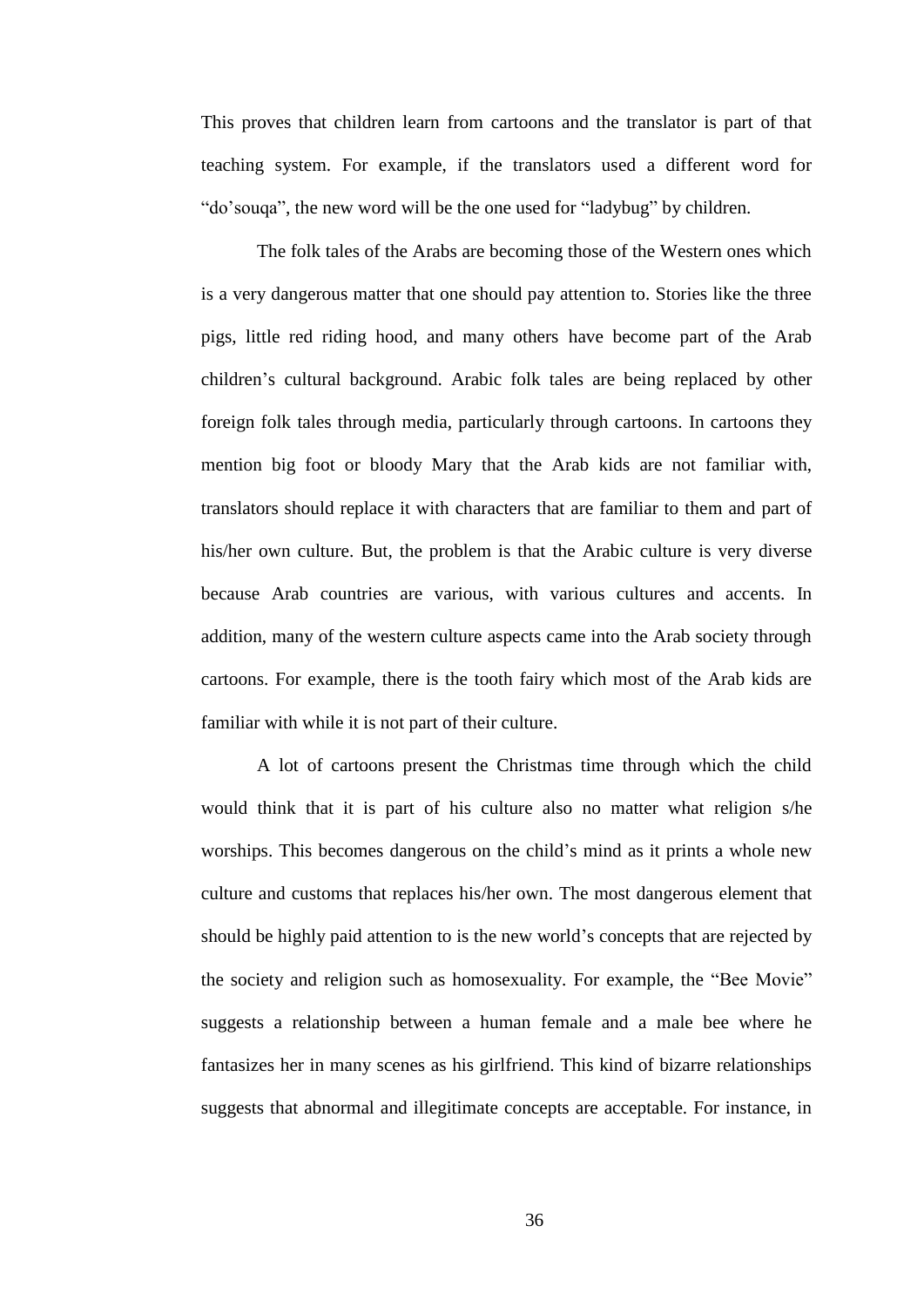another cartoon called "Courage the Cowardly Dog" the starts appear to be created by a giant shellfish which could play with the child"s mind and beliefs.

To overcome the difference of the cultural background and to make the translation work looks and sounds like the original one, the translator tends to naturalize the work with whatever strategy he/she might think appropriate. After all, it is the translator"s responsibility to preserve the culture and the language. Gamal argues:

> As most of the foreign programs were imported from the United States, attention turned to three major issues: language, sex and violence. Thus swear words had to be sanitized, sexual references deleted and blasphemous references expunged. The way subtitlers dealt with this triad of taboos, relied on certain lexical items and syntax that was odd and stilted. (Gamal, 2008: 4).

Although some cartoons are meant to be direct to children, they might contain such elements mentioned by Gamal above. Take example 9 below:

| Example: 9                                                                                                                                                                                                                                                                                                                                                                                                   |                                                                                                                                                                                                                                                                                                  |
|--------------------------------------------------------------------------------------------------------------------------------------------------------------------------------------------------------------------------------------------------------------------------------------------------------------------------------------------------------------------------------------------------------------|--------------------------------------------------------------------------------------------------------------------------------------------------------------------------------------------------------------------------------------------------------------------------------------------------|
| <b>SL</b>                                                                                                                                                                                                                                                                                                                                                                                                    | TL                                                                                                                                                                                                                                                                                               |
|                                                                                                                                                                                                                                                                                                                                                                                                              | Dubbed                                                                                                                                                                                                                                                                                           |
| Richard: Ok. Just give me the chocolate and I'll tell                                                                                                                                                                                                                                                                                                                                                        | ريتشارد: طيب طيب أعطيني الشوكولاتة وسأخبركما                                                                                                                                                                                                                                                     |
| you.<br>Gumball and Darwin: Yes.<br>Richard: But in the form of a riddle, the remote is in<br>the valley between two hills. Its name begins with a<br>"B", ends with two "T"'s, and has "U" in the middle.<br>And you'll never find it.<br>Darwin: Oh, I know this one!! I know this one!!!<br>Gumball: Dude, there's no remote here.<br>Darwin: Wait a minute. B-u-t-t. It's under his butt,<br>$isn't$ it? | غامبول ودار وين زنعم<br>ريتشارد: ولكن بشكل فزورة، الجهاز في واد بين<br>جبلين اسمه يبدأ بحرف الغين وينتهى بحرف الياء وفي<br>نصفه حرف الباء ولن تجداه ابدأ ابدا<br>دار و بن: اه عر فت المكان عر فت المكان<br>غامبو ل: دار و بن لا أجده هنا أبدا<br>دار وبن انتظر لحظة، غبن باء باء، خدعنا انه تحته |
|                                                                                                                                                                                                                                                                                                                                                                                                              |                                                                                                                                                                                                                                                                                                  |

*The Amazing World of Gumball season 1/ episode: The Remote*

It might not be acceptable to literally translate the word (Butt) into Arabic as it is considered a swear word. Although the translation of the previous example did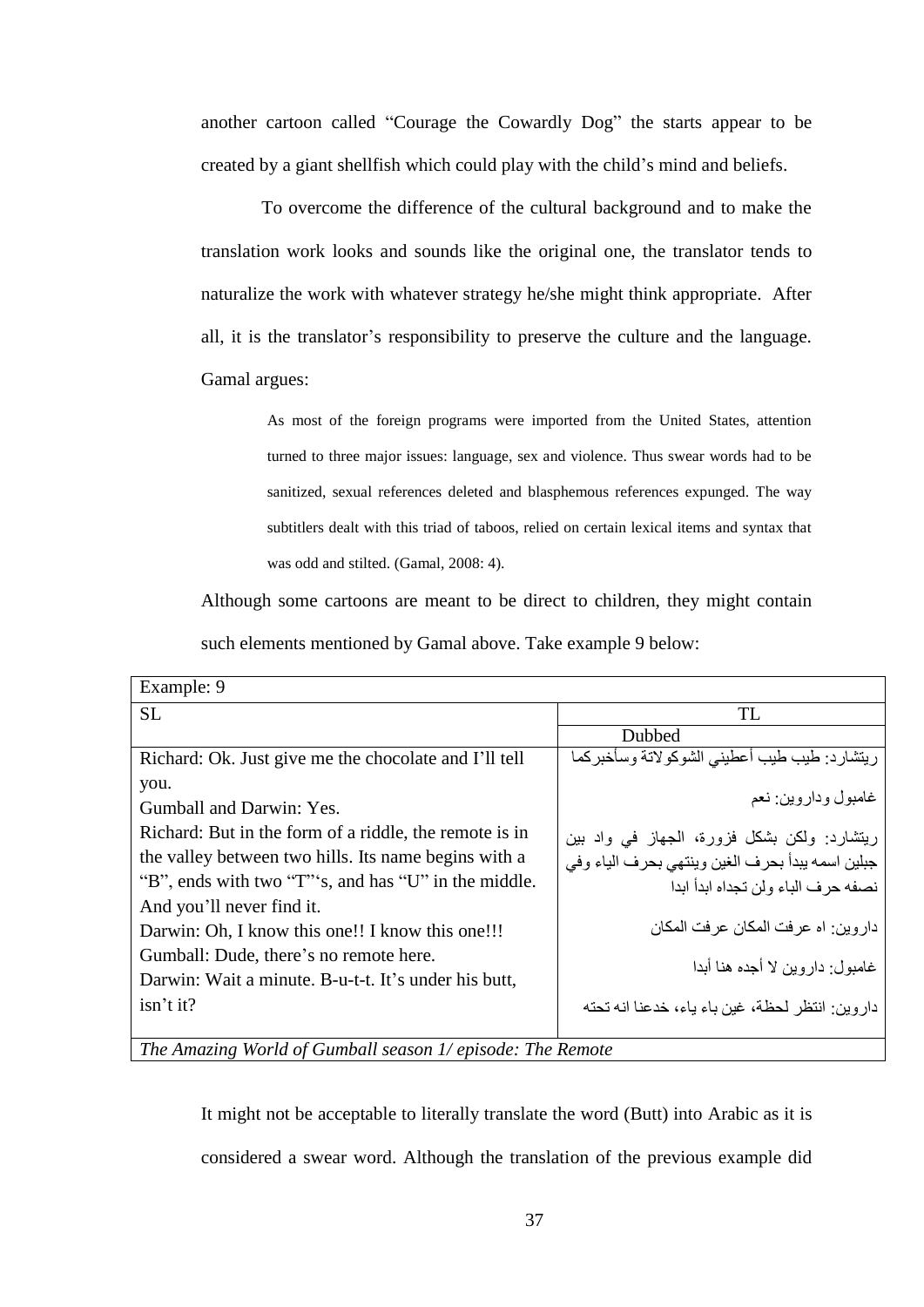not match the picture, it was a localized choice of the translator. It might not be appropriate if the previous word literally translated into Arabic due to cultural reasons. This was also mentioned in *Stuart Little* 3 as (Butt) subtitled into ؤخشحِ and was deleted in dubbing:

| Example: 10                    |                                      |                               |  |  |  |
|--------------------------------|--------------------------------------|-------------------------------|--|--|--|
| <b>SL</b>                      |                                      | TL                            |  |  |  |
|                                | subtitled                            | Dubbed                        |  |  |  |
| Skunk: it's a man being stung  | الظربان: انه رجل تلدغه في            | الظربان: انه الرجل الذي يلسعه |  |  |  |
| in the butt by a million bees  | مؤخر ته ملابين النحل                 | النحل                         |  |  |  |
| Obviously, I knew that         | عرفت هذاكما هو واضح                  | كنت اعر ف هذا                 |  |  |  |
| Stuart (laughing): In the butt | (ضاحكا):<br>سنيوارت<br>فی<br>المؤخرة | ستيوارت: (ضحك)                |  |  |  |
| Stuart Little 3                |                                      |                               |  |  |  |

The translator chooses not to mention the word [ملوخرة in dubbing, but was there in subtitling. It is the MSA translation of (butt) and it is euphemized and acceptable in Arabic because the use of the colloquial translation of the word butt might be considered rude and not acceptable by many Arabs. Translators tend to use different strategies when it comes to translating, some might change the whole conversation as in Example 9 to fit with the target culture others might use euphemized translation and this is called "naturalization" which will be explained next.

# **3.2.2. Strategies Adopted by Arab Translators**

Brining a perspective of one culture into another is not an easy job for the translator as is the case in cartoons since it is presented to children. This implies that the translator should be thoughtful and careful about many aspects. Shavit argues: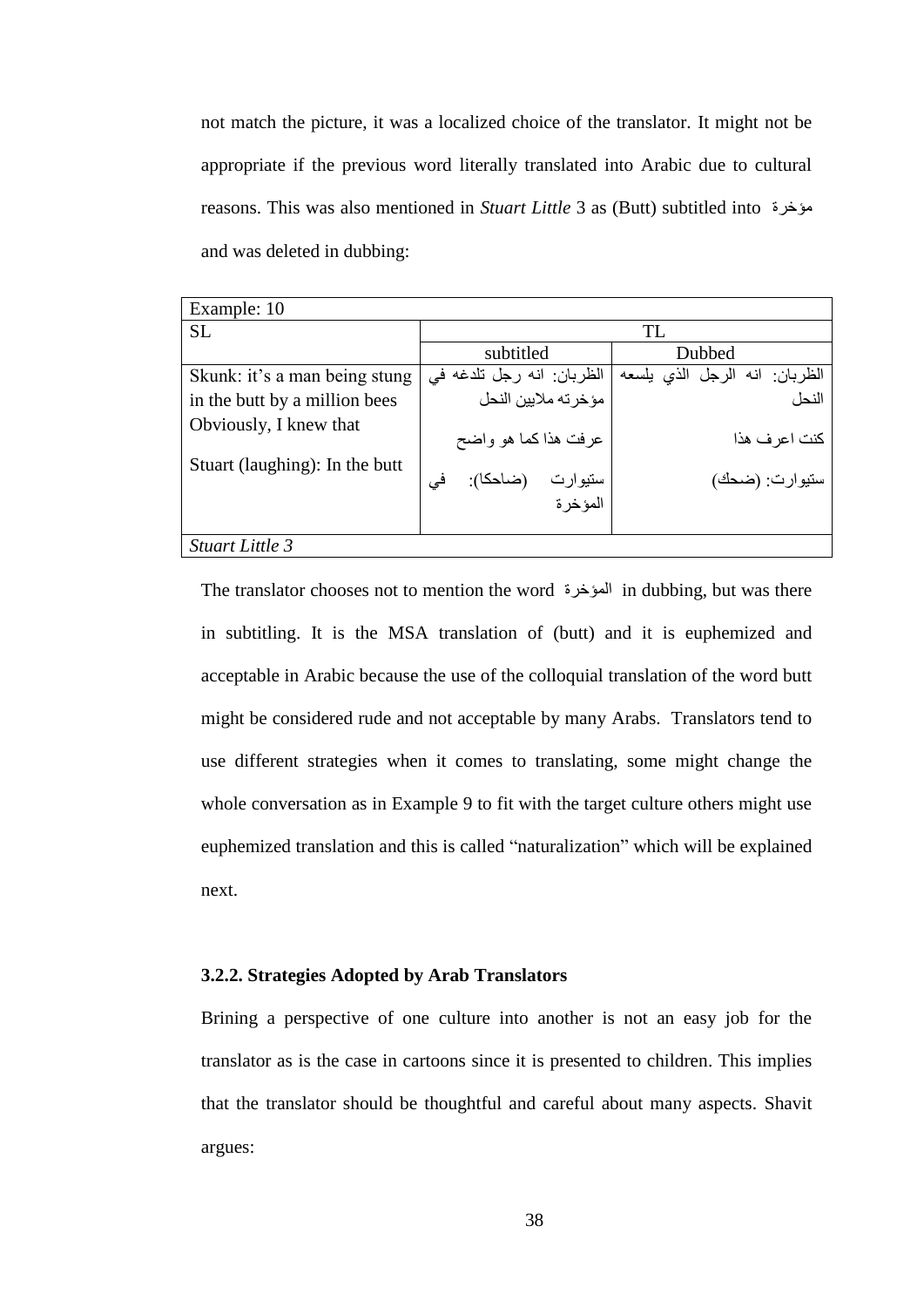The translator of children"s literature can permit himself great liberties regarding the text […]. He is allowed to manipulate the text in various ways […]: a. Adjusting the text in order to make it appropriate and useful to the child, in accordance with what society thinks is "good for the child." b. Adjusting plot, characterization and language to the child's level of comprehension and his reading abilities. (Shavit, 1981: 171-172)

This concludes that the translator is able to manipulate the text having in mind that target audience and several other factors. But, this is the case for subtitling because the translator is the one who produces the work. While, as mentioned before, the translator of the dubbed version is not alone in the translation process as many people are involved such as the editor, the supervisor, producer, etc. Translators always look for strategies that enable them to smoothly transfer the original text of cartoon into the target language. According to Zitawi (2003), the translator can adapt five strategies when translating comic books and these strategies could be applicable to subtitling and dubbing animation and cartoons which are:

- Dynamic translation which is finding an equivalent in the target language
- Naturalization/ localization
- Addition
- Deletion
- Word for word translation
- Another strategy to be added to Zitawi"s above is the use of colloquial Arabic in the translation of cartoons.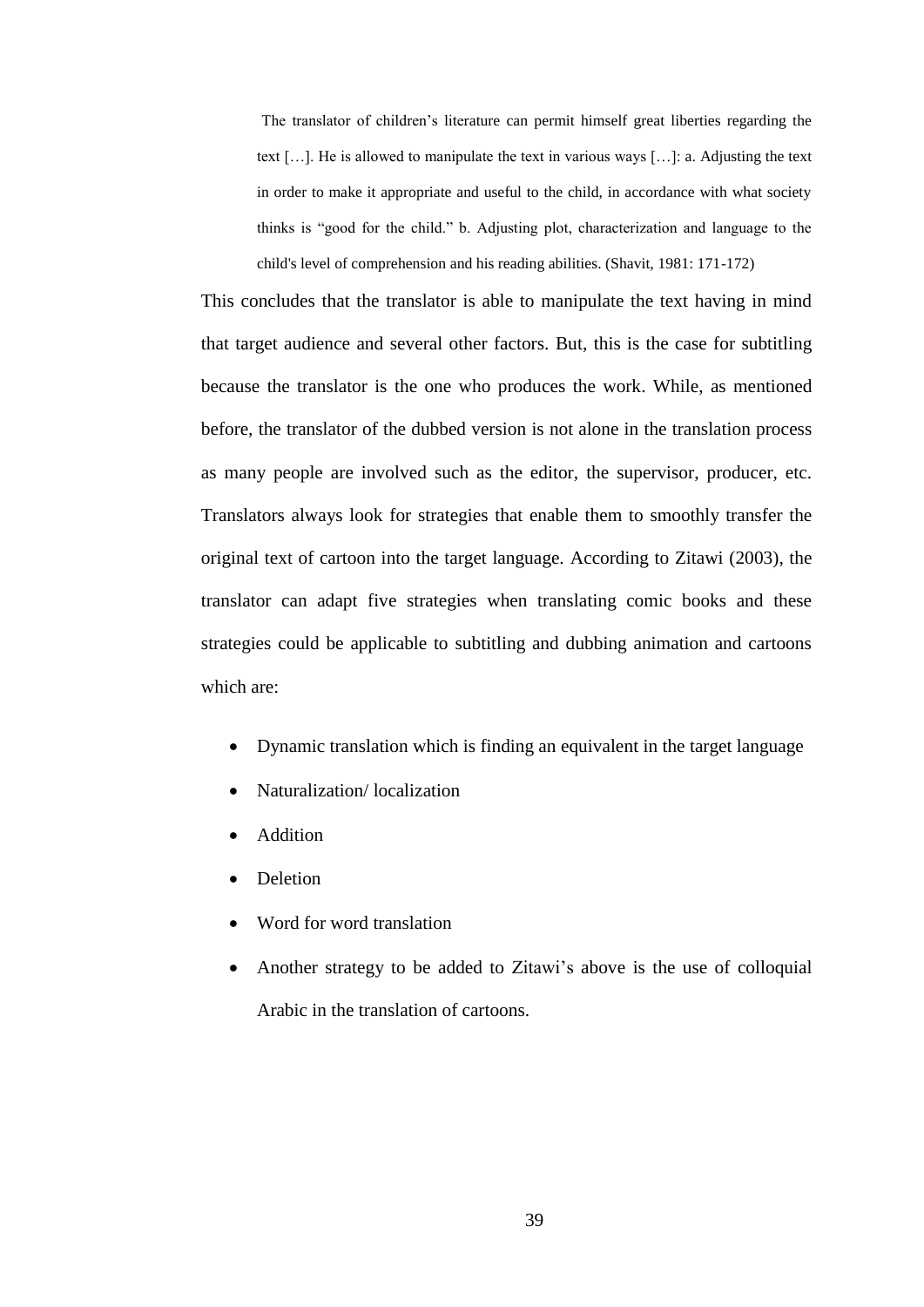#### **3.2.2.1. Dynamic Translation**

Dynamic Equivalence is the strategy that the translator use when dealing with cultural expressions. Nida and Taber put forth that a translation of dynamic equivalence aims at complete naturalness of expressions and tries to relate the receptors to modes of behavior relevant within the context of his own culture. A dynamic equivalence, as described by Nida and Taber, is to reproduce "in the receptor language the closest natural equivalence of the source language message..." (Nida and Taber, 1969: 12). In Nida and Taber"s view, a dynamic equivalent translation must fit the receptor language and culture in order to make the translated message intelligible and natural to the target language receptors, who are unaccustomed to the source language and culture. The receptor language responds to it in substantially the same manner as the receptors in the source language.

According to Nida and Taber"s dynamic equivalence, a reasonable tactic should be employed in the process of translating so as to keep the meaning and the flavor of the original English idioms. Zitawi argues that "the translators tend to follow this strategy when they do not find functional equivalent idiom in Arabic that conveys and holds the same semantic message and syntactic form of the English idiom" (2003: 244). In Example 11 below, Stuart tries to get the approval of his mother and father to allow him to join the Lake Scouts, his mother disagrees out of concern and wants to say no:

| Example: 11                                            |           |        |     |                 |        |
|--------------------------------------------------------|-----------|--------|-----|-----------------|--------|
| <b>SL</b>                                              |           |        | TI. |                 |        |
|                                                        | subtitled |        |     | Dubbed          |        |
| Mother: Stuart, sweetie, I have $\vert \Omega \rangle$ | مضطر ة    | الأم:  |     | أنا مضطرة لأكون | الأم:  |
| to put my foot down and say                            |           | حاز مة |     |                 | حاز مة |
|                                                        |           |        |     |                 |        |
| Stuart Little 3                                        |           |        |     |                 |        |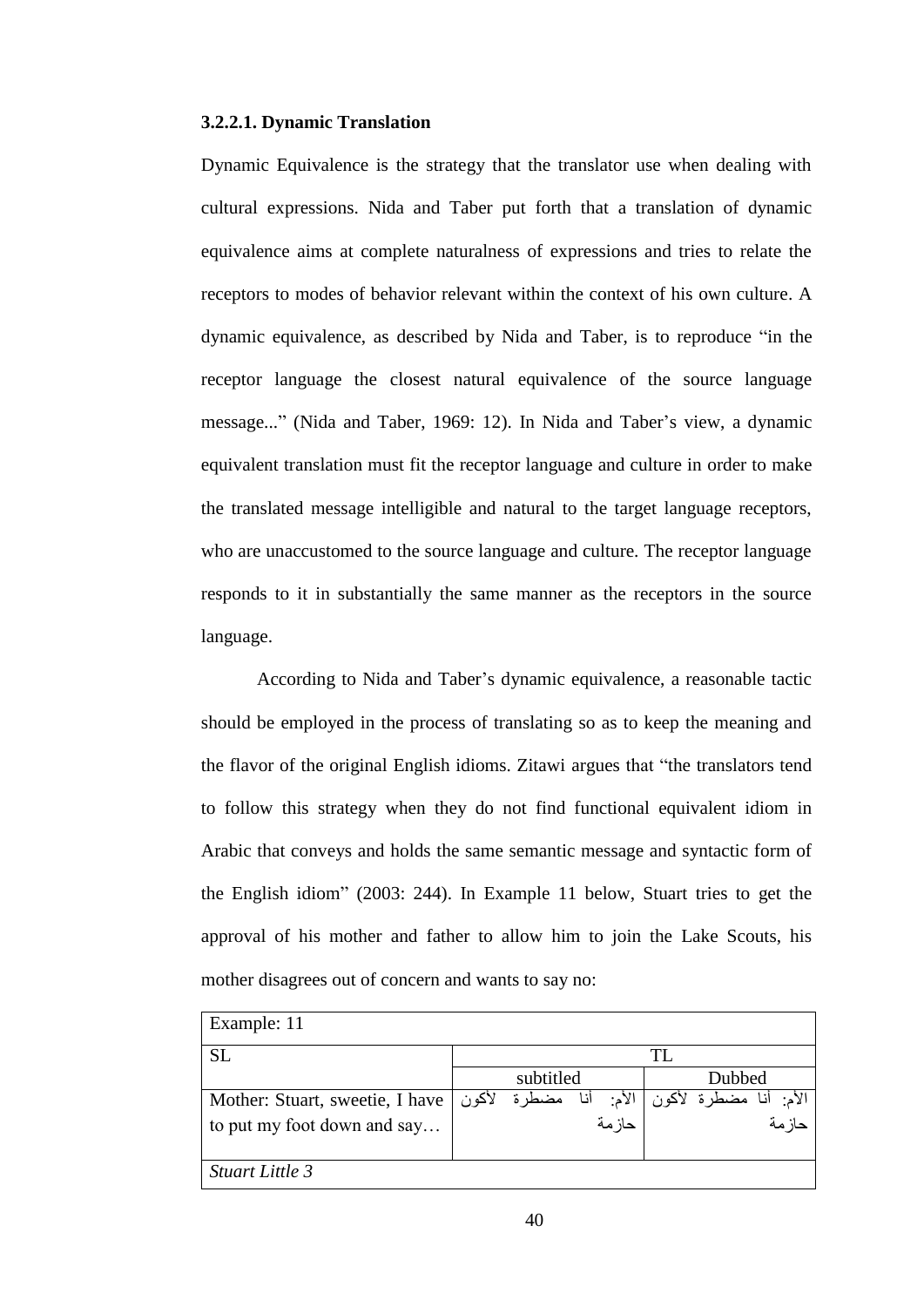The idiom "put my foot down" was rendered into Arabic as " أنا مضطرة لأكون خازمة "which is not the literal meaning of "put my foot down", but it expresses the implicated meaning of the utterance which is (to control). There are idioms of the SL that have equivalences in the TL which make it easy for the translator to render the meaning giving the same effect. But the question is that if the dubbing company decides to use the colloquial language for dubbing, would it be appropriate to use the equivalence found in the target language of a specific Arab country? For example, would be acceptable and understood by an Egyptian if the work is dubbed using the Gulf Arabic accent?

Idiomatic expressions are the hardest to translate in cartoons for two reasons: the target audience, the lip synchronization in case of dubbing and number of utterances to appear on the screen in the case of subtitling. First, idiomatic expressions could be hard to be understood by children, so the translator must find a simple understood equivalent or translation for the child. Take Example 12:

| Example: 12                                                                       |                                          |                                                       |  |  |  |
|-----------------------------------------------------------------------------------|------------------------------------------|-------------------------------------------------------|--|--|--|
| <b>SL</b>                                                                         |                                          | TL                                                    |  |  |  |
|                                                                                   | subtitled                                | Dubbed                                                |  |  |  |
| Sulley: Give it a rest, will you,                                                 | تتذمر ابها<br>$\lambda$<br>هيا<br>سولي:  | تبطل<br>سو لېغان :<br>ممكن                            |  |  |  |
| butterball? Come on you could                                                     | الربان، تحتاج إلى التمرين                | بطيخة،<br>بلا<br>رغى                                  |  |  |  |
| use the exercise.                                                                 |                                          | المشى رياضة                                           |  |  |  |
| Mike: I could use the exercise?<br>Look at you. You-you have<br>your own climate. | مايك: انظر إلى نفسك، لديك<br>مناخك الخاص | مارد: رياضة للي زيي،<br>بص لنفسك دا أنت خطوتك<br>فدان |  |  |  |
| Monsters' Inc.                                                                    |                                          |                                                       |  |  |  |

"Butterball" is the expression used to mock a fat person, while the Arabic translation in the dubbed version is "بلحيخة" (lit. melon) might at some point suggest a fat person specially that the character described is round and green, and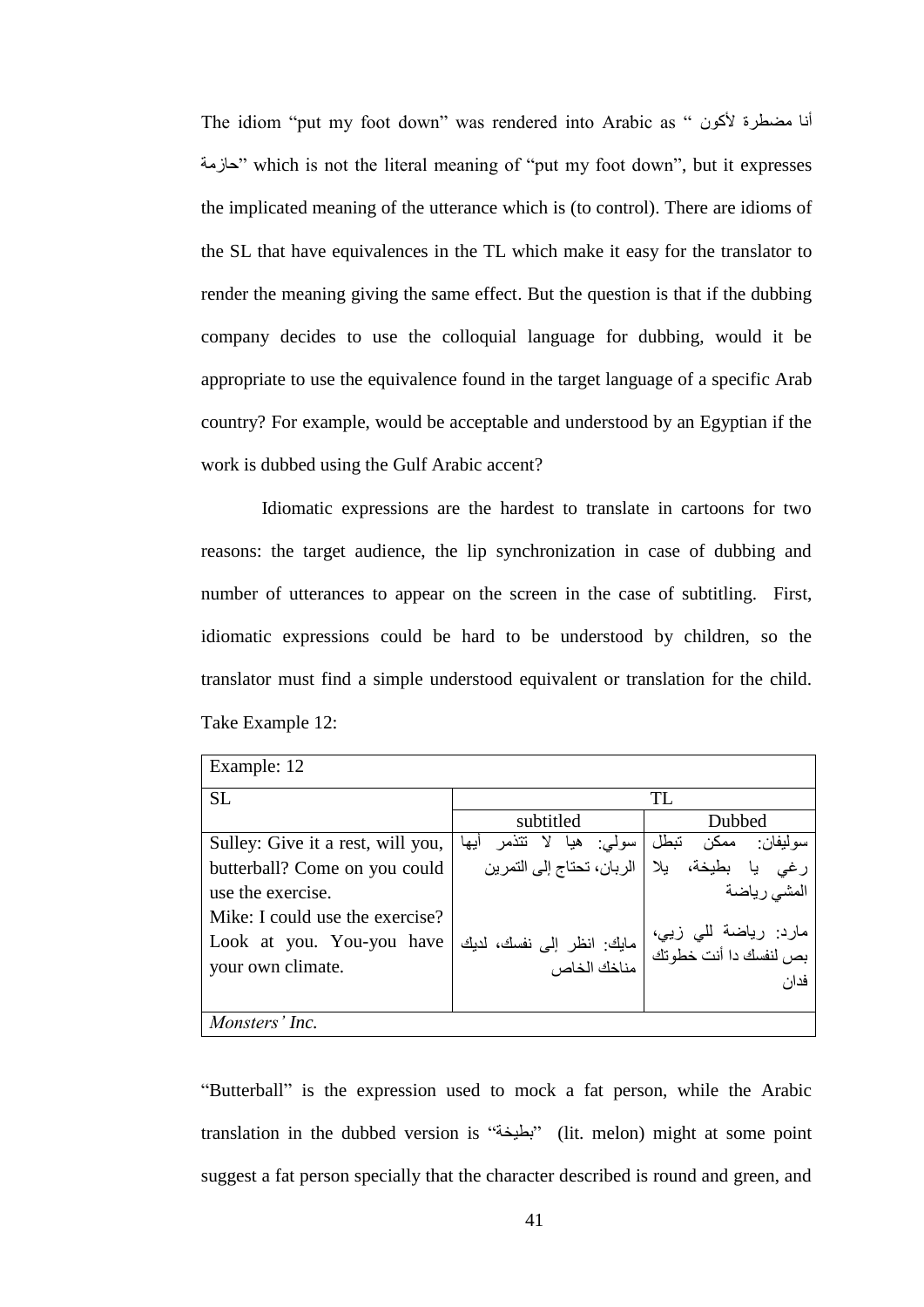it is understood by a child. But, the problem is with the subtitled version which is drift away from the context. "Butterball" was translated as "ْشثبٌا) "lit. captain) in subtitling which might confuse the child because the scene is way too far from the character to be described as captain. It does not give that sense of humor intended at the original as well. The expression "You have your own climate" means that you are so fat and tall that you do not know what is even happening on the ground. The Arabic subtitled translation is a word for word one, while the dubbed version is totally a cultural-bound expression that renders the meaning but restricted to a specific culture. فأنان is a measurement unit used in Egypt to measure the land. The question here is: will a child from a different Arabic country understand both the subtitled and the dubbed Arabic? It is a dynamic equivalent, but should have been translated into a more simple sentence that a child would receive. To elaborate on this issue, consider Example 13 below:

| Example 13:                 |       |           |      |                     |                                |
|-----------------------------|-------|-----------|------|---------------------|--------------------------------|
| <b>SL</b>                   | TL    |           |      |                     |                                |
|                             |       | subtitled |      |                     | Dubbed                         |
| Mike: oh we're easy prey,   | غنائم | مجرد      | إننا | مايك:               | مارد: إحنا صيدة سهلة يا حبيبي، |
| friend. Easy<br>prey.<br>my |       |           |      | وأهداف سهلة التحقبق | لقطة خبيتنا تقيلة              |
| We're sitting targets.      |       |           |      |                     |                                |
|                             |       |           |      |                     |                                |
| Monsters' Inc.              |       |           |      |                     |                                |

Both a "prey" and a "setting target" were rendered differently in the dubbed and the subtitled translation. A prey was translated into خنيمة (lit. swag) in the subtitled version while translated as "حبينة سهلة" (lit. a setting duck) which is exactly what the word means. The "sitting target" is "هدف" but not "مسهل التحقيق" (lit. easy to achieve) it should be "سهل الأصطباد" (lit. easy to hunt), while the dubbed "خِيبتنا ثقيلة" is not even related to the sentence and it is cultural-bound translation.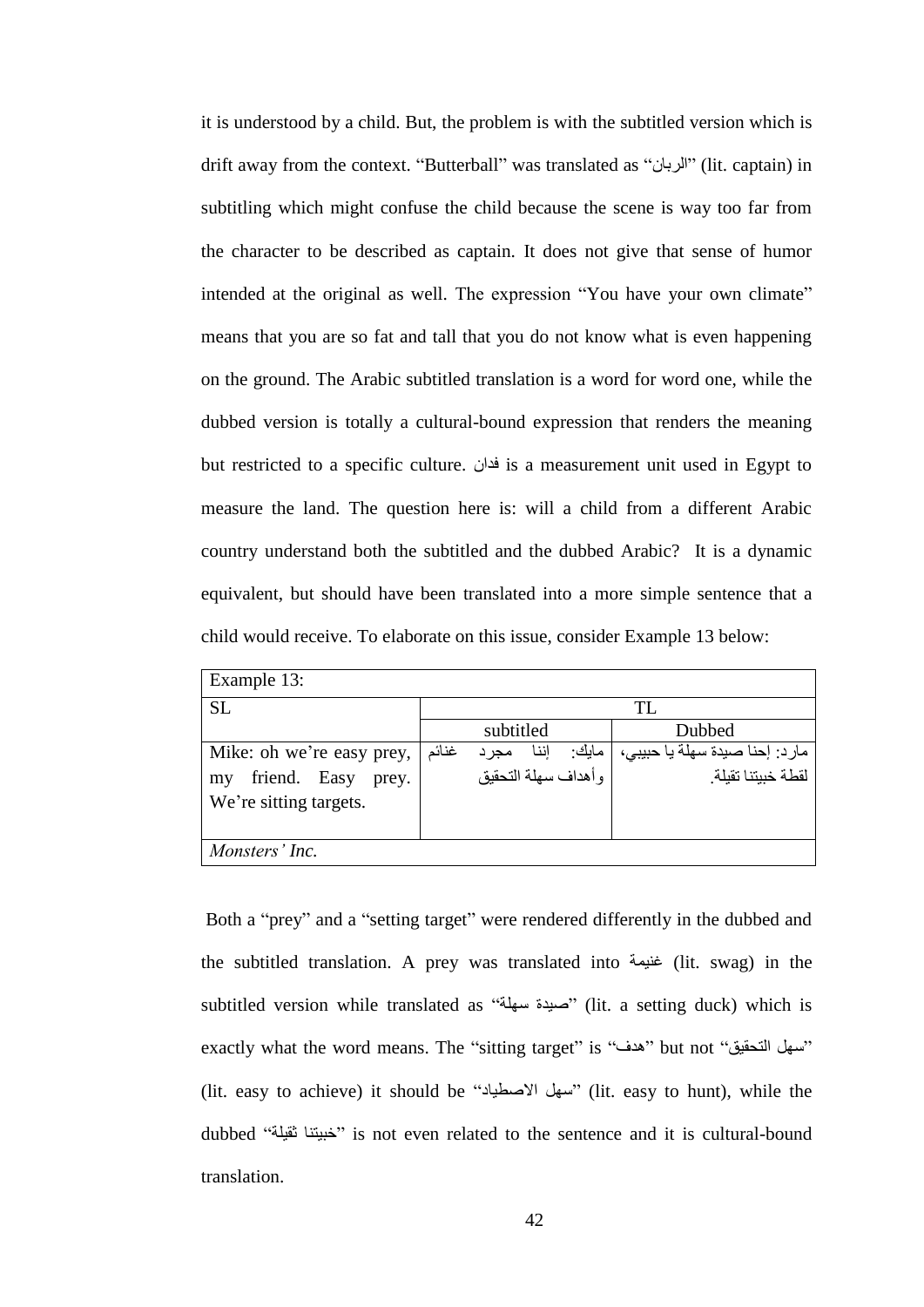#### **3.2.2.2. Naturalization/ Localization**

Localization is very important and needed in translating cartoons specially when bringing one"s culture into another. It means to adjust the source text with the nature, culture and all the differences between a country and another such as the time zone, measurement unites, the national holidays, the currency used, names of products, etc. Localization aims to bring the smoothness of the original text into the target text through making the text fit into the target culture. This is obviously shown in dubbing the animation using the colloquial language where the original text is spoken in local language such as in *Monsters, Inc*. which was dubbed into the Egyptian dialect. In Example 14, when Mike says goodbye to the child; he says:

| Example: 14                |                                     |                                                               |  |  |  |
|----------------------------|-------------------------------------|---------------------------------------------------------------|--|--|--|
| SL.                        |                                     | TI.                                                           |  |  |  |
|                            | subtitled                           | Dubbed                                                        |  |  |  |
| Mike: Very good. Now, Bon  | مبروك،   مايك: جيد جدا، رحلة سعيدة، |                                                               |  |  |  |
| Voyage. bye -bye! Come on! |                                     | مارد: ألف مبروك، مايك: جيد<br>طريقك زراعي، باي باي إلى اللقاء |  |  |  |
|                            |                                     | بلا                                                           |  |  |  |
|                            |                                     |                                                               |  |  |  |
| Monsters' Inc.             |                                     |                                                               |  |  |  |

The expression "bon voyage" was rendered into "طريقك زراعى" which is restricted to the Egyptian culture indicating the wish to have a happy journey. In other Arab countries the equivalent would be "طريقك اخضر". This difference is due to the different cultures and accents in the Arab World. Moreover, "very good" is translated as "نٚجشِ فٌو "which literally means "congratulations!" in order to give the situation that sense of humor found in the source text. Another example of localization can be shown in Example 15 below:

| Example: 15            |        |
|------------------------|--------|
| $C$ <sup>T</sup><br>ഄഺ |        |
|                        | Dubbed |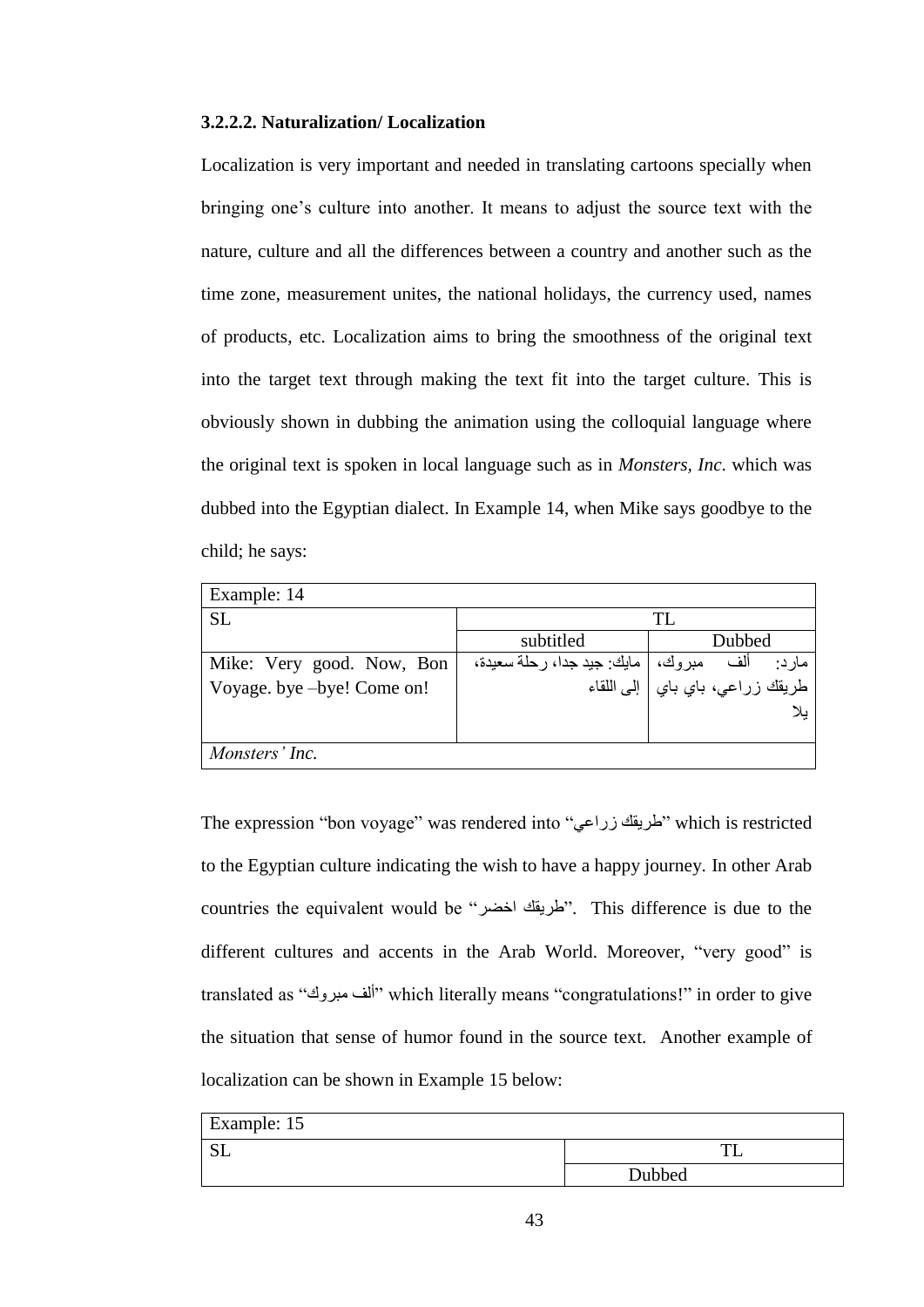| Juke: [beatbox sounds]                                                                                                                                                                                                                                           | جوك: [يصدر صوت موسيقى]                                                                                                                                          |
|------------------------------------------------------------------------------------------------------------------------------------------------------------------------------------------------------------------------------------------------------------------|-----------------------------------------------------------------------------------------------------------------------------------------------------------------|
| Darwin: A wicked chicken wrote a check for<br>a wall?                                                                                                                                                                                                            | داروين: شكوكو كتب شيكي شكشوكة؟                                                                                                                                  |
| Juke: [smacks his forehead and makes<br>beatbox sounds]                                                                                                                                                                                                          | جوك: [يصدر صوت موسيقى]                                                                                                                                          |
| Gumball: You, uhh, licked the bricks you<br>didn't fix?                                                                                                                                                                                                          | غامبول بطاطا طبطب بطانية لبطة                                                                                                                                   |
| Juke: [beatbox sounds]                                                                                                                                                                                                                                           | جوك: [يصدر صوت موسيقى]                                                                                                                                          |
| Gumball: Okay, I'll try to say this politely but<br>you're gonna need to read between the lines.<br>Due to personal circumstances I am unable to<br>commit sufficient resources to resolve this<br>communication problem. [Subtitled as "Can't<br>be bothered."] | غامبول: طيب لو سمحت أرجوك وضح لنا<br>أبن أفصح، يحق لي في أي وقت ودون إبداء<br>أسباب الامتناع عن الرد في حال عدم<br>"الوضوح [ترجمة مرئية can't be"<br>[bothered" |
| Darwin: Hey! Show some understanding.<br>He's doing his best to communicate.                                                                                                                                                                                     | داروين: هاي حرام عليك، تعاطف معه<br>وساعده                                                                                                                      |
| Juke: [beatbox sounds]                                                                                                                                                                                                                                           | جوك: [يصدر صوت موسيقى]                                                                                                                                          |
| Gumball: That just sounded like you said<br>you were running from the butt police.                                                                                                                                                                               | غامبول: يعني لم اسمع إلا هشتك بشتك يا<br>بلاستيك                                                                                                                |
| $T_{he}$ America Would of Cumball, access $2/$ miseder the home on                                                                                                                                                                                               |                                                                                                                                                                 |

*The Amazing World of Gumball, season 2/ episode: the boombox* 

Clearly, the translation above was localized using the Lebanese accent by using rhyming words. The source text is humorous as the character trying to figure out what the music sounds mean, so he speaks unclear words. To render that in Arabic the translator used the colloquial Arabic with the Lebanese accent. A Lebanese child might understand the words uttered by the dubber in Arabic, but for an Arab child from Tunisia, Morocco and many others, it is almost impossible to understand the dialogue. The translation would be meaningless to him/her as the SL. Moreover, the subtitles appear on the screen are not Arabic, the subtitles are kept in the SL which does not explain the scene or the dialogue for the Arabic child as it does for the English-speaking children.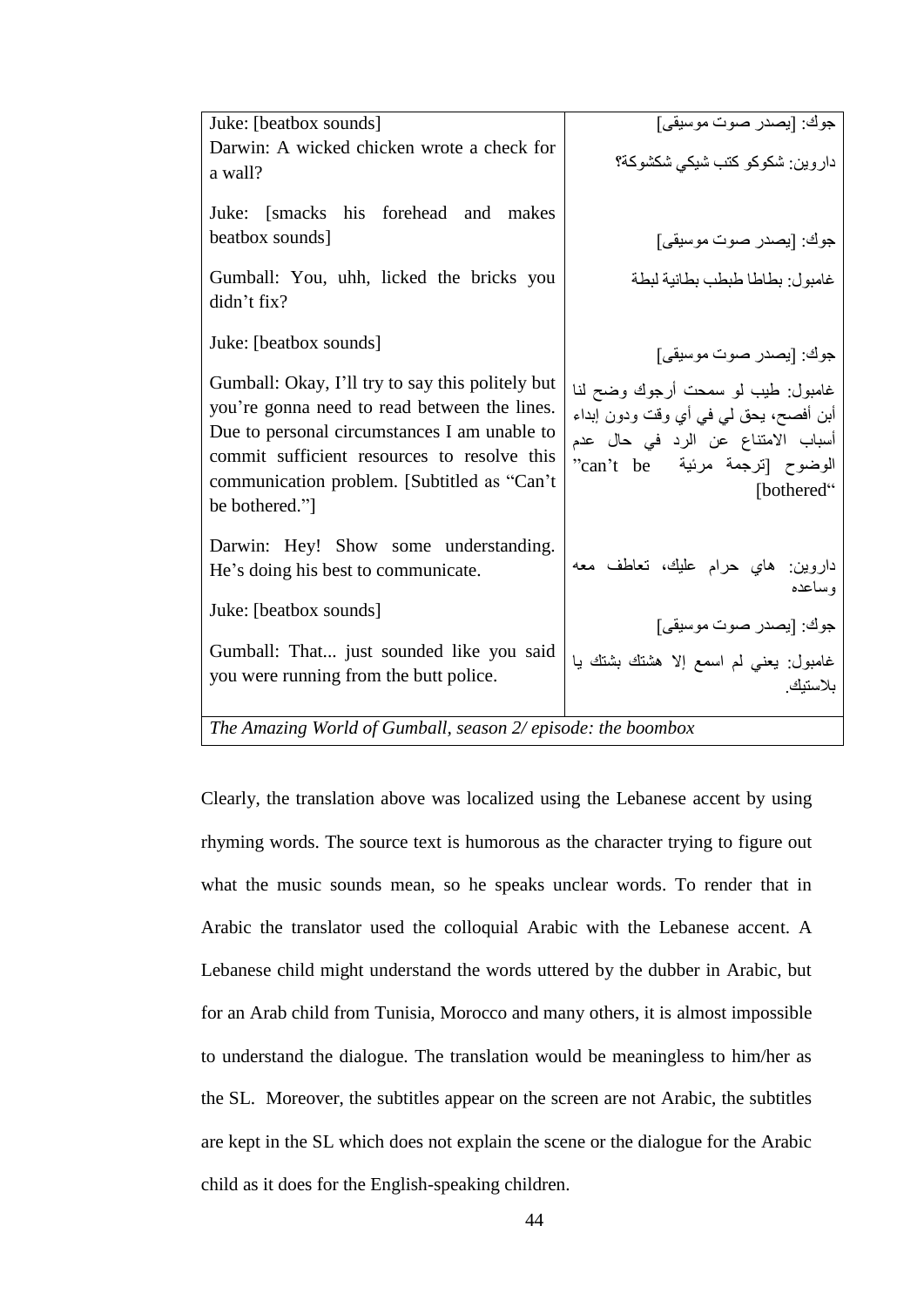Another example of localization appears in *The Amazing World of Gumball* where the national holiday mentioned in the original text is Saturday, while the Arabic translation is Friday. It is the appropriate choice since all the Arab countries consider Friday a national holiday. Consider Example 16:

| Example: 16                                                 |        |  |  |  |
|-------------------------------------------------------------|--------|--|--|--|
| <b>SL</b>                                                   | TI     |  |  |  |
|                                                             | Dubbed |  |  |  |
| غامبو ل: دو د، انه الجمعة<br>Gumball: Dude, it's Saturday   |        |  |  |  |
| The Amazing World of Gumball, season 2/ episode: the castle |        |  |  |  |

The national holiday in the West is Saturday and Sunday while it is Friday in the Arab countries. The problem with localization in Arabic would be the differences between the cultures of the Arab countries. For example, Arab counties use different currency, different measurement unites, etc. thus it poses a difficulty for the translator. Money is mentioned in *The Amazing World of Gumball* and it is not localized, it is kept as in the SL, Dollars. Even if the translator is using the Egyptian dialect, the child will not understand the name used to describe the currency because in real life s/he uses and hears a different name. As for naturalization of cartoons to fit the Arabic audience regardless the different background, the best choice will be using MSA due to the huge diversity of accents of colloquial Arabic that varies from region to another. The use of colloquial Arabic will be restricted to a specific audience of the accent used. For example, if the colloquial Arabic of Algeria is used in dubbing and presented to a Gulf accent audience, that would not be successful.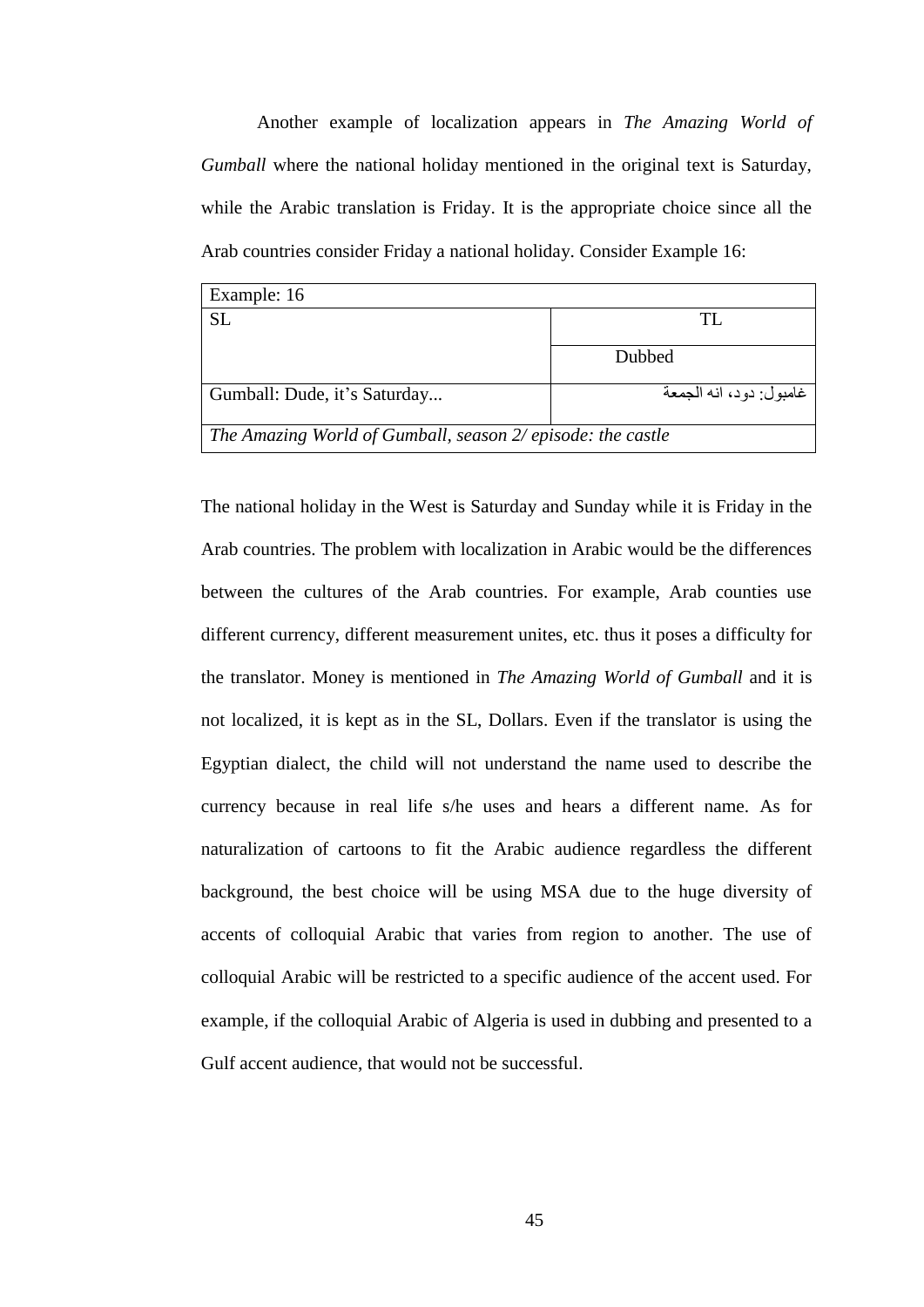#### **3.2.2.3. Addition**

The additions are made in order to clarify certain sentences in the source text that are difficult for the target readers to understand if not explained. Sometimes the translator needs extra elaboration to convey the message to the target audience. Zitawi explains that "addition, which accounted for 12% of the overall number of the strategies, is commonly used when the translator does not find an equivalent target idiom and when the original idiom requires more explanation and clarification when translated into the target language" (Zitawi, 2003: 247). Addition could happen in dubbing, but rarely in subtitling because no extra explanation could appear on the limited space given for the subtitling on the screen. Consider example 17 below that shows addition in dubbing, but not in subtitling:

| Example: 17                                                                                                                                          |                                                                                                |                                                                                                              |  |
|------------------------------------------------------------------------------------------------------------------------------------------------------|------------------------------------------------------------------------------------------------|--------------------------------------------------------------------------------------------------------------|--|
| SL                                                                                                                                                   | TL                                                                                             |                                                                                                              |  |
|                                                                                                                                                      | subtitled                                                                                      | Dubbed                                                                                                       |  |
| Mike: Hey, good                                                                                                                                      | مايك: عمنم صباحا يا سكان مدينة                                                                 | مارد: يا صباح الرعب،                                                                                         |  |
| morning,                                                                                                                                             | الوحوش                                                                                         |                                                                                                              |  |
| Monstropolis.                                                                                                                                        |                                                                                                |                                                                                                              |  |
| It's now five after the                                                                                                                              |                                                                                                | الساعة سنة وعلى المقيمين                                                                                     |  |
| hour of $6:00$ A.Min                                                                                                                                 | إنها السادسة وخمس دقائق في مدينة                                                               | خارج مدينة الرعب المحافظة                                                                                    |  |
| the big monster city.                                                                                                                                | الوحوش الكبيرة                                                                                 | على فروق التوقيت                                                                                             |  |
| Temperature's a balmy<br>65 — 100<br>degrees,<br>which is good news<br>for you reptiles                                                              | الحرارة منعشة بدرجة "65" وهي<br>  ممتاز ة للحيو انات الز احفة                                  | درجة الحرارة في الظل خمسة<br>وعشرين ودا كويس للزواحف،                                                        |  |
| and it looks like it's<br>gonna be<br>a perfect day to<br>maybe, hey,<br>just lie in bed, sleep<br>in or simply work out<br>that flab that's hanging | يبدو يوما مناسبا تماما للاستلقاء في<br>السرير ، انهض أيها الكسول النائم في<br>السرير انهض سولي | واحتمال يبقى جو هايل للكسل<br>في السرير او النوم أو اقولك<br>الاحسن، عمل تمرينات<br>للمخوفاتية، اصحى يا شلبي |  |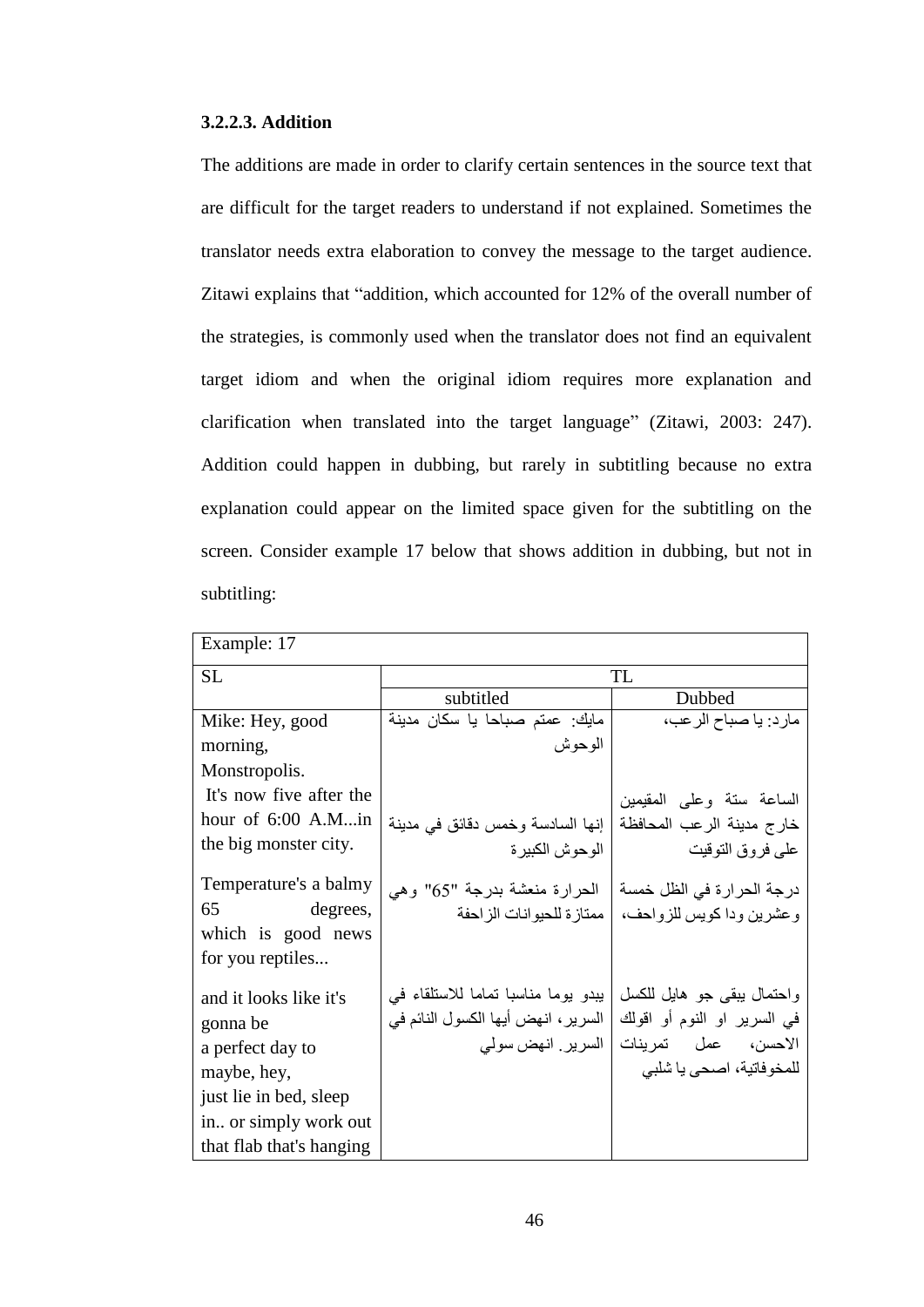| over the bed   |  |
|----------------|--|
| Monsters' Inc. |  |

the addition of "وعلى المقيمين خارج مدينة الرعب المحافظة على فروق التوقيت "The addition of dubbed version does not affect the scene in terms of lip synchronization because the speaker does not appear on the screen. So, here, the translator had the freedom to add a sentence that would make the character sound funny. Another addition is "في الظل" which is not there in the TL. Addition is also used here in the subtitling to give farther explanation of the word "Monstropolis", translated as "سكان مدينة الوحوش", because it is a word nowhere to be found except for this movie. The same word does not appear in the dubbed version.

A different example of addition in subtitling, but not in dubbing appears in *Stuart Little 3* when the skunk is promising the other animals to fight the beast while the beast is behind him and hearing what he says:

| Example: 18     |                 |                     |
|-----------------|-----------------|---------------------|
| <b>SL</b>       |                 | ТI                  |
|                 | subtitled       | Dubbed              |
| Skunk: Beast?   | الظربان: الوحش؟ | الظربان: أيقف خلفي؟ |
| Stuart Little 3 |                 |                     |

Here, the synchronization works for two words to be uttered in Arabic "أيقف خلفي" which mean "is he standing behind me?" This is rarely to happen in subtitling, but in this case of the example above, there is a room on the screen for more words.

Addition could sometimes not be necessary as can be shown below, consider the following example from The *Amazing World of Gumball* from Episode (The Laziest):

Example: 19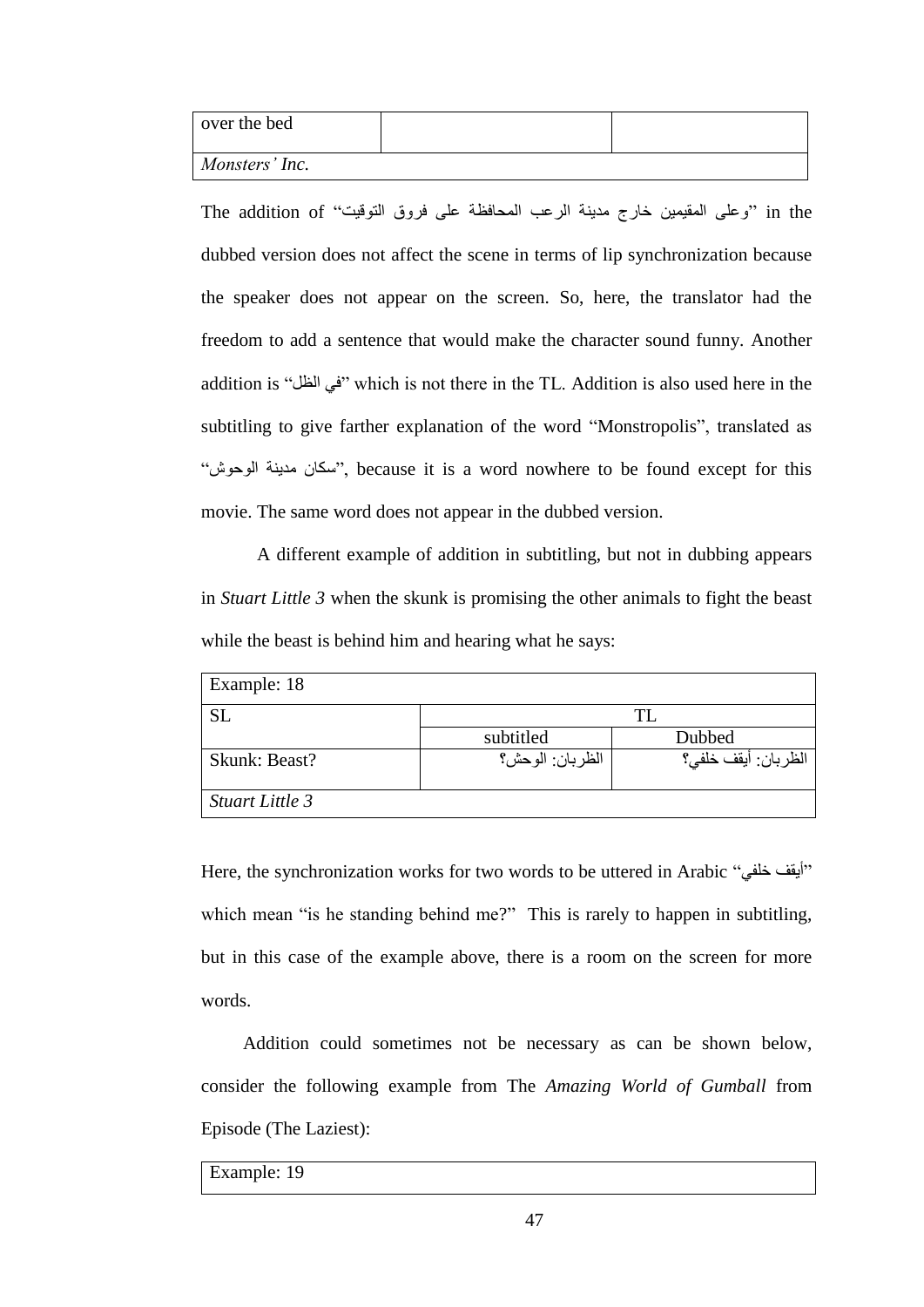| <b>SL</b>                                                                                             | TL                                                                                   |  |  |
|-------------------------------------------------------------------------------------------------------|--------------------------------------------------------------------------------------|--|--|
|                                                                                                       | Dubbed                                                                               |  |  |
| Larry: Hello there, valued customers.                                                                 | لاري: مرحبا، أهلا بالزبائن الكرام                                                    |  |  |
| Gumball: Are you Lazy Larry?                                                                          | غامبول: أنت لاري الكسلان؟                                                            |  |  |
| Larry: No No. Lazy Larry is here.<br>Haha! No.                                                        | لاري: اوه اوه اوه لا، لا وجود للاري الكسلان<br>هنا، هي هو                            |  |  |
| Gumball: Lazy Larry, please come to<br>the check out. Lazy Larry                                      | غامبول: لاري الكسلان إلى خدمة الزبائن، لاري<br>الكسلان                               |  |  |
| Larry: No one calls me that anymore. I<br>stopped being Lazy Larry years ago.                         | لاري: لم يعد هنا، أنتما فظيعان، لم يعد اسمي<br>لاري الكسلان                          |  |  |
| Gumball: How come?                                                                                    | غامبول: وكيف؟                                                                        |  |  |
| Larry: Well, it all goes back to the<br>Summer of '83                                                 | لاري:  طيب، بدأت الحكاية في صيف عام ثلاثة<br>وثمانين                                 |  |  |
| Gumball: Can you just tell it quickly.                                                                | غامبول: اختصر أرجوك                                                                  |  |  |
| Larry: Yeah, sure. I was the laziest guy<br>in Elmore, until I lost my title to<br>Richard Watterson. | لاري: حاضر، أنا كنت اكسل واحد في المدينة<br>قبل أن يهزمني ذلك البغيض، ريتشارد واترسن |  |  |
| The Amazing World of Gumball / season 1/ episode: The Laziest                                         |                                                                                      |  |  |

Clearly there is no need for the word البغيض here because the text would be clear if we remove it, and no need for "أنتما فظيعان" either because the sentence could have been translated word for word as لم يعد أحدا يناديني بلاري الكسلان، لم اعد لاري ِٓص زِٕ ْىسالٌا. This example shows that some addition is unnecessary especially if it is a swear word. Addition in dubbing could be used due to lip synchronization only since the translator is restricted to lip-moving time.

# **3.2.2.4. Deletion**

Same as the addition strategy, the translator should sometimes delete some words, maybe sentences to transfer the source into the target. The omissions are made due to the fact that some of the words or phrases in the source text are very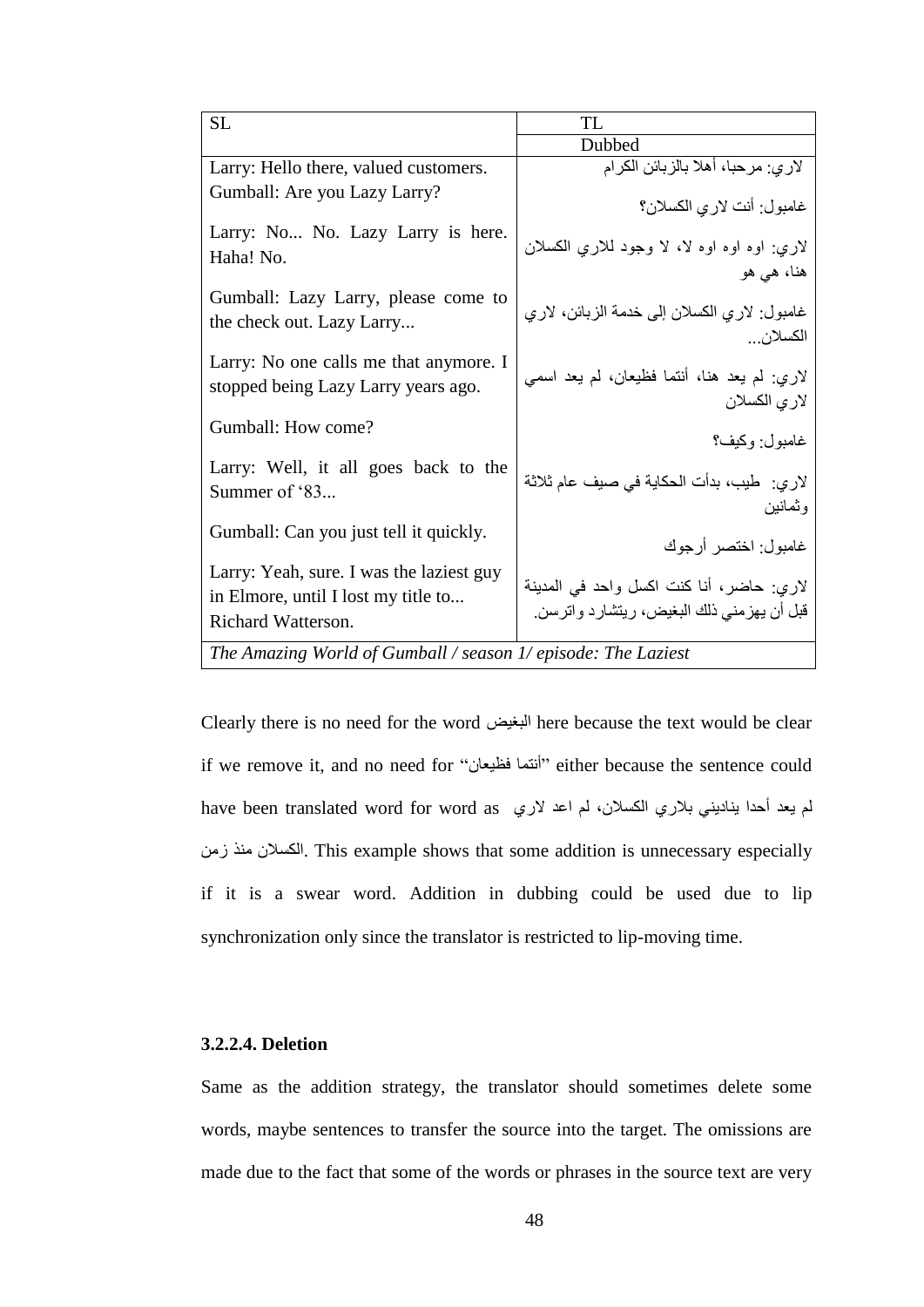exclusive to the source language and may refer to things that may be unknown to the target audience. In some cases such words or phrases could be omitted without making any change to the source text, and in some cases they had to be exchanged with an explanation or a word that would be easier for the intended readers to understand as in the addition strategy.

Zitawi argues that "Deletion can be attributed to cultural, social and marketing considerations. Furthermore, dubbing constraints sometimes force translators to omit few words in order to shorten the target language utterance. Deletion can also happen when the target utterance becomes complex and confusing to the child"s mind" (Zitawi, 2003: 248). For example, in the movie *Monsters' Inc*. deletion is obvious in subtitling more than dubbing, but it also happened in dubbing due to the fact that the translator must take into consideration the lip synchronization and the time the utterances must be finished. No exact lip synchronization needed, but the sentence must have the same time (starts and finishes with the original sentence). In Example 20, when Mike and Sulley runs into Tony and he asks them about their work, they say:

| Example: 20                            |                                   |                         |
|----------------------------------------|-----------------------------------|-------------------------|
| <b>SL</b>                              |                                   | TL                      |
|                                        | subtitled                         | Dubbed                  |
| Tony: I hear somebody's                | توني: سمعت أن احدهم على وشك       | توني: سمعت إنكم حتضربو  |
| close to breaking the all-             | أن يكسر الرقم القياسي في الرعب    | رقم قياسي في التخويف    |
| time scare record                      |                                   |                         |
| Sulley: Ah, just trying to             |                                   |                         |
| make<br>there<br>sure<br>1S            | سولي: إنني أتأكد فقط بان هنالك ما | سوليفان: يا مسهل، اهو   |
| enough scream<br>to<br>$\overline{Q}O$ | يكفي من صرخات الرعب               | الواحد بيعمل اللبي عليه |
| around                                 |                                   |                         |
|                                        |                                   |                         |
| Monsters' Inc.                         |                                   |                         |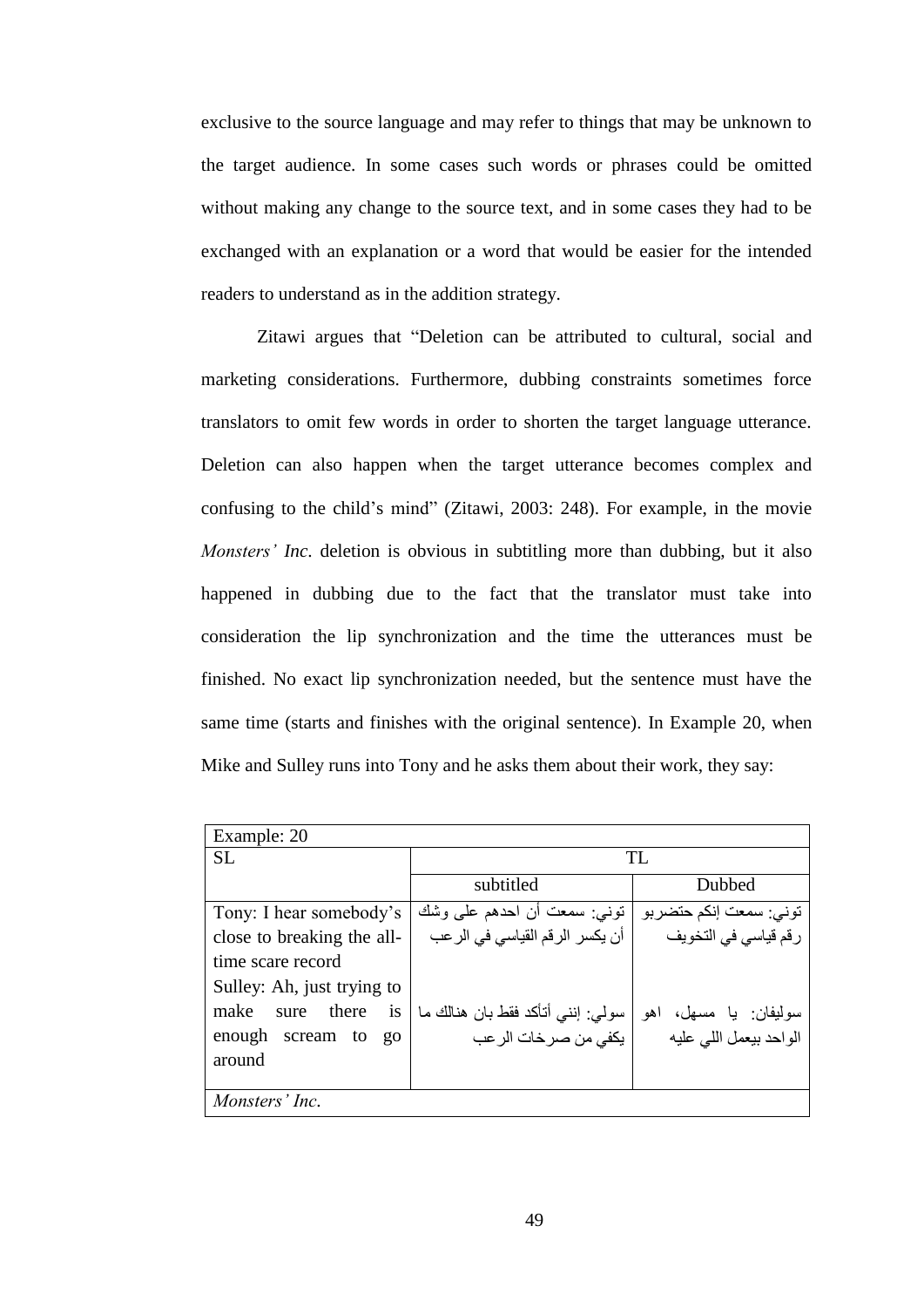The deletion of the whole sentence of Sulley is due to the time given to this sentence to be said. Deletion is a necessity in subtitling due to the limited number of letters that could appear on the screen. On the other hand, deletion sometimes is not a good strategy if the picture contradicts with the culture and lifestyle of the target audience. For example, if the scene contains a sexual connotation in words and picture, deletion of the words would contradicts with the picture, thus the audience feel the difference and understand the original concept of that scene. Take Example 21:

| Example: 21                              |                              |                              |  |  |
|------------------------------------------|------------------------------|------------------------------|--|--|
| <b>SL</b>                                |                              | TL                           |  |  |
|                                          | subtitled                    | Dubbed                       |  |  |
| Kids (playing with a rope):              |                              | الأطفال (بلعبون): واحد انتين |  |  |
| how many tentacles can jump              |                              | کار و لين کار و لا ِ         |  |  |
| the rope.<br>morning<br>mike!<br>Morning | صباح الخير ''مايك'' ''سولي'' | اهلا با مارد اهلا شلببي      |  |  |
| sully!, now one and two and              |                              |                              |  |  |
| three.                                   |                              |                              |  |  |
|                                          |                              |                              |  |  |
| Monsters' Inc.                           |                              |                              |  |  |

In the example above, the kids are playing jumping the rope game that is popular around the world. Such situations need localization, but here the translation was localized into the Egyptian dialect, and the in subtitling the whole sentence was deleted leaving the audience to understand the situation depending on the scene. Deletion is acceptable if the scene explains and picture speaks as in the case of example 21 above.

# **3.2.2.5. Word for Word Translation**

It is rarely for the translator to translate word for word from the source into the target language as it is nearly impossible to do that due to cultural and linguistic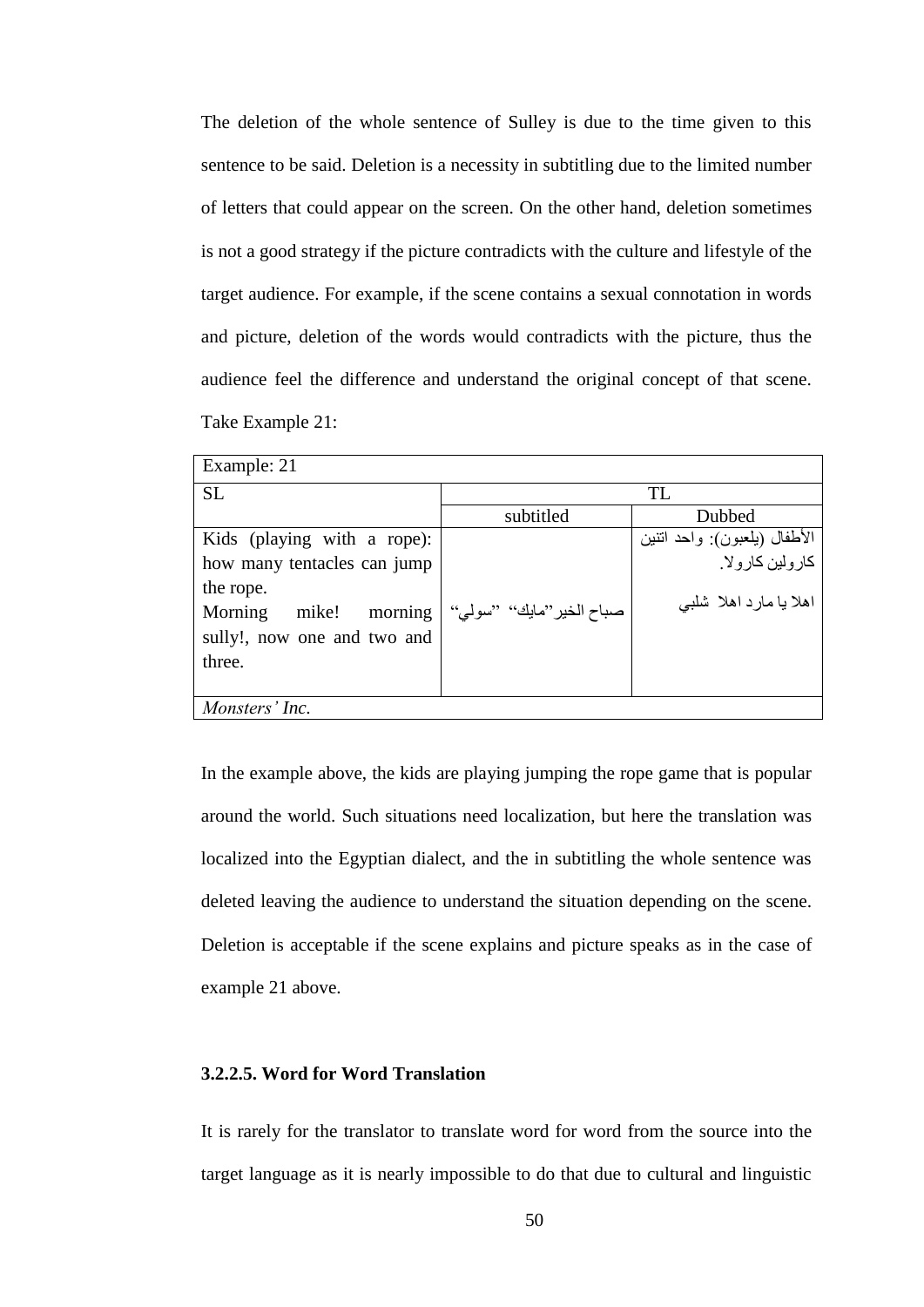constrains. A word has several meanings and it is impossible for the word to give the same meaning in any context. Zitawi argues that "word-for-word translation strategy only forms 2% of the overall strategies" (Zitawi, 2003: 248). Words have purposes; an ordinary word may serve as a mockery, hatred, love, etc. For example, in *Monsters' Inc*. "marshmallow boy" was dubbed into "مكلبص" which means "fat" in Arabic, but wasn"t translated into the subtitling. Also, the word "butterball" was dubbed into "بطيخة" in Arabic which means "melon" and subtitled as "ْشثبٌا "which means "captain" in Arabic. Word for word translation is being used in cases of idiomatic expression if the translator is not aware of the idiomatic expression itself, thus s/he finds no equivalent of that expression and uses word for word translation. In *Monsters' Inc*. word for word translation is used more in subtitling than in dubbing. In Example 22, Mike and Sully appear in an advertisement on the television:

| Example: 22                                                       |  |           |    |        |    |                      |        |      |
|-------------------------------------------------------------------|--|-----------|----|--------|----|----------------------|--------|------|
| <b>SL</b>                                                         |  |           |    |        | TL |                      |        |      |
|                                                                   |  | subtitled |    |        |    |                      | Dubbed |      |
| Mike: ah did you see me? I'm   نفت   Mike: ah did you see me? I'm |  |           | هل | مايك:  |    | مارد: انت شفتنی؟ کنت |        |      |
| a natural                                                         |  |           |    | طبيعيا |    |                      |        | هايل |
|                                                                   |  |           |    |        |    |                      |        |      |
| Monsters' Inc.                                                    |  |           |    |        |    |                      |        |      |

The subtitled version is not a successful one while the dubbed version renders the meaning. Another example can appear in Example 23:

| Example: 23              |                     |                      |
|--------------------------|---------------------|----------------------|
| <b>SL</b>                |                     |                      |
|                          | subtitled           | Dubbed               |
| We scare because we care | نحن نخيف لأننا نهتم | يا مخوفاتي نور حياتي |
| Monsters' Inc.           |                     |                      |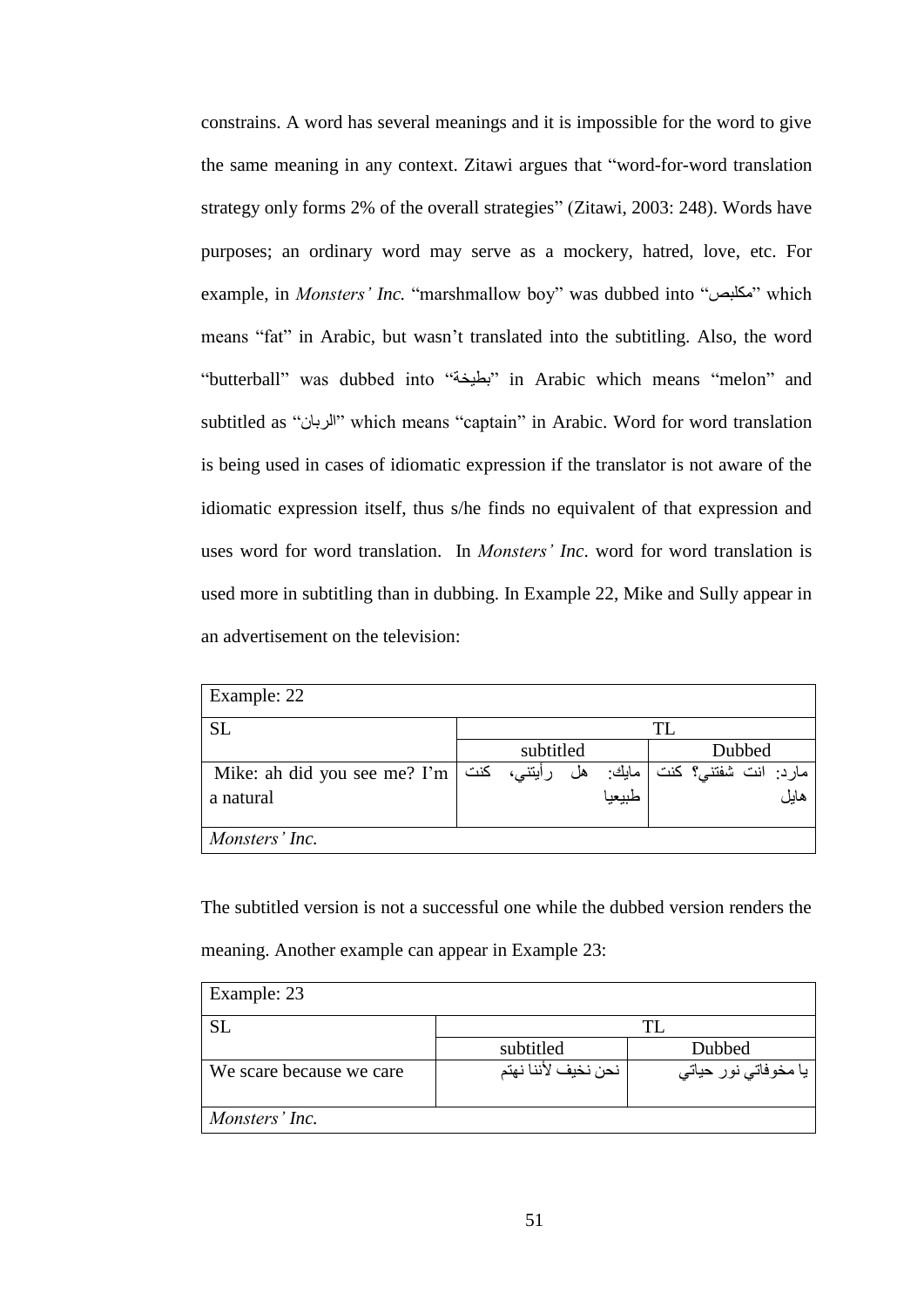The subtitled version is a word for word translation, but the original text is a logo, thus the dubbed translation is more close to the original. The logo should be special, and here the source language logo is special because it rhymes using "scare" and "care", the rhyming effect is only there in the dubbed version with both rhyming words "مخوفاتي" and "بمخوفاتي". Watching many cartoons, one notices that word for word translation appears here and there in cartoons noticeably when the translators are not aware of an embedded meaning of an idiomatic expression or a cultural-bound expression, etc.

### **3.2.2.6. The Use of Colloquial Arabic**

The use of colloquial Arabic is also a strategy that could make the whole translation job different. In colloquial Arabic the translator can easily express some characteristics of the text such as the sense of humor. The whole work could be dubbed using colloquial or it could be used as a sentence in a classical work to give the clip the sense of humor as the original one. For instance, in the cartoon series *The Amazing World of Gumball,* the translator tended to shift the dialogue between classical and colloquial Arabic. The cartoon series is meant to be humorous and the use of colloquial Arabic in some cases give the impact of humor as in the SL. Consider example 24 below (Halloween episode):

| Example: 24 |        |
|-------------|--------|
| ഄഺ          |        |
|             | Dubbed |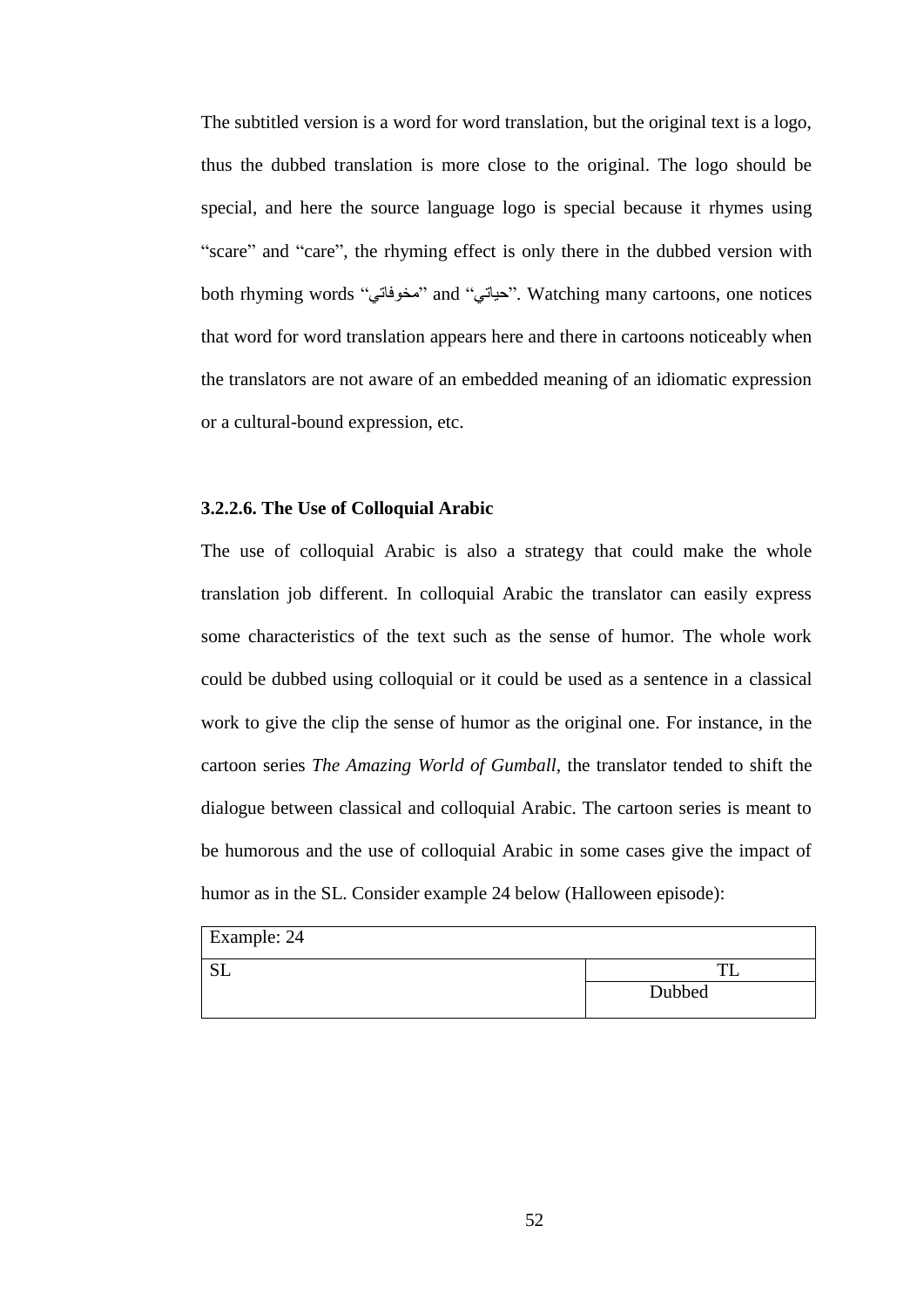| Carrie: Because on Halloween night-blah, blah,                                     | كاري: لان ليلة الهالوين تخرج                                 |  |
|------------------------------------------------------------------------------------|--------------------------------------------------------------|--|
| blah-all the spirits come to this desolate house                                   | الأرواح الخ الخ الخ إلى هذا البيت                            |  |
| for one reason only-                                                               | المهجور و                                                    |  |
| Gumball: [Loudly] To party!                                                        | غامىول· نولعها                                               |  |
| Darwin: How about we party right here, just the<br>four of us?                     | داروين: ما رأيكم نحن الأربعة هنا<br>اللبلة                   |  |
| Darwin: Woo hoo, party, party, party, party.<br>Okay, party's over, let's go home. | ً داروين: يو  هو  ولع  ولع  ولع  ولع،<br>الحظة انتهت هيا بنا |  |
| The Amazing World of Gumball / season1, episode: The Halloween                     |                                                              |  |

The word ولع is not a MSA and if it was translated into خِفلة it would not have the same impact, but could have been translated into هيا هيا حفلة and still have the same impact. Another example from the same episode is the following:

| Example: 25                                                                                                                                                                                                                                             |                                                                                                                                                         |  |  |
|---------------------------------------------------------------------------------------------------------------------------------------------------------------------------------------------------------------------------------------------------------|---------------------------------------------------------------------------------------------------------------------------------------------------------|--|--|
| <b>SL</b>                                                                                                                                                                                                                                               | TL                                                                                                                                                      |  |  |
|                                                                                                                                                                                                                                                         | Dubbed                                                                                                                                                  |  |  |
| Darwin: What are you doing? You're too                                                                                                                                                                                                                  | داروين: مجنون أنت! إياك أن تحاول أن                                                                                                                     |  |  |
| young to be drinking mysterious potions.                                                                                                                                                                                                                | تشرب ما لا تعرف                                                                                                                                         |  |  |
| Gumball: Oh, don't be a square. What's the<br>worst that can happen?                                                                                                                                                                                    | غامبول: خليك فرش يا صديقى، ما أسوء<br>الاحتمالات                                                                                                        |  |  |
| Gumball: Um, are you sure we're going to be<br>okay?                                                                                                                                                                                                    | غامبول: بصراحة أنا قلق عليك                                                                                                                             |  |  |
| Carrie: As long as you only have one drop.                                                                                                                                                                                                              | كاري: لا خوف من نقطة واحدة                                                                                                                              |  |  |
| Darwin: See, that's the thing. Anything you<br>can only have one drop of can't be good.<br>They don't sell milk by the drop, do they?<br>They sell it by the GALLON! Look at water;<br>that's good for you, which is why it comes<br>out of the FAUCET! | داروين: لحظة، انظر معي، أكيد مضر<br>وإلا ما قالت لك نقطة، هل تشرب من<br>الحليب نقطة أم تشتريه باللتر؟ هل تشرب<br>من الماء نقطة ام انك تشفط من الحنفية؟. |  |  |
| The Amazing World of Gumball / season1, episode: The Halloween                                                                                                                                                                                          |                                                                                                                                                         |  |  |

Gumball's sentence "خليك فرش با صديقي" is the translation of "Oh, don't be square", which is funny in the target language as in the source language. The use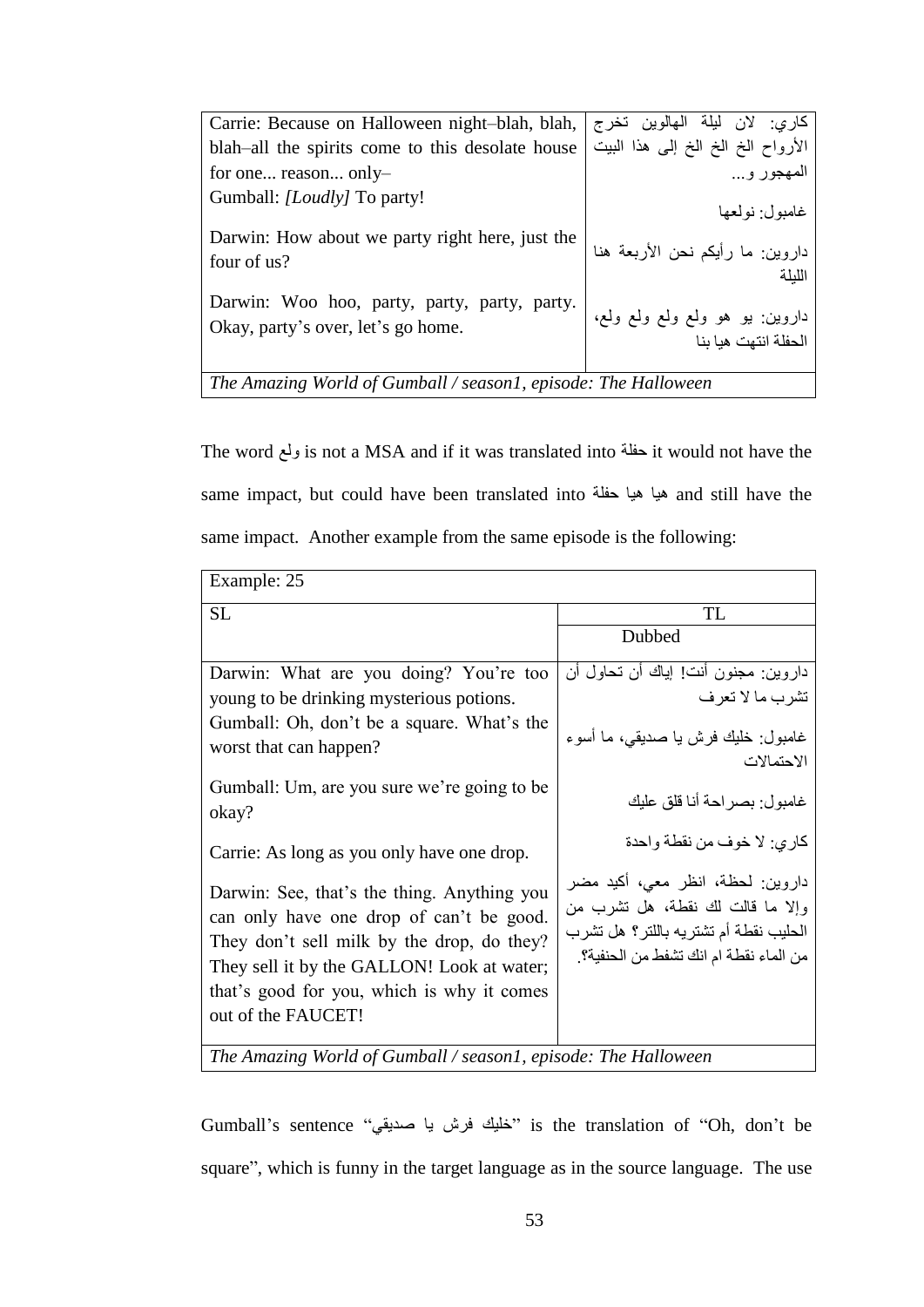of "رطفط "instead of "رطشة "is to draw attention to the last sentence where the word faucet is capitalized and screamed loudly by the character. So, the use of colloquial Arabic is a strategy to highlight an important element of the SL in accordance with the TL. But, it should be mentioned here that in some cases the use of the colloquial Arabic is not necessary. Take Example 26:

| Example: 26                                                    |                                      |  |
|----------------------------------------------------------------|--------------------------------------|--|
| <b>SL</b>                                                      | TL.                                  |  |
|                                                                | Dubbed                               |  |
| Darwin: Taking a shortcut through a graveyard                  | داروين: المرور من المقابر ليلة       |  |
| in Halloween's like wearing a kilt in a                        | الهالوين كانتظار الزلازل للرقص، انها |  |
| hurricane: it's just a bad idea.                               | فكر ة سبئة                           |  |
| Gumball: Relax, we're here.                                    | غامبول: روق، وصلنا                   |  |
| The Amazing World of Gumball / season1, episode: The Halloween |                                      |  |

The word "زوق" could have been translated as "أهدأ" and would not change the impact on the viewer. Al-Alami discusses this issue as she finds out the translator changed the whole theme of the SL by using the colloquial Arabic:

> In cartoon dubbing, it seems the Skopos theory sometimes is applied, especially in case of translating into a dialect. For instance, in the Timon & Pumbaa cartoon series, it is noticeable that the English version"s story is not like the Egyptian version. It seems the dubber has changed the story in order to please the target-receptor (Al-Alami, 2006: 9).

The use of colloquial Arabic during a speech of MSA is humorous and this strategy works when the translator is not able to find a good equivalent that suits the original text and gives the same impact. It might seem that colloquial Arabic is a good choice, but most the time it is not, especially in cartoons directed to children who do not differentiate MSA from colloquial Arabic which will result in mixing both.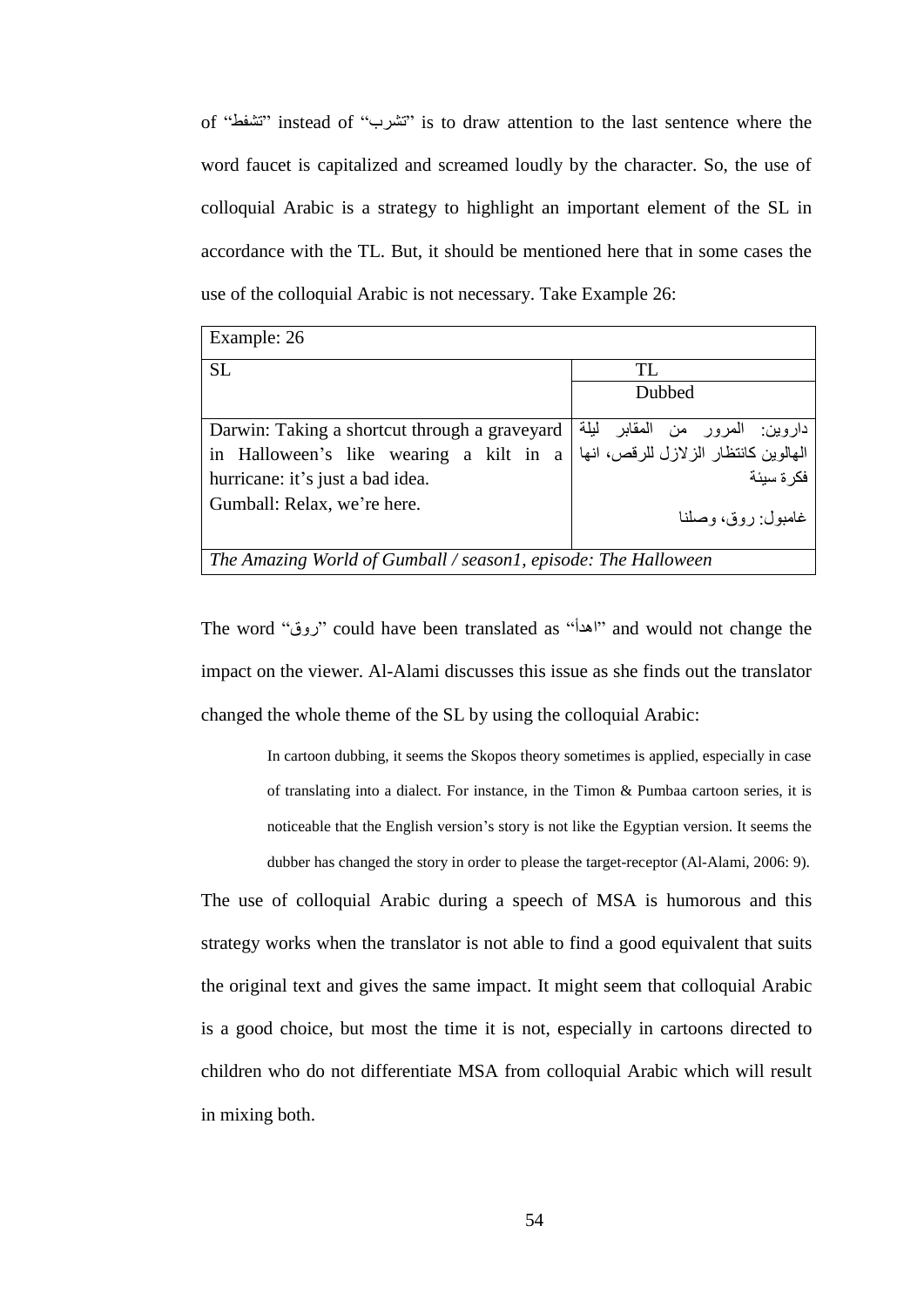#### **3.3. Translating Names of the Cartoon Characters**

A cartoon character could become a very famous one worldwide depending on how much the production company promotes for it. For example, nowadays, the cartoon character *Sponge Bob Square Pants, Dora the Explorer, Shaun the Sheep,* etc*.* are very famous among children all over the world. There are toys, clothes, shoes, bags, etc. that are holding the brand name and the picture of these cartoon characters. Some translators tend to give the characters new names that are familiar to the target audience as in *Monsters' Inc*, where Mike Wazawski is لاتِي البعبعِ " and his nickname "Googley-bear" is translated as "مارد وشوشنب" " dubbing, but not in Subtitling. In addition, there is "James P. Sullivan" which is subtitled as '' جيمس ب. سوليغان '' and dubbed as '' جيمس ب. سوليغان ''' Wr. Waternose'' was subtitled as "واترنوز" and dubbed as "سيد ابو عنكبوت". In the subtitled version of *Monsters' Inc*, all the names of the characters are kept as in the SL. Almost all the names in this movie are changed into Arabic names in the dubbed version as a part of the translator"s strategy of naturalization to make it sound Arabic. For the target Audience, it is funnier and more appropriate to perceive the whole script in Arabic including the names that are given to the characters. For example, in *Monsters' Inc*, the names given to the characters are funny ones such as  $\omega$ شلبي، :Consider example 27 below شكري، اندل، مدوحس، استاذ فتح الباب

| Example: 27 |           |        |  |
|-------------|-----------|--------|--|
| $\alpha$ T  |           |        |  |
|             | subtitled | Dubbed |  |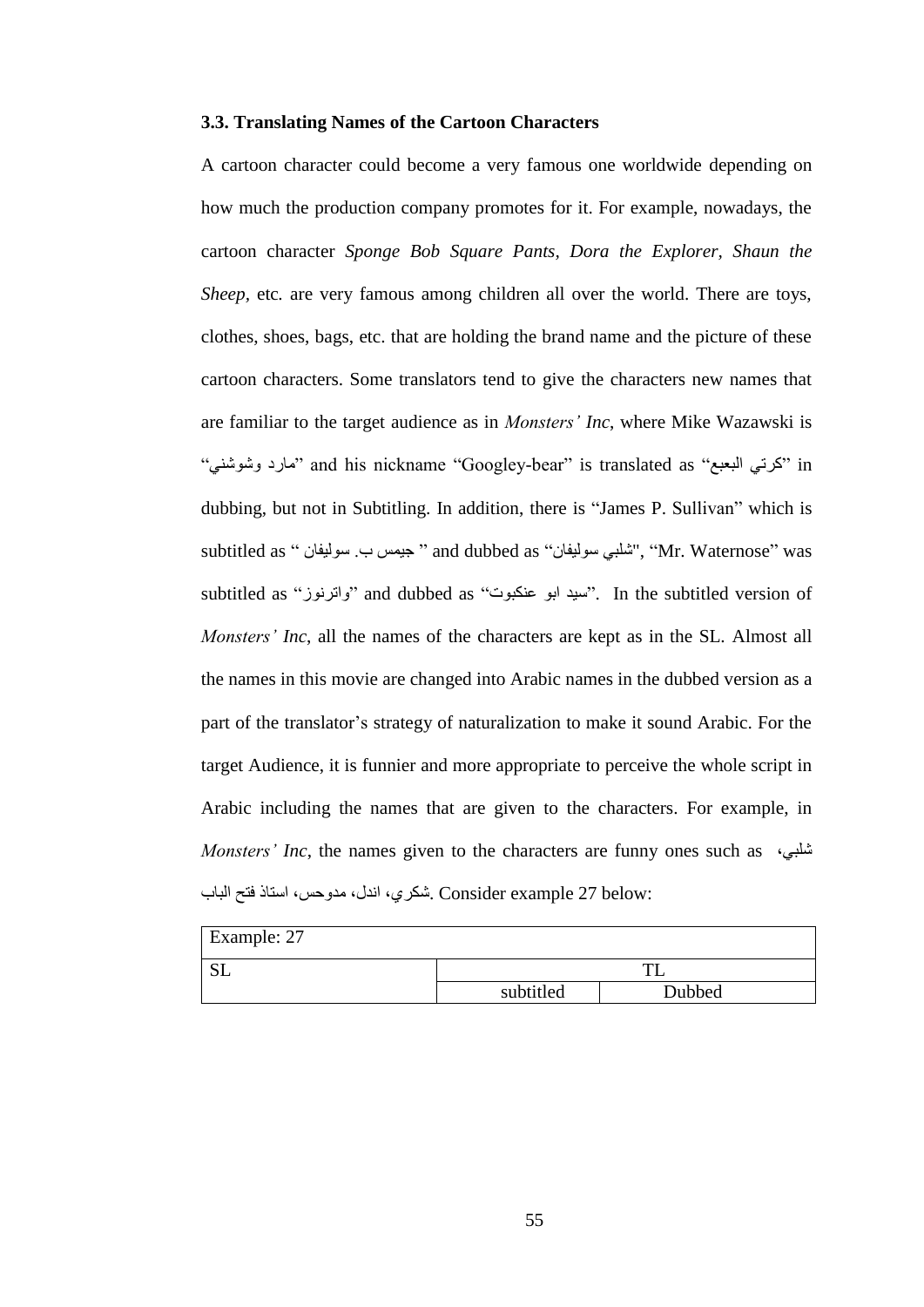| Teacher: All right, Mr. Bile,                              | المعلمة<br>حسنا<br>سيد | المعلَّمة: استاز فتح الباب، مش                                        |
|------------------------------------------------------------|------------------------|-----------------------------------------------------------------------|
| is it?                                                     | $``$ لماما             | کدۂ؟                                                                  |
| Bile: Uh, my friends call me                               |                        |                                                                       |
| Phlegm                                                     |                        | فتح الباب: أصحابي بينادوني  بايل: أصدقائي يسمونني<br>فتحي             |
|                                                            |                        |                                                                       |
| Teacher: Uh-huh. Mr. Bile,<br>can you tell me what you did |                        | المعلمة: اه فتحي، تقدر تقولي  المعلمة: سيد ''بايل'' هلا<br>غلطتك ايه؟ |
| wrong                                                      |                        |                                                                       |
|                                                            |                        |                                                                       |
| Monsters' Inc.                                             |                        |                                                                       |

"Mr. Bile" did wrong in leaving the door opened, and the Arabic translation for his name is "جبةٌا فزخ) "lit. door opening) which goes with the scene and it is a common name in Egypt used for fun. The translation of that name has nothing to do with the original one, but goes with the humorous spirit of the scene and the movie as a whole. For instance, there is "فوزي الموزي" in *The Amazing World of Gumball* for the character Banana Joe. Other translators keep the names as they are for all the character as in *Beauty and the Beast* and *Stuart Little* 3. The reason behind that is the nature of the movie itself. *Monsters' Inc.* is a funny movie and meant to make the audience laugh, but both *Beauty and the Beast* and *Stuart Little 3* are adventurous movies and changing the names would not affect as in funny movies.

Furthermore, in some cases, the major character's name of the cartoon show is kept, while other characters are changed as in *Dora the Explorer and Sponge Bob Square Pants* because these characters turned to be brand names and used in marketing the company"s products as mentioned before. Such names should be kept because these products travel around the world and should be perceived by the Arabic child as perceived by the English child for instance.

Some translators are very creative in translating the names of the Cartoon characters such as Disney"s "Kimpossible" which has two parts, "Kim" her first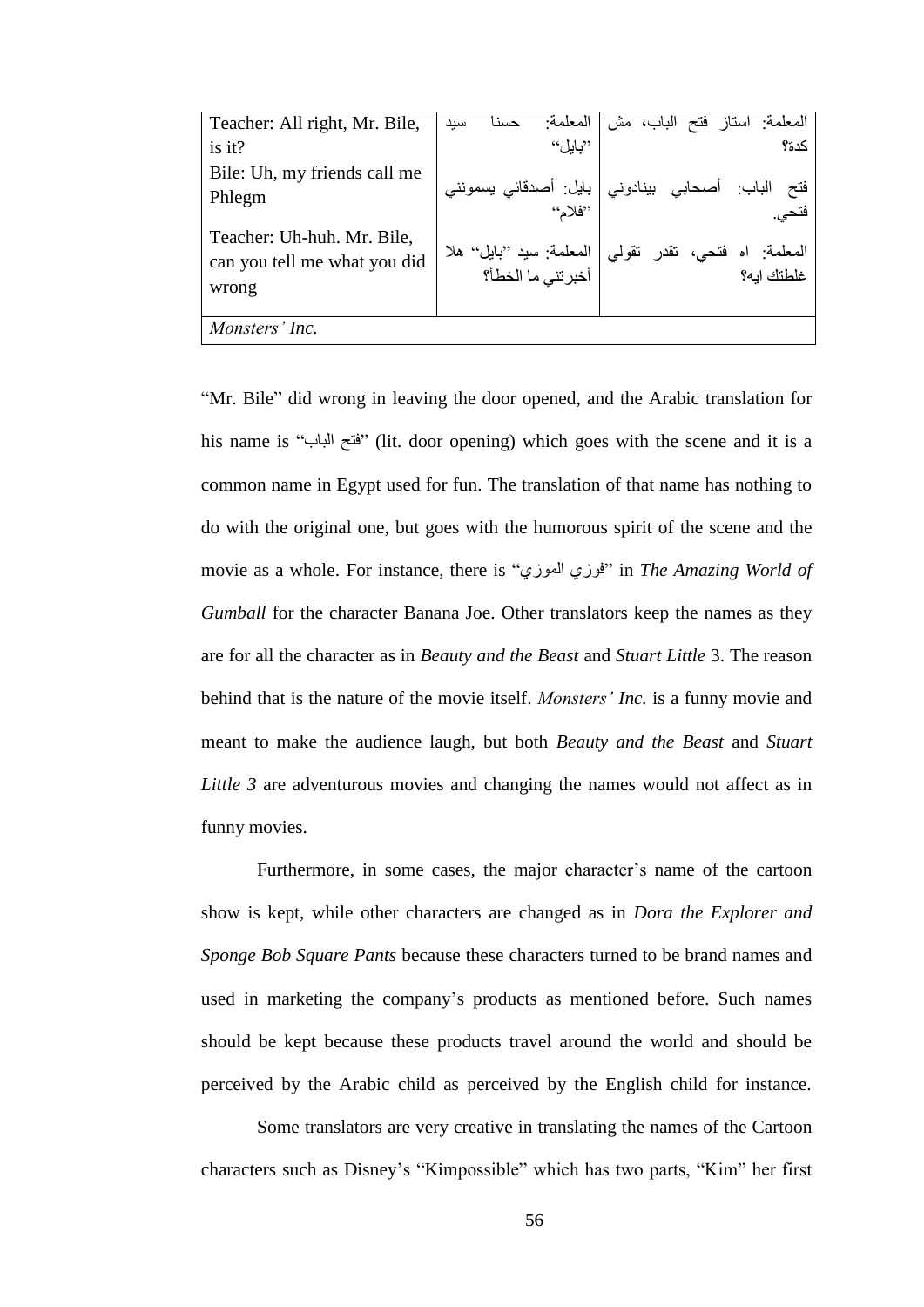name and "impossible" as her family name, this was translated into "دامو استحيل" which also contain two parts "استحيل" as her first name and "أستحيل" as her family name. There is also Disney's "House of the Mouse" which was translated into "فبسٌا داس "giving the same rhyming effect as in the SL. Names could be an important issue for the translator as they are a hard decision to make. For example, in "Dragons, Riders of Berk" the main Dragon name in the SL is "Toothless", but in Arabic it is "أبو سن" which means "who has one tooth" which gives a completely different meaning from the source word. As a name, "Toothless" is hard to be translated into Arabic and would not sound like a name if literally translated "ْبٕوس ثال". The producer, the purchaser, the distributer, etc. all are people who have the authority to control the work of the translator regarding the translation of names in cartoons.

#### **3.4. Summary**

The use of different strategies of translating animation varies depending on the original text, the understanding of the translator to the text and identity of the target audience. Cultural-bound expressions are obstacles and challenges that might lead the translator to render a totally different meaning of the expression. Names of cartoon characters could also be tricky in translation as some might be related to a certain context not found in the target concepts. Additionally, most of the cartoon characters depend on language puns which sometimes are hard to be translated if there is not an appropriate equivalent in the target language.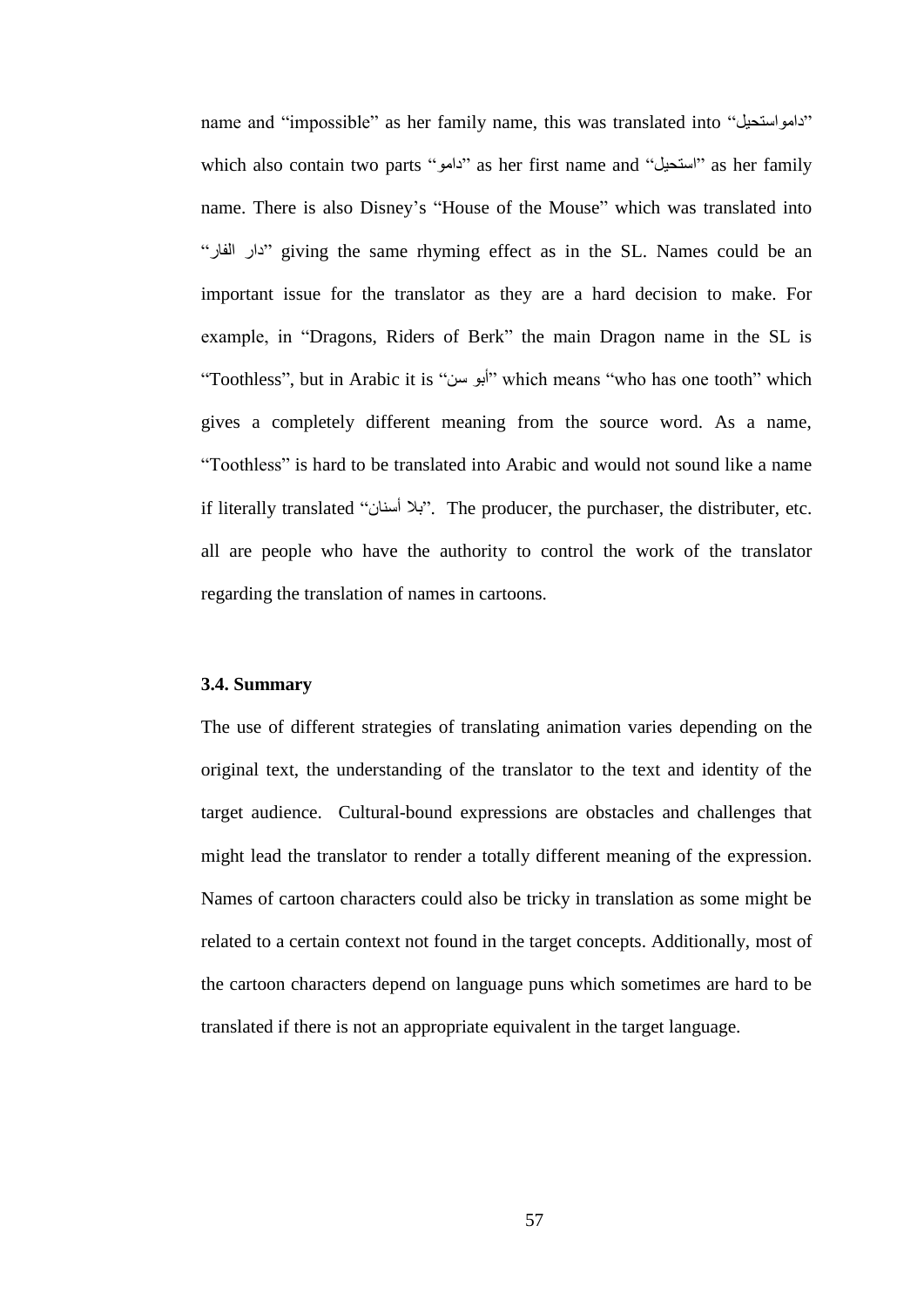# **Chapter IV**

# **Conclusions and Recommendations**

# **4.1. Overview**

This chapter is intended to conclude and sum the results found in this study. It will provide recommendations for different categories involved directly and indirectly to the translation of cartoons.

#### **4.2. Conclusions**

Translating cartoons and animation is restricted to several factors such as culture, language and marketing. A translator should examine these factors when translating animation and should keep in mind the target audience as well. Some Arab channels are meant to target the whole Arab World, while the translation presented is restricted to some Arab cultures and. The main question here is: Are the translations of cartoon, whether dubbed or subtitled being presented on the Arab channels suitable for kids? Are the translations understood by the Arab children who have different accents, different culture and different education?" Dubbing animation may contain accents of the dubbers themselves if they use the colloquial Arabic. For example, in *The Amazing World of Gumball*, the characters speak Lebanese accent sometimes, which will be hard for children of other countries to understand. The nature of the Arabic language spoken in Lebanon is different from the nature of that in Algeria, Jordan, etc. In Algeria, for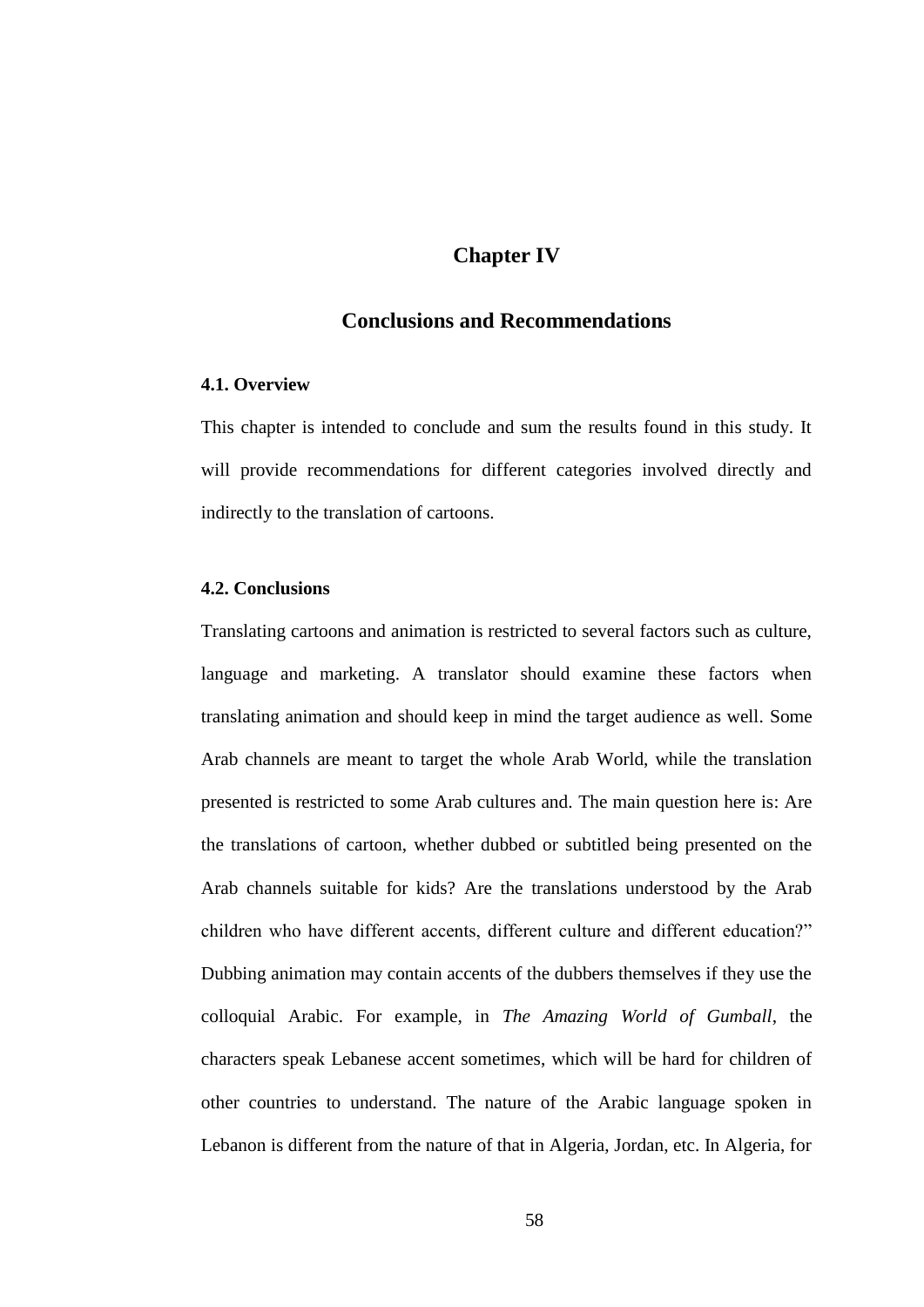example, they tend to speak French with the Arabic, but in Lebanon, people speak English with Arabic. Some of the words in *Amazing World of Gumball* are left untranslated such as "Dude", "it is too good to be true"<sup>6</sup>, "Guys" and many others. A child who is familiar with English would understand this, but what about children who do not know English!

Several strategies are used by the Arab translators to bring these movies into the Arabic Culture. Some Arab countries have a preservative society such as the Gulf Countries where the dubbing companies may change the whole conversation that contain non acceptable elements such as swear words, words that do not go with the Islamic culture, they may also cut a scene if it does not go with the traditions of that society such as scenes that contain kisses. While, other companies such as the Egyptian companies may leave the scene and change the conversation to fit the culture and traditions. Dubbing in animation is better than subtitling because children cannot keep up with the subtitling and most of them have not developed their abilities of reading while watching a scene. But, dubbing must completely be suitable for the conditions of the source text. The dubbing voice must match the age of the character as well as the sex. The majority of the animations imported into the Arabic culture are directed to children who tend to absorb the unfamiliar easily. Accordingly, translating animation needs, in addition to the linguistic and cultural proficiency in general, the sensitivity to current trends and constant research into the progress of the particular cultures. Culture and language should be highly considered and well reviewed into the translation and dubbing process.

 $\overline{a}$ 

 $6$  The Amazing World of Gumball/episode: (the photo)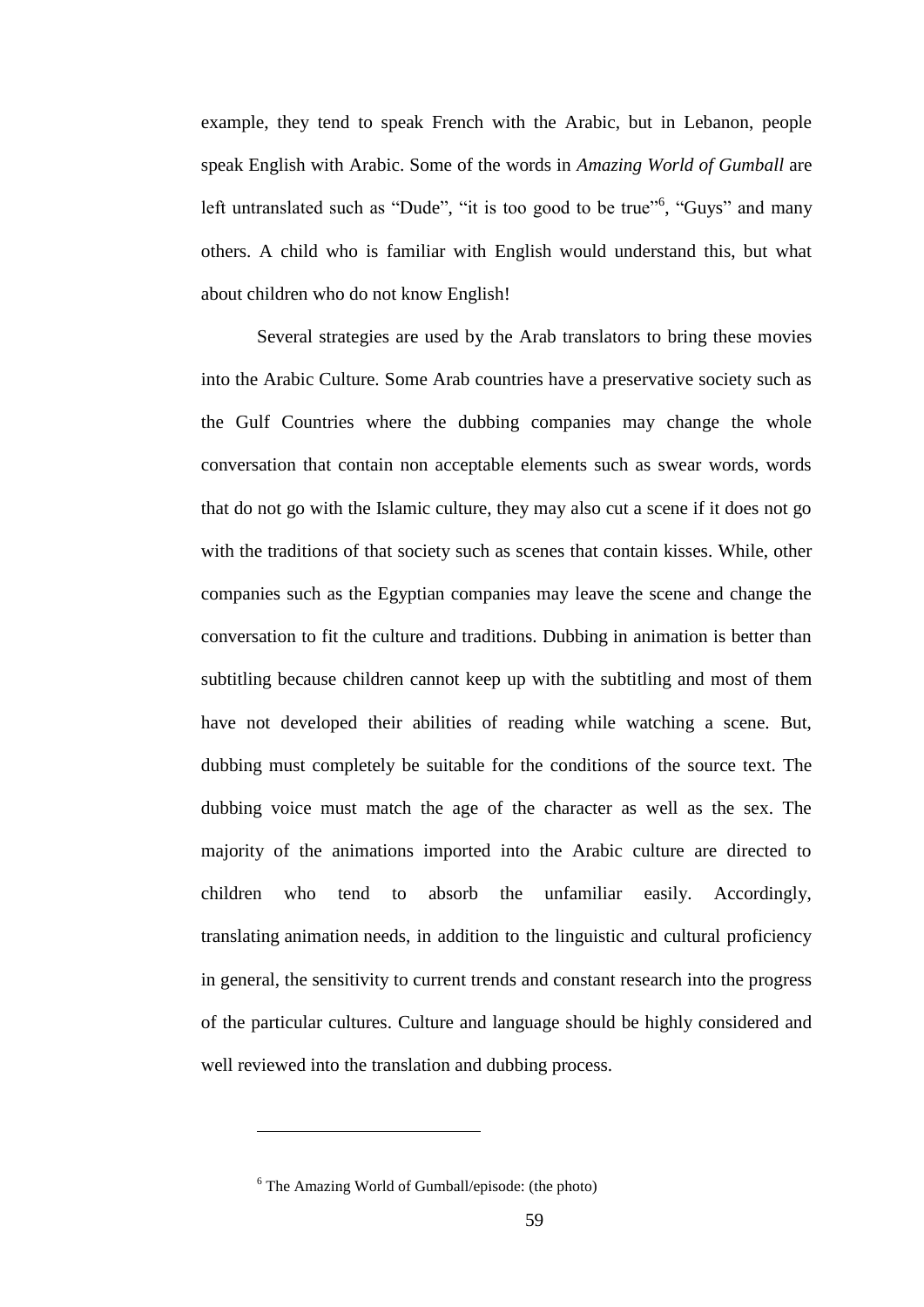#### **4.3. Recommendations**

Based on the conclusions made in the present study, the following recommendations for the dubbing companies, translators of cartoons and parents can be made.

### **4.3.1. Recommendations for Dubbing Companies**

- Translation of cartoons should be reviewed by language specialists.
- The dubbing voices should match the age and the sex of the dubbed character.
- Cartoons that contain elements that completely contradict with the culture and religion should not be presented.
- Children should be part of the translation and dubbing process to give their opinion on the translation and how it affects the cartoon they watch.
- MSA should be favored over colloquial Arabic taking into account the diversity of accents in the Arab World.
- If the dubbing company decided to do the work using colloquial Arabic, the accent should be understood by all Arab viewers such as the Egyptian and Syrian dialects.

# **4.3.2. Recommendations for Translators**

- Source and target culture and customs must be taken into consideration when translating and dubbing cartoons in order to present a work that is acceptable in the target society.
- Translators should decide on the target audience first when translating the cartoon work as some cartoons are meant to be viewed by adults.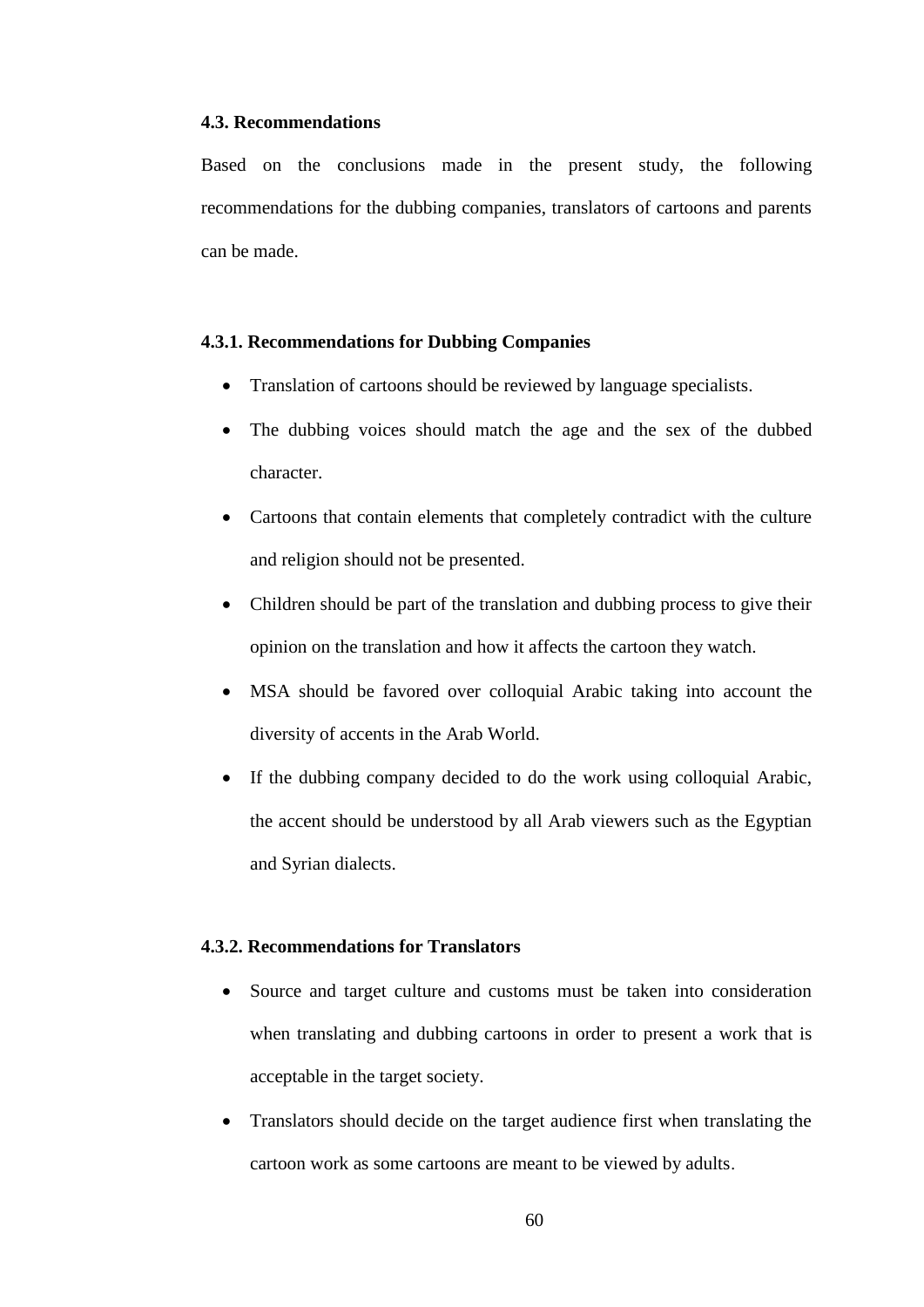- Because cartoons are mainly meant for children, a translator must simplify the language for all children to understand despite the differences in ages, gender, accents, etc.
- More studies on ethics of subtitling and dubbing cartoon should be done.

# **4.3.3. Recommendations for Parents**

- Parents should monitor what their kids watch and sometime watch with them to explain or answer their questions the way they want them to learn.
- Parents should not underestimate the role of cartoons in the lives, forming the personalities of their children while growing up.
- Parents must give feed back to translators and producers about the cartoons their children watch.

It goes without mentioning here that local channels and media centers, whether in Palestine or other Arabic countries, are recommended to carefully review any animation that they tend to present on their screens. Moreover, animation making and dubbing are a prosperous business, so it is worthy of media"s attention. The positive side of making or dubbing cartoons in local media centers to be presented on local TV channels is first, to preserve the culture, language and believes of the Arabic child in a way that the local society finds appropriate. And, second to create job opportunity for young people through which they could develop their skills.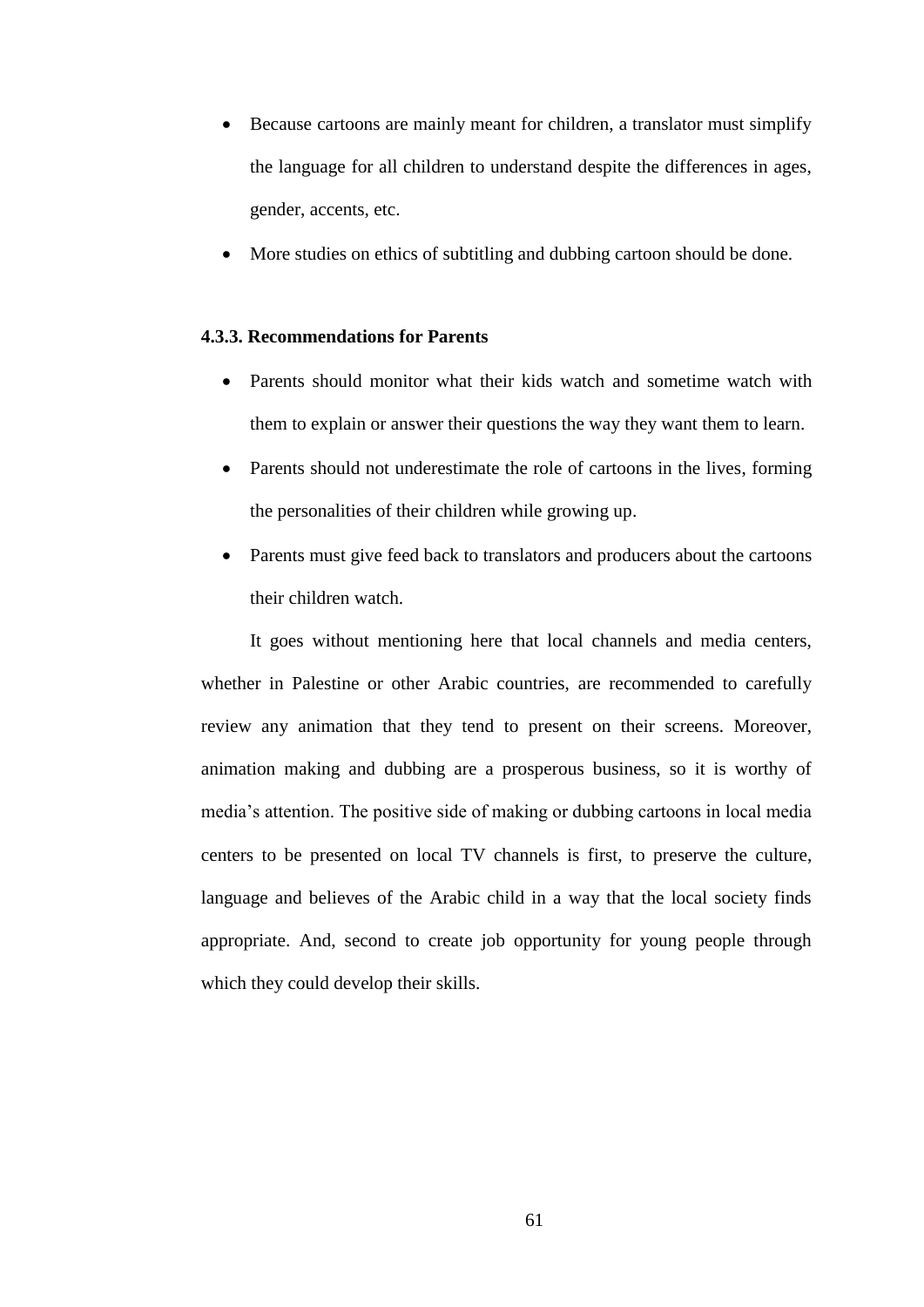# **References**

- Al-Alami, B. ( 2011). Dubbing Timon & Pumbaa Cartoon into Egyptian Arabic*.* Retrieved March, 12, 2013 from: <https://dspace.aus.edu/xmlui/handle/11073/2719>
- Athamneh, N. & Zitawi J. (1999). English-Arabic Translation of Dubbed Children"s Animated Pictures. *Babel* 4(2): 107–126.
- Gamal, M. (2008). Egypt's audio translation scene. *The Middle East Center. St. Antony College*, *University of Oxford*. Retrieved June, 2013 from:

[https://studentmail.aus.edu/service/home/~/Muhammad\\_Gamal.pdf?auth=](https://studentmail.aus.edu/service/home/~/Muhammad_Gamal.pdf?auth=co&loc=ar_AE&id=3940&part=2) [co&loc=ar\\_AE&id=3940&part=2.](https://studentmail.aus.edu/service/home/~/Muhammad_Gamal.pdf?auth=co&loc=ar_AE&id=3940&part=2)

- Karamitroglou, F. (1998). A Proposed Set of Subtitling Standards in Europe. *Translation Journal.* Retrieved January, 2014 from: [http://translationjournal.net/journal//04stndrd.htm](http://translationjournal.net/journal/04stndrd.htm)
- Maluf, R. (2005). A potential untapped? Why dubbing has not caught on in the Arab world. *TBS Journal*. Retrieved May, 2013, from: [http://www.tbsjournal.com/Maluf.html.](http://www.tbsjournal.com/Maluf.html)
- Murphy, C. (2009). Is TV delaying child development?. Retrieved April, 2013 from: [http://news.bbc.co.uk/2/mobile/health/8078763.stm.](http://news.bbc.co.uk/2/mobile/health/8078763.stm)
- Lippi-Green, R. (1997). *English with an Accent: Language, ideology and discrimination in the United States*. London: Routledge.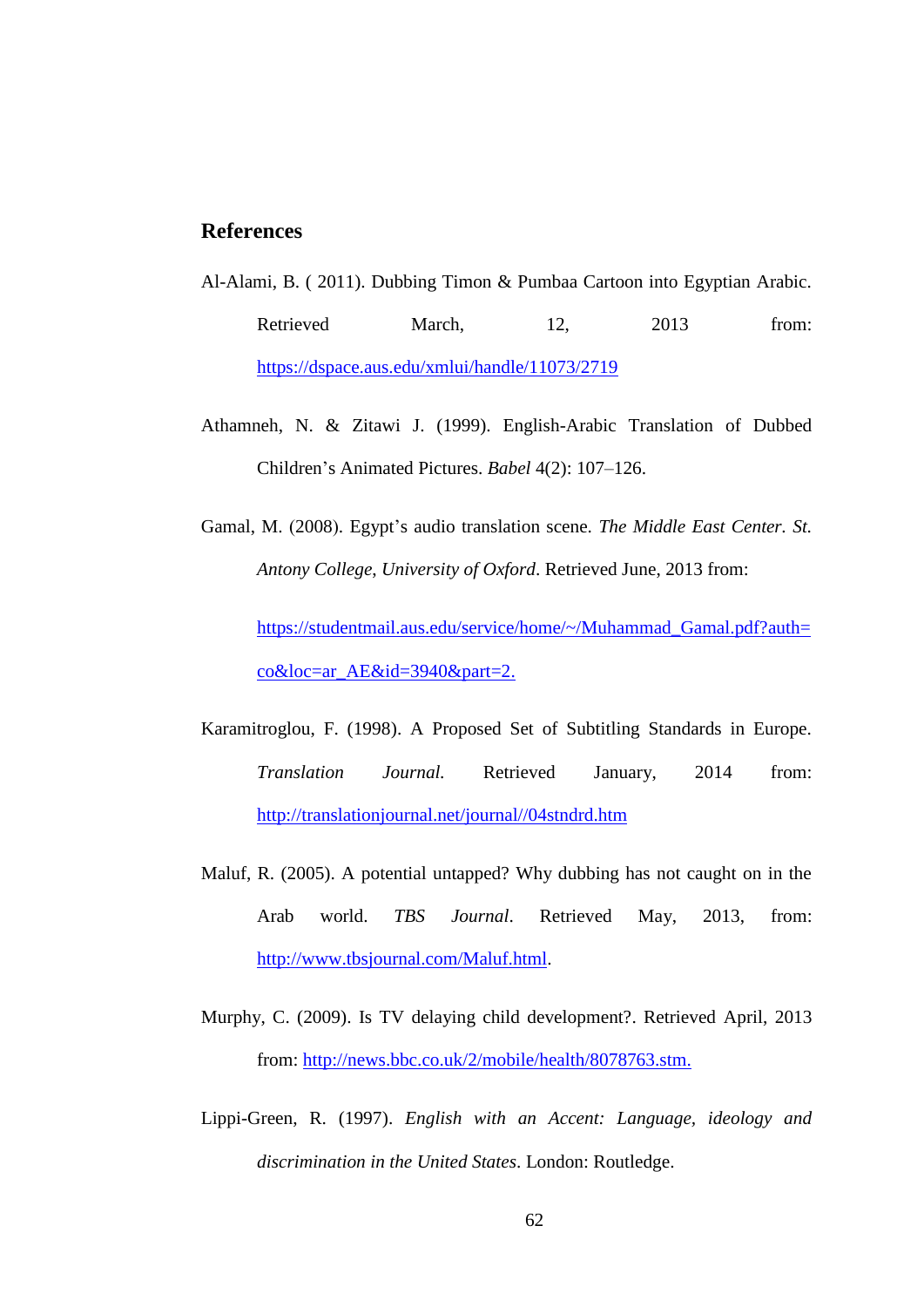- Nida, E., & Taber, C. (1969). *The Theory and Practice of Translation*. Leiden: E.J. Brill.
- Naigles, R. & Mayeux, L. (2001). Television as Incidental Language Teacher. In Singer & Singer (eds) *Handbook of Children and the Media*, London: Sage.
- Ohmer, S. Animating Culture: Hollywood Cartoons from the Sound Era by Eric Smoodin [book review]. Retrieved October, 2013 from: [http://books.google.ps/books/about/Animating\\_Culture.html?id=ikbO5U5](http://books.google.ps/books/about/Animating_Culture.html?id=ikbO5U5GUpIC&redir_esc=y) [GUpIC&redir\\_esc=y](http://books.google.ps/books/about/Animating_Culture.html?id=ikbO5U5GUpIC&redir_esc=y)
- O"Connell, E. (2003). What dubbers of children"s television programmes can learn from Translators of Children"s Books?. *Meta: Translators' Journal* 48(1-2): 222-232.
- Shavit, Z. (1981). Translation of children"s literature as a function of its position in the literary polysystem. Retrieved March, 2013 from: <http://www.jstor.org/stable/1772495>
- Smoodin, E. (1993). *Animating culture: Hollywood cartoons from the sound era*. Rutgers University Press: New Brunswick, New Jersey.
- Song, C. (2012). Creativity in translating cartoons from English into Mandarin Chinese. The *Journal of Specialized Translation* 17: 124-135.
- Wenke, E. (1998). Accents in children"s animated features as a device for teaching children to ethnocentrically discriminate. *Language and Popular Culture*. Retrived, August, 2013 from: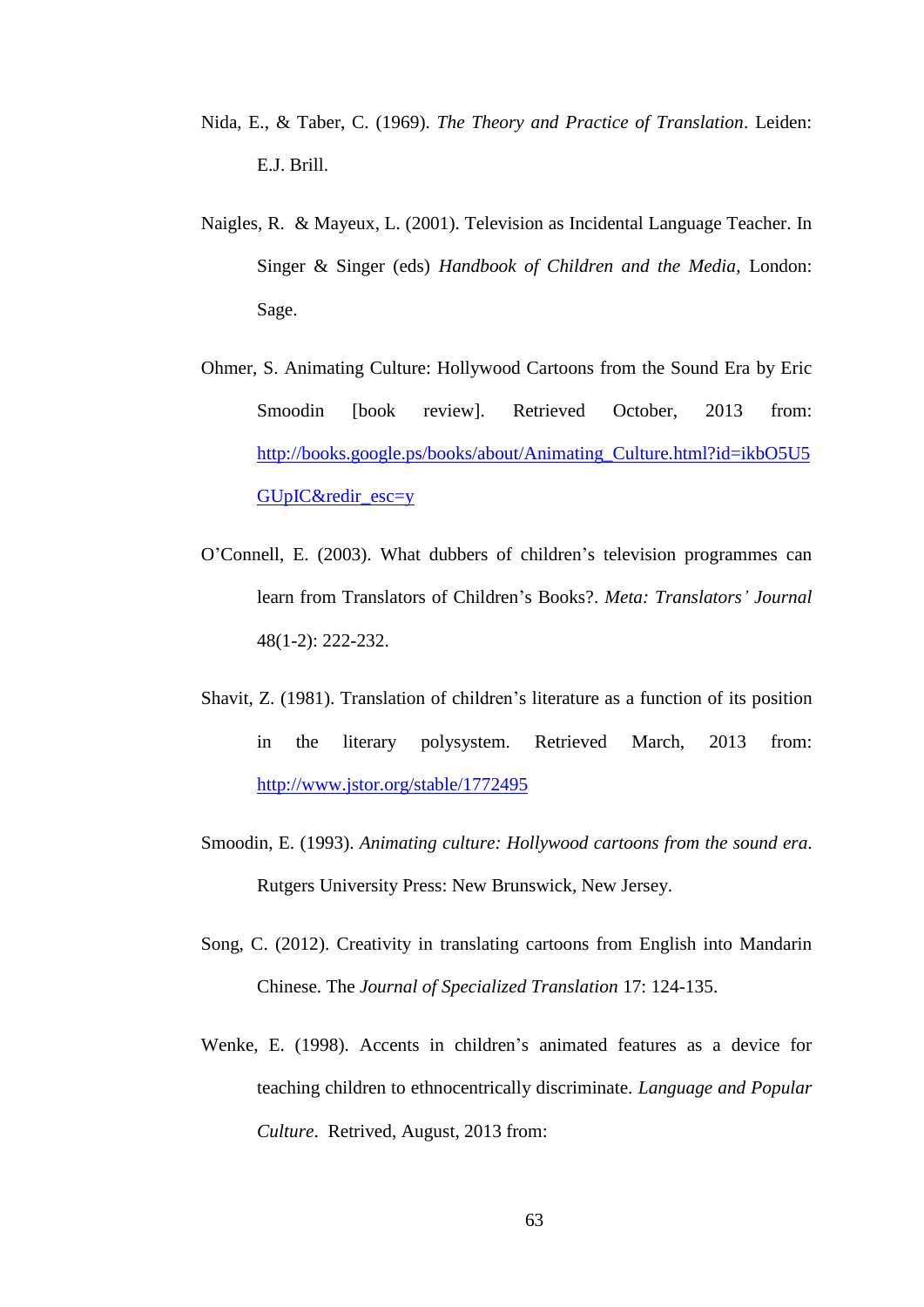<http://ccat.sas.upenn.edu/~haroldfs/popcult/handouts/wenkeric.htm>

- Ya $\Box$ qoub, S. (2013). Audience types in translating humor in TV shows from English into Arabic. Retrieved April, 2014 from: [http://scholar.najah.edu/sites/default/files/Siham%20Abu%20Ya'qoub\\_0.](http://scholar.najah.edu/sites/default/files/Siham%20Abu%20Ya) [pdf](http://scholar.najah.edu/sites/default/files/Siham%20Abu%20Ya)
- Zitawi, J. (1995). English-Arabic Translation of dubbed children"s animated pictures. Unpublished MA thesis. Irbid: Yarmouk University Library.
- Zitawi, J. (2003). English–Arabic dubbed children"s cartoons: Strategies of translating idioms. *Across Languages and Cultures* 4 (2): 237–251.
- Zitawi, J. (2008). Contextualizing disney comics within the Arab culture. *Meta: Translators' Journal* 53(1): 139-153.

## **Internet Sources**

<http://www.dreamworksanimation.com/insidedwa/productionprocess> <http://www.youtube.com/watch?v=2ymVIbtOnHI>

The Amazing World of Gumball episode: the Boombox from:

http://theamazingworldofgumball.wikia.com/wiki/The\_Boombox

http://www.youtube.com/watch?v=bWYRFJ-ggu0

The Amazing World of Gumball episode: episode: The castle from:

[http://theamazingworldofgumball.wikia.com/wiki/The\\_Castle](http://theamazingworldofgumball.wikia.com/wiki/The_Castle)

http://www.youtube.com/watch?v=APCsuBGnZec